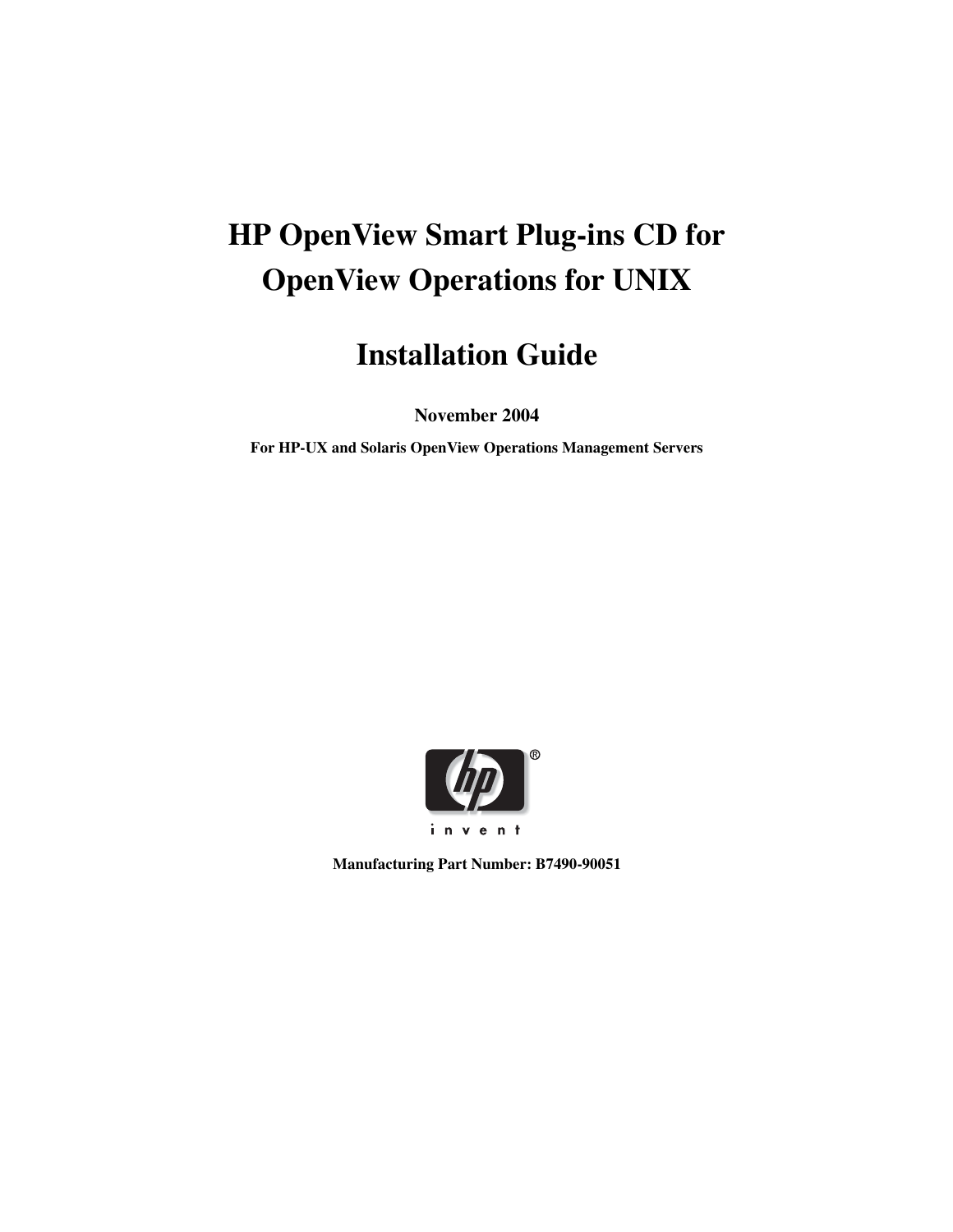# **Legal Notices**

### **Warranty.**

*Hewlett-Packard makes no warranty of any kind with regard to this document, including, but not limited to, the implied warranties of merchantability and fitness for a particular purpose. Hewlett-Packard shall not be held liable for errors contained herein or direct, indirect, special, incidental or consequential damages in connection with the furnishing, performance, or use of this material.*

A copy of the specific warranty terms applicable to your Hewlett-Packard product can be obtained from your local Sales and Service Office.

### **Restricted Rights Legend.**

Use, duplication or disclosure by the U.S. Government is subject to restrictions as set forth in subparagraph  $(c)(1)(ii)$  of the Rights in Technical Data and Computer Software clause in DFARS 252.227-7013.

Hewlett-Packard Company United States of America

Rights for non-DOD U.S. Government Departments and Agencies are as set forth in FAR 52.227-19(c)(1,2).

### **Copyright Notices.**

©Copyright 1999-2004 Hewlett-Packard Development Company, L.P.

No part of this document may be copied, reproduced, or translated to another language without the prior written consent of Hewlett-Packard. The information contained in this material is subject to change without notice.

### **Trademark Notices.**

Adobe® is a trademark of Adobe Systems Incorporated.

HP-UX Release 10.20 and later and HP-UX Release 11.00 and later (in both 32 and 64-bit configurations) on all HP 9000 computers are Open Group UNIX 95 branded products.

Java ™ is a US trademark of Sun Microsystems, Inc.

Microsoft®, Windows®, and Windows NT® are U.S. registered trademarks of Microsoft Corporation.

Oracle® is a registered U.S. trademark of Oracle Corporation, Redwood City, California.

UNIX® is a registered trademark of The Open Group.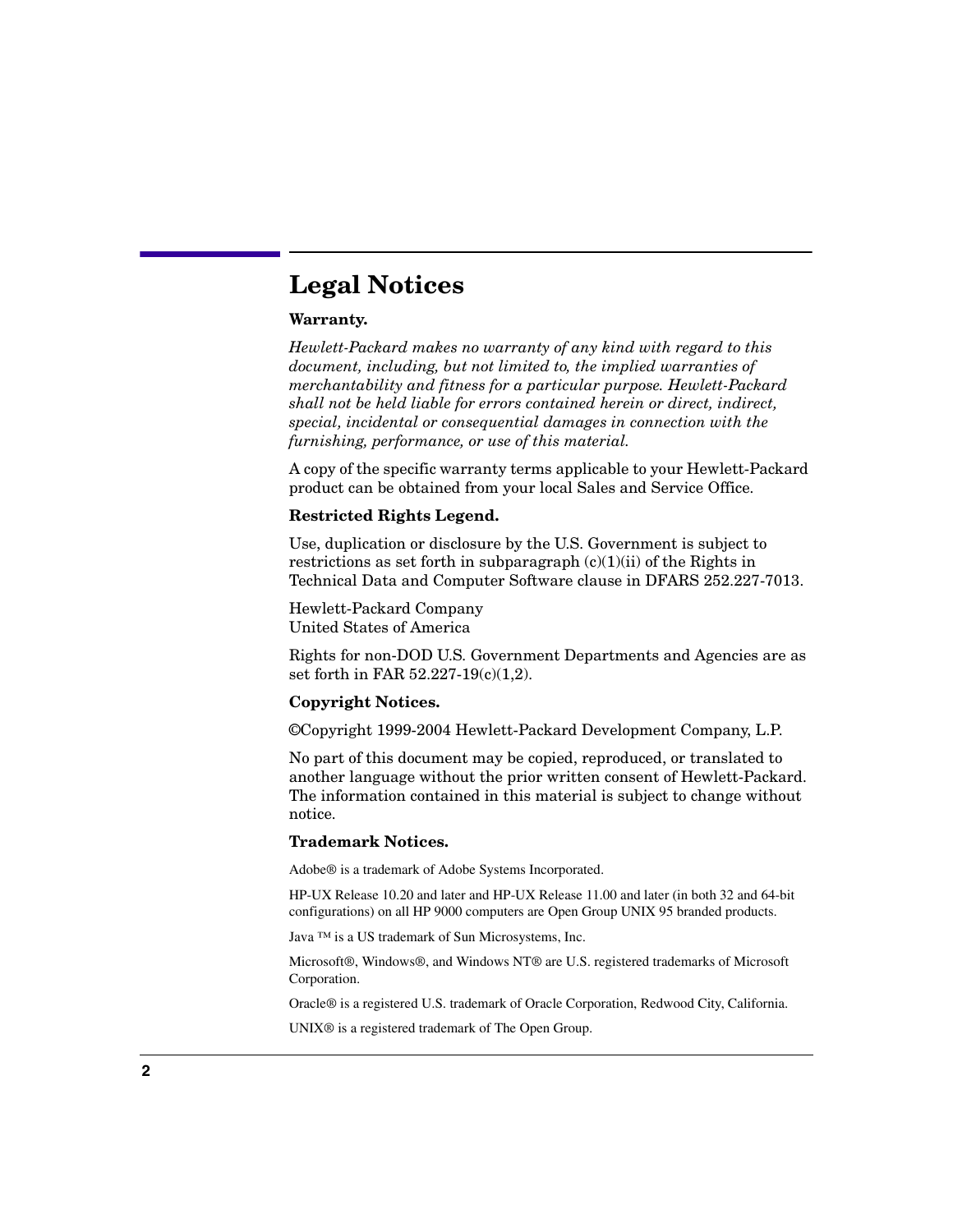# **The Smart Plug-ins for OpenView Operations for UNIX CD-ROM: An Introduction**

The *HP OpenView Smart Plug-ins CD* set contains a collection of OpenView Smart Plug-ins (SPIs) and OpenView supplementary management applications. These SPIs and applications work with an OpenView Operations management server running on HP-UX or Solaris. The collection offers you the convenience of having all SPIs on a single medium with a single *Software Distributor* depot.

**NOTE** HP OpenView Internet Services is included on a separate CD to further supplement OVO's application/web services monitoring. This product simulates end-user experience, integrating its data with other OpenView products. Please see the section that follows for additional information.

> For each product you want to install and use (contained on the Smart Plug-ins CD), you must obtain a license from Hewlett-Packard. For license information see "License Requirements" on [page 20.](#page-19-0)

> The HP OpenView Smart Plug-ins contained on the CD work with OVO for UNIX to help you manage areas of:

- BEA Tuxedo
- **BEA** WebLogic
- BEA WebLogic Integration
- Data Network Devices
- IBM WebSphere Application Server
- IBM DB2
- Informix
- Microsoft<sup>®</sup> Exchange
- Microsoft SQL Server
- Oracle
- PeopleSoft
- Remedy Action Request System (ARS)
- SAP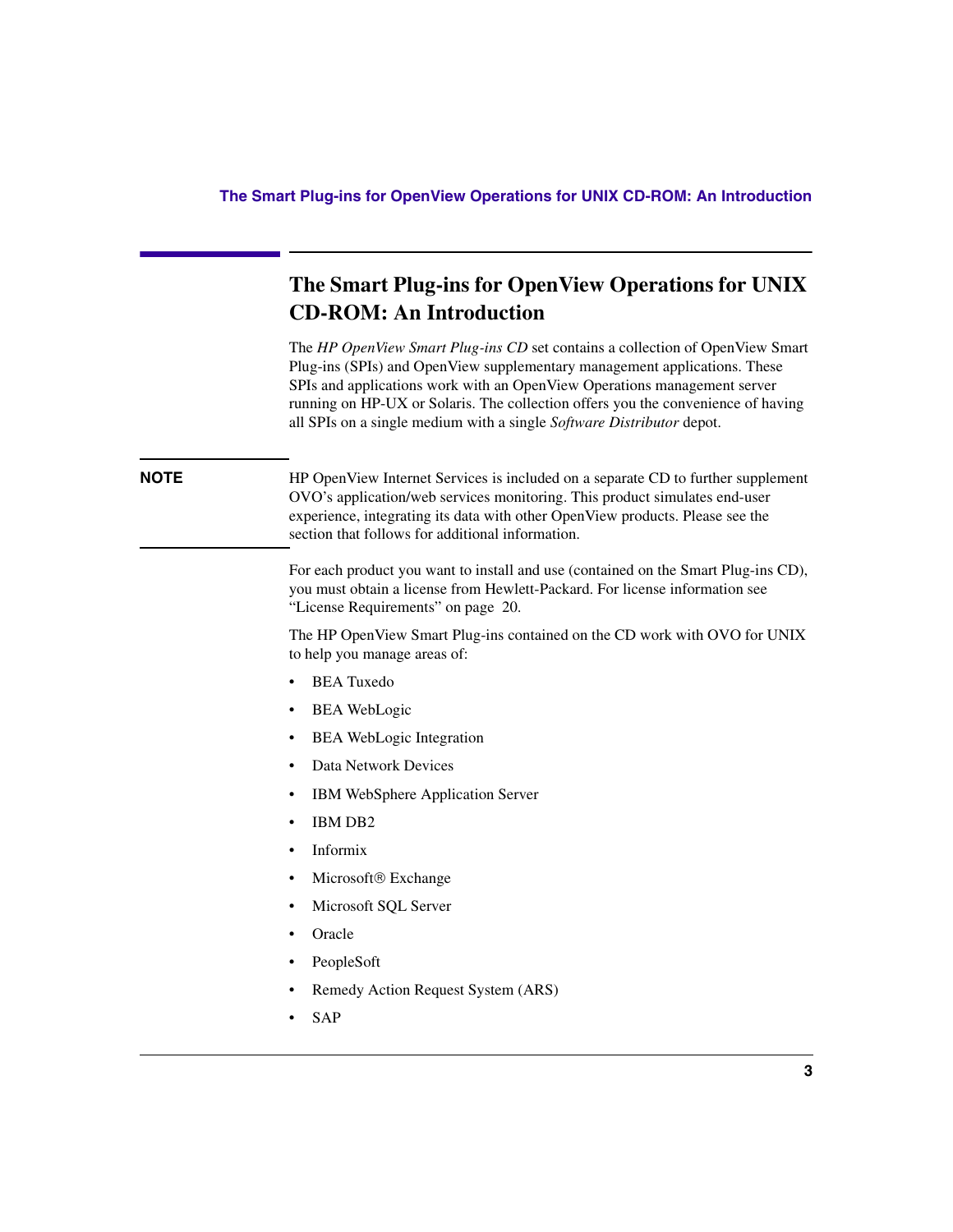### **The Smart Plug-ins for OpenView Operations for UNIX CD-ROM: An Introduction**

- Sybase
- TIBCO

The following complimentary products/integrations/technologies are also included on the HP OpenView Smart Plug-ins CD:

- Network Diagnosis Add-On Module
- Data Protector and Omniback II Integrations
- Integration for Sun Management Center
- Service Navigator Report Package
- Self-Healing Services technology
- Smart Plug-in for UNIX OS (HP-UX, Solaris, Linux, IBM AIX, and Tru64 operating systems)
- Smart Plug-in for Web Servers
- Smart Plug-in for Microsoft Windows OS
- Smart Plug-in for Storage Area Manager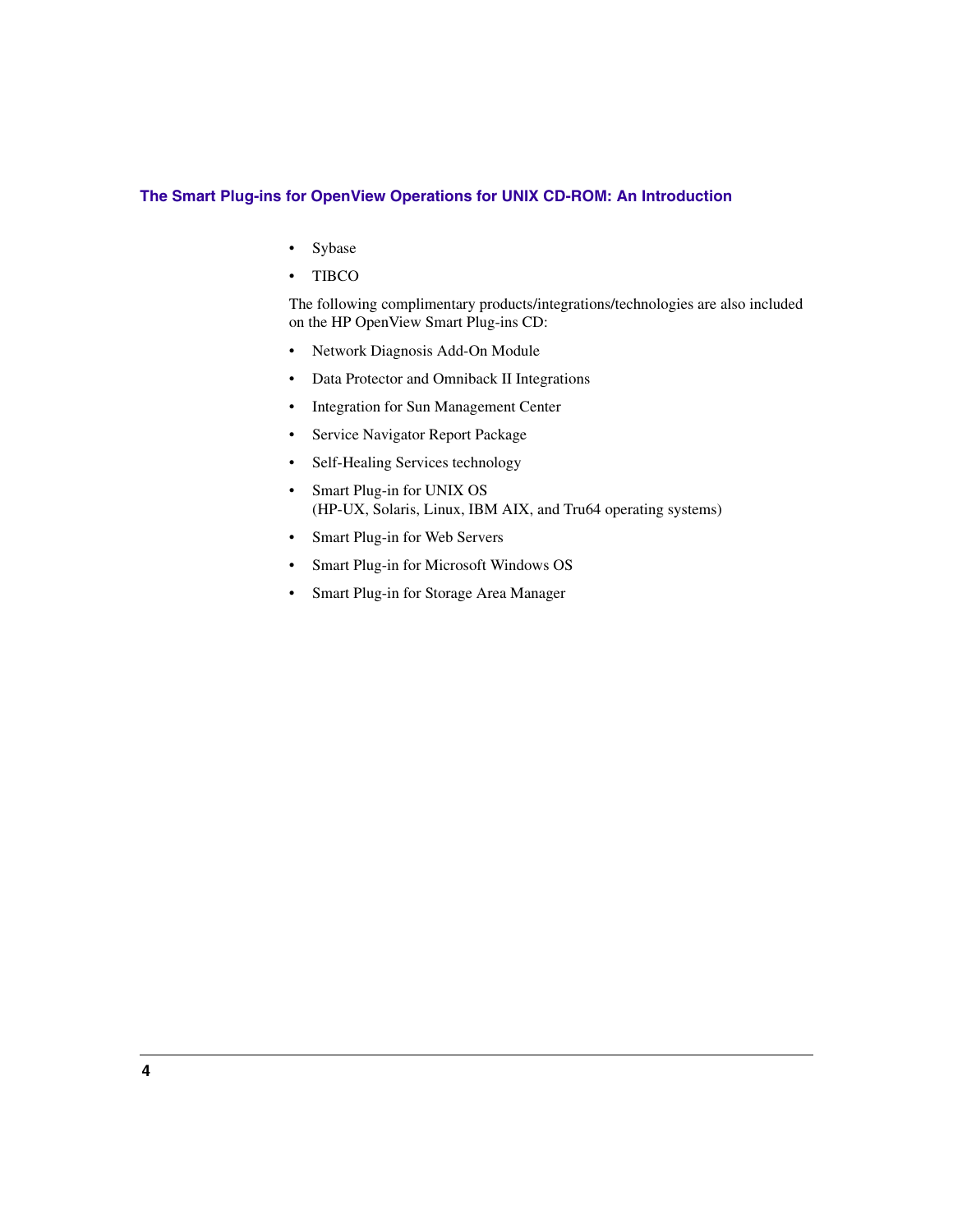The Smart Plug-in CD set contains the software, documentation, and any applicable *OpenView Reporter* and *OpenView Performance Manager* integration for each Smart Plug-in and OV supplementary management application.

Below is a list of the products included, followed by a brief description of each.

### <span id="page-4-0"></span>**Table 1 Product List**

| <b>Product Name</b>                                                                   | <b>Version</b> | <b>CD</b>   |
|---------------------------------------------------------------------------------------|----------------|-------------|
| HP OpenView Integration for Sun Management Center                                     | A.03.50        | Vol. $2$    |
| HP OpenView Internet Services                                                         | A.05.20        | separate CD |
| HP OpenView Network Diagnosis Add-On Module                                           | A.02.00        | Vol. $1$    |
| HP OpenView Omniback Integration for OVO                                              | A.01.06        | Vol. $1$    |
| HP OpenView Service Navigator Report Package                                          | A.03.50        | Vol. $1$    |
| HP OpenView SPI for BEA Tuxedo                                                        | A.02.52        | Vol. 1      |
| HP OpenView SPI for BEA WebLogic                                                      | A.03.50        | Vol. $1$    |
| HP OpenView SPI for BEA WebLogic Integration                                          | A.01.00        | Vol. $2$    |
| HP OpenView SPI for Data Network Devices                                              | A.02.00        | Vol. $1$    |
| HP OpenView SPI for Databases<br>(Oracle, Microsoft SQL Server, Sybase, and Informix) | A.08.10        | Vol.1       |
| HP OpenView SPI for IBM DB2                                                           | A.02.08        | Vol. $1$    |
| HP OpenView SPI for IBM WebSphere Application Server                                  | A.03.50        | Vol. $1$    |
| HP OpenView SPI for Microsoft Exchange                                                | A.08.20        | Vol. $1$    |
| HP OpenView SPI for Microsoft Windows OS                                              | A.08.50        | Vol. $1$    |
| HP OpenView SPI for PeopleSoft                                                        | A.02.05        | Vol. $1$    |
| HP OpenView SPI for Remedy ARS Integration                                            | A.02.50        | Vol. $1$    |
| HP OpenView SPI for SAP                                                               | A.08.71        | Vol. $2$    |
| HP OpenView SPI for Storage Area Manager                                              | 03.20.10       | Vol. $1$    |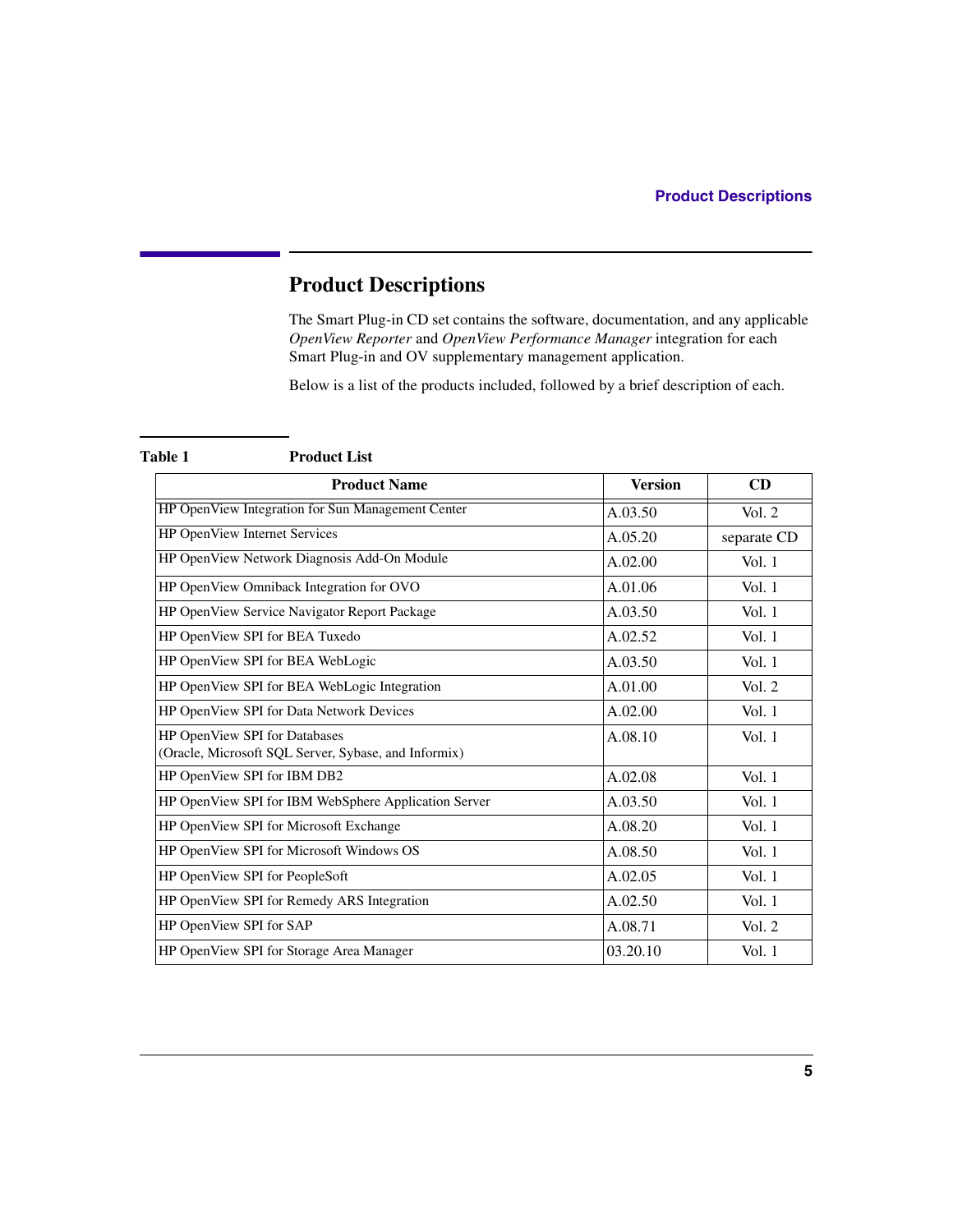| Table 1 | <b>Product List</b> |
|---------|---------------------|
|         |                     |

| <b>Product Name</b>                                    | Version | CD       |
|--------------------------------------------------------|---------|----------|
| HP OpenView SPI for TIBCO                              | A.01.03 | Vol. 2   |
| HP OpenView SPI for UNIX OS                            | A.03.10 | Vol. 1   |
| HP OpenView SPI for Web Servers                        | A.04.22 | Vol. 1   |
| HP OpenView Storage Data Protector Integration for OVO | A.05.05 | Vol. $2$ |

### • **HP OpenView Network Diagnosis Add-On Module**

**NOTE** Version 2.0 of NDAOM (on the SPI CD) is a functionally new implementation of NDAOM. The necessity for this new implementation is due to architectural differences between the Network Node Manager (NNM) 7.x problem diagnosis (PD) component and the standalone HP OpenView Problem Diagnosis 1.x product. Now that the NNM problem diagnosis component holds all performance data centrally, no need exists for feeding performance data to the OV Performance Agent (OVPA), as was previously the case. Consequently, NDAOM 2.0 delivers only a subset of previous NDAOM functionality: configuration of network paths to be monitored, monitoring routing changes and performance degradation, and service map creation. NDAOM 2.0 does not include performance data logging or reporting, and it does not support standalone versions of HP OpenView Problem Diagnosis.

- Integrates Problem Diagnosis component of HP OpenView Network Node Manager and HP Operations
- ability to view health information of application relevant network links in the application service context
- ability to isolate the root causes of a network problem impacting application services
- easy deployment and configuration of Netpath Probes of HP Openview Network Node Manager
- **HP OpenView Integration for Sun Management Center**

OVO/SunMC integration is an add-on component, offering instrumentation for monitoring the Sun Solaris systems on different levels of operation. It supports the following functionality:

— SunMC event forwarding, mapping and synchronization.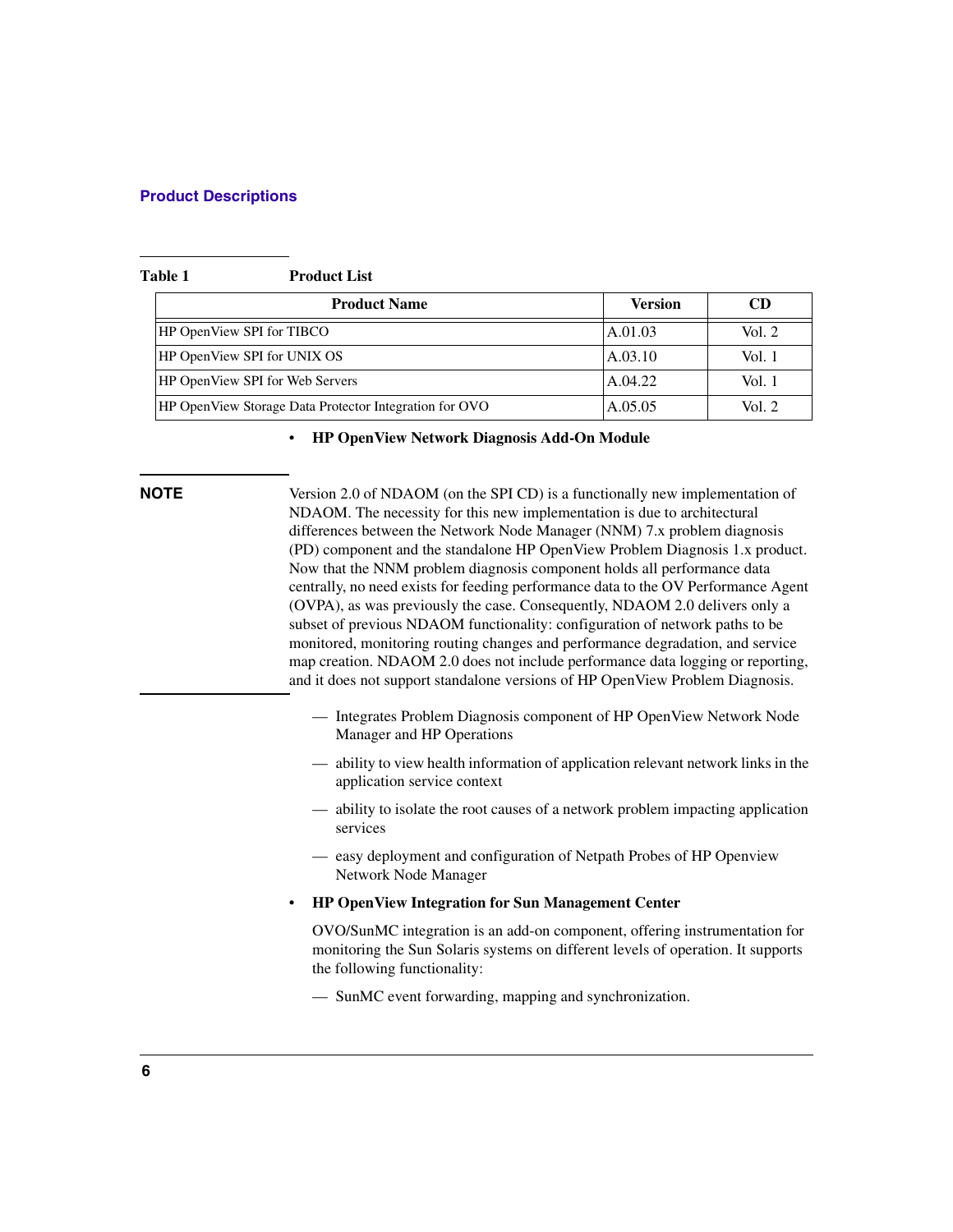- Ability to receive and acknowledge SunMC alarm messages from all objects that belong to a specified SunMC domain; from the OVO console the acknowledgement is forward to the SunMC server, where the alarm state is changed to ACKNOWLEDGED.
- Ability to launch the SunMC console and SunMC details console windows from the OVO Application Bank.

### • **HP OpenView Internet Services**

OpenView Internet Services (OVIS) 60-day trial CD is included in the current OpenView Operations release. Running on a Windows system, OVIS integrates with OVO for UNIX as well as other OpenView products to provide a simulated end-user experience. This product can:

- measure availability, response time, and other performance metrics of business critical services that rely on protocols such as HTTP, FTP, DNS, and WAP
- track application response times for products such as Exchange and SAP
- send alarms to OVO message browser
- show service level states/violations in the OV Service Navigator
- **HP OpenView Service Navigator Report Package**

The OV Report package includes reports for the OV Service Navigator. The package features:

- reports that graph the OV Service Navigator status history
- support for OV Reporter versions A.02 and A.03
- support for OVO for UNIX 6.x and OVO for UNIX 7.x

### • **HP OpenView Smart Plug-in for BEA Tuxedo**

The HP OpenView SPI for BEA Tuxedo provides a key to centralized, ready-to-go availability management of distributed BEA Tuxedo applications. A natural extension of the HP OpenView platform, this SPI offers the following features:

- monitoring all BEA Tuxedo system events
- interception of all Tuxedo ULOG events
- health monitoring of Tuxedo application with thresholds on TMIB variables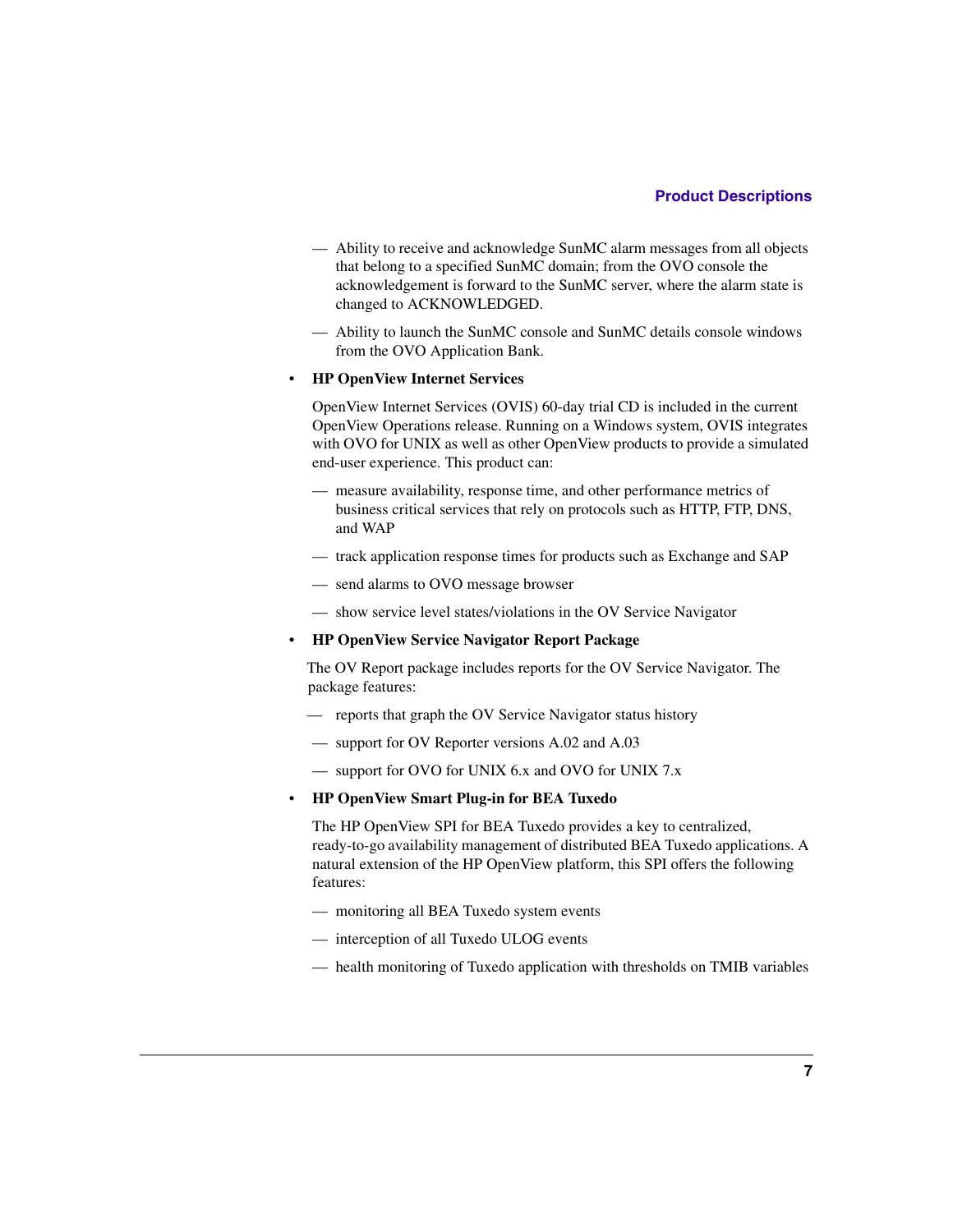- automatic association of Tuxedo system error manual to user logs
- managing Tuxedo domains on PARISC/HPUX, IA64/HPUX, Alpha/Tru64, Pentium/Windows and SPARC/Solaris nodes

### • **HP OpenView Smart Plug-in for BEA WebLogic**

The HP OpenView BEA WebLogic SPI integrates BEA WebLogic into the rest of the IT environments managed by the HP OpenView family of products. The WebLogic SPI monitors the following areas:

- Server performance
- Transaction rates
- Servlet executing times, time-outs, request rates
- Enterprise Java Bean resource utilization
- JDBC connection status
- Java Message Service
- Java Virtual Machine heap utilization
- Web applications
- User-Definable Metrics to extend monitoring for the performance of any custom applications that expose MBean management data via JMX

### • **HP OpenView Smart Plug-in for BEA WebLogic Integration**

The SPI for WLI controls and manages business processes that are defined and executed using WLI and keeps these business processes performing optimally. Key features include:

- Common Resource View: A consolidated resource view of the discovered WLI environment, which is automatically updated at run time. The view can be customized to show only managed resources that are of interest.
- Service management: Manages the dynamic, distributed WLI application environment. The OVO service discovery populates a service map automatically, which thereafter is kept in sync with deployment changes that occur in a typical dynamic enterprise. Service nodes allow detailed management of the represented resource through use of the Resource Explorer™ plug-in to the OV Service Navigator™. Detailed management includes browsing the service hierarchy, service relationships, attributes, metrics, and invocation of methods exposed by the resource.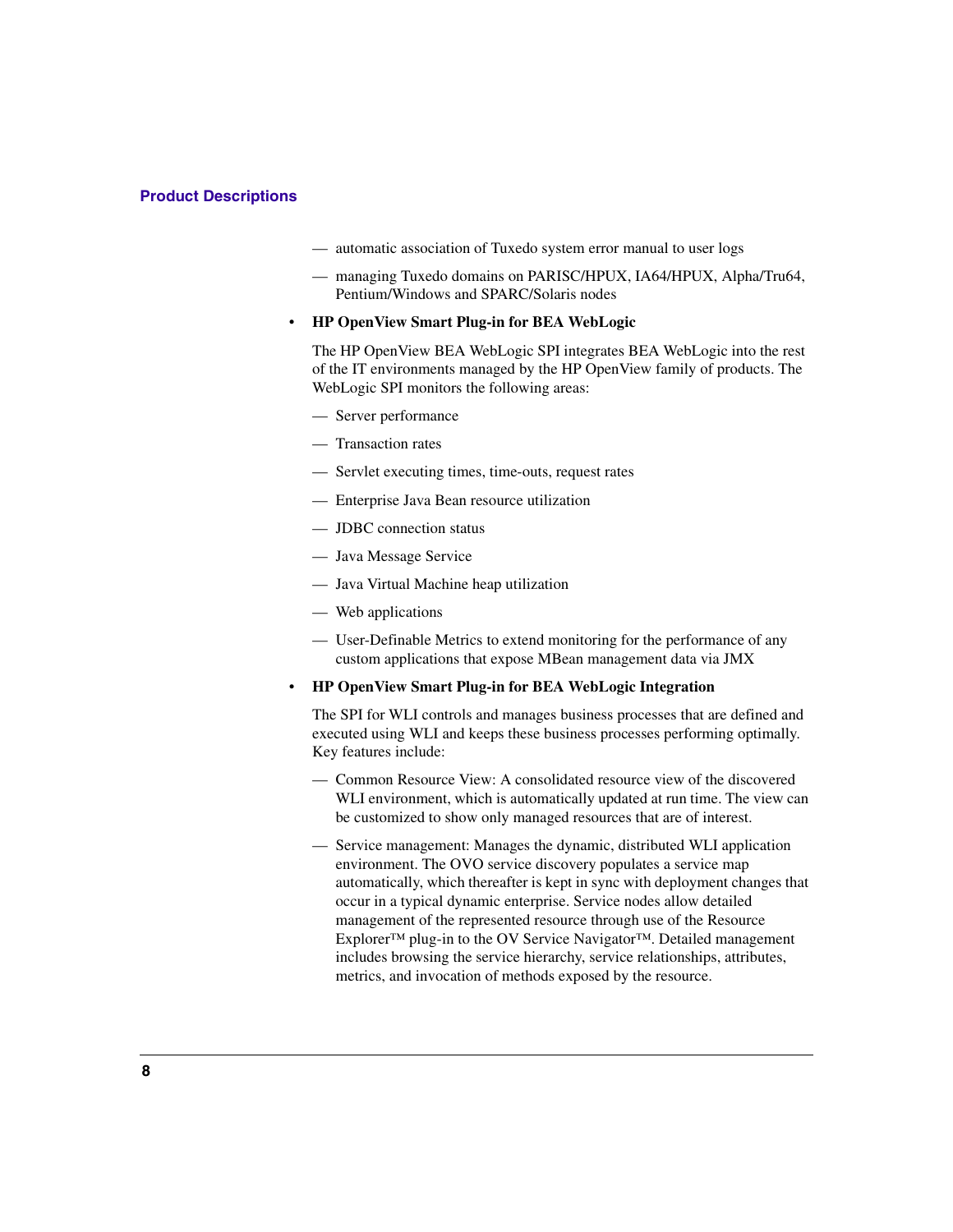- Event Management: Monitors availability and status of WLI applications and provides alerts and notifications. Operators also have the ability to invoke applications manually or automatically when events are received through both an OpenView template, as well as a WSDM channel.
- Performance Monitoring: Monitors critical WLI resources, including Business Process, Adapters, Message Broker, Event Generators, Tasks, etc., and provides out-of-the-box performance and health metrics for many processes:
- Reports: Provide historical reports on important metrics.

### • **HP OpenView Smart Plug-in for Data Network Devices**

The HP OpenView SPI for Data Network Devices (Network SPI) provides a template group with pre-configured message source templates. The OV SPI for Data Network Devices features include the ability to monitor processes and log files for:

- Cisco network devices such as: AS5xxx Universal Access Server, 3600 Series Router, 7xxx Series Router, 12xxx Series Internet Router, Catalyst 2900 Series Switch, Catalyst 2900 Series XL Switch, Catalyst 5xxx Series Switch, Catalyst 6xxx Series Switch, Catalyst 3500 Series XL Switch, Catalyst 3550 Series Switch, Catalyst 4000 Series Switch, CSS 11000 Content Services Switch, and PIX firewall
- Nortel Alteon devices
- Foundry BigIron and ServerIron
- F5 BIG-IP and 3-DNS
- Juniper M-series Internet Routers

### • **HP OpenView Smart Plug-in for Informix**

The HP OpenView SPI for Informix Dynamic Server (also referred to as the SPI for Databases) helps administrators manage Informix environments of any size, from a single Informix database managed with local tools to a distributed environment of hundreds of databases managed from a central, best-in-class console. Additional features of this SPI include:

- more than 45 pre-defined threshold events and over 150 logfile conditions
- areas of focus include space management, transaction management, and memory metrics
- interception of error log messages such as panics, chunk down, and lock table overflow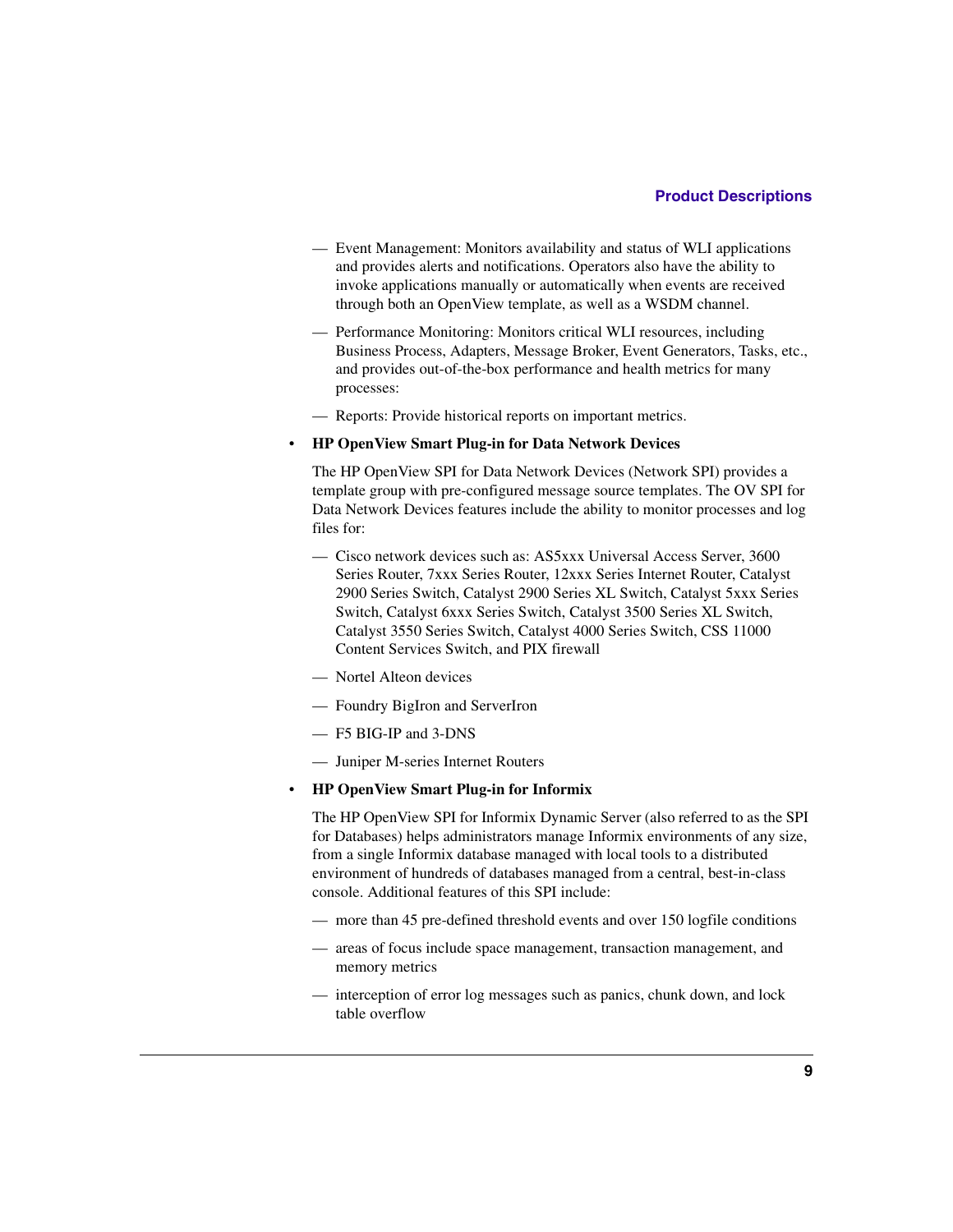### **• HP OpenView Smart Plug-in for IBM DB2**

The HP OpenView Smart Plug-in for IBM DB2 (DB2 SPI) provides centralized proactive monitoring and management of enterprise-wide DB2 databases from a central best-in-class console. Key features include:

- 100 pre-defined thresholds to monitor key performance and activity areas at application, database, instance, and tablespace levels
- monitoring of db2diag and Administration Notification Log files
- monitoring of database status, tablespace usage, and key DB2 processes
- ability to define metrics as desired
- snapshot reports showing data at drill-down application levels, available as both alert-generated or user-generated
- pre-defined graphs that can be generated with the OpenView Performance graphing tool to graphically represent areas like buffer pools, locks and deadlocks, agents and applications, and connections
- integration with OpenView Service Navigator to visually represent databases/instances, color-coded to show service availability/performance
- integration with OpenView Reporter to provide management- ready reports on availability, workload and space utilization
- **HP OpenView Smart Plug-in for IBM WebSphere Application Server**

The HP OpenView SPI for WebSphere Application Server offers centralized tools that help you monitor and manage systems using IBM WebSphere Application Server. The WebSphere Application Server SPI monitors the following areas:

- server availability and performance and memory usage
- transaction rates,
- servlet executing times, time-outs, request rates
- JDBC connection status
- Web application processing and exception counts of scheduled WebSphere actions
- Java message service processing
- cluster processing
- User-Definable Metrics to extend monitoring for the performance of any custom applications that expose MBean management data via JMX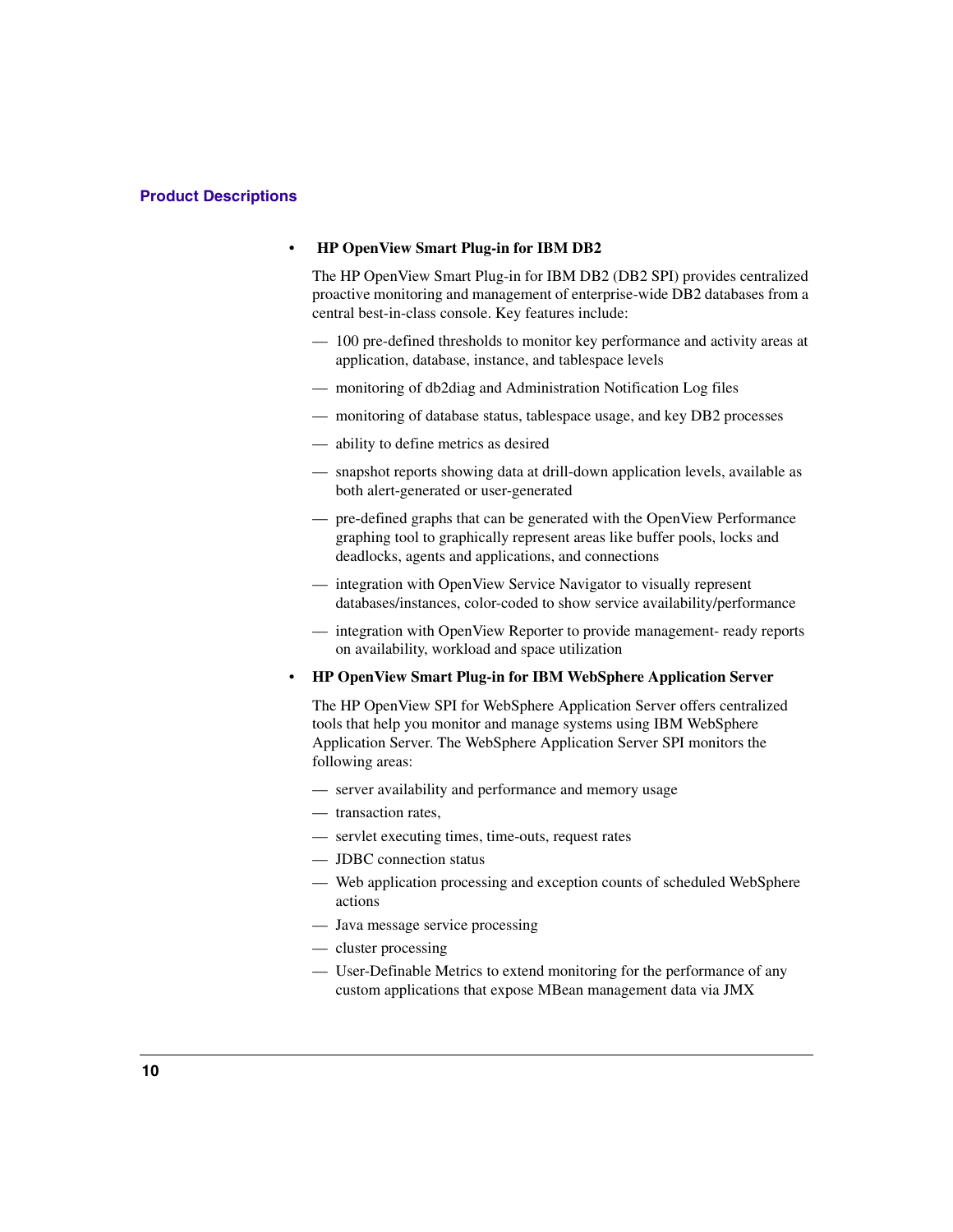### • **HP OpenView Smart Plug-in for Microsoft Exchange**

The HP OpenView SPI for Microsoft Exchange identifies connectivity delays and excessive e-mail queue lengths before they bring a system to its knees, thus avoiding slow e-mail delivery and unnecessary support calls. Additional features include:

- event monitoring of MS Exchange entries to MS Windows 2003/2000/NT event log
- over 50 calculated metrics for performance monitors and thresholds
- metric areas including MTA, replication, Internet mail service, non-delivery reports

### • **HP OpenView Smart Plug-in for Microsoft SQL Server**

The SPI for MS SQL Server (also known as the SPI for Databases) helps administrators efficiently manage SQL Server environments of any size, from a single SQL Server database managed with local tools to a distributed environment of hundreds of databases managed from a central, best-in-class console. The key features include:

- more than 30 pre-defined threshold events and several logfiles conditions
- specific focus on space management, concurrency problems, and workload metrics
- interception of hundreds of error log messages such as corruptions and space shortages
- **HP OpenView Smart Plug-in for SAP**

<span id="page-10-0"></span>**NOTE** Please do not install version 8.71 on an OpenView Operations for UNIX 8.x updated system as it is not supported. However, version 9.0, planned to release in December 2004, will support OVO 8.x (for immediate access to the released SPI for SAP 9.0 version, please contact your sales/support representative or channel partner). Version 9.0 will be available both separately (in December) and on the next Smart Plug-ins CD update (in 2005) for HP OpenView Operations for UNIX.

> The Smart Plug-in for SAP extends HP OpenView management capabilities to help you manage all IT elements necessary for delivering R/3 services; for example, R/3 programs, application servers, databases and their servers, and operating systems. In addition, the SPI for SAP can help you manage a variety of business-critical applications as well as the overall IT environment. Unlike a product that is specialized for R/3-only management, the SPI for SAP, working in conduction with OVO for UNIX, offers a more feature rich set of IT systems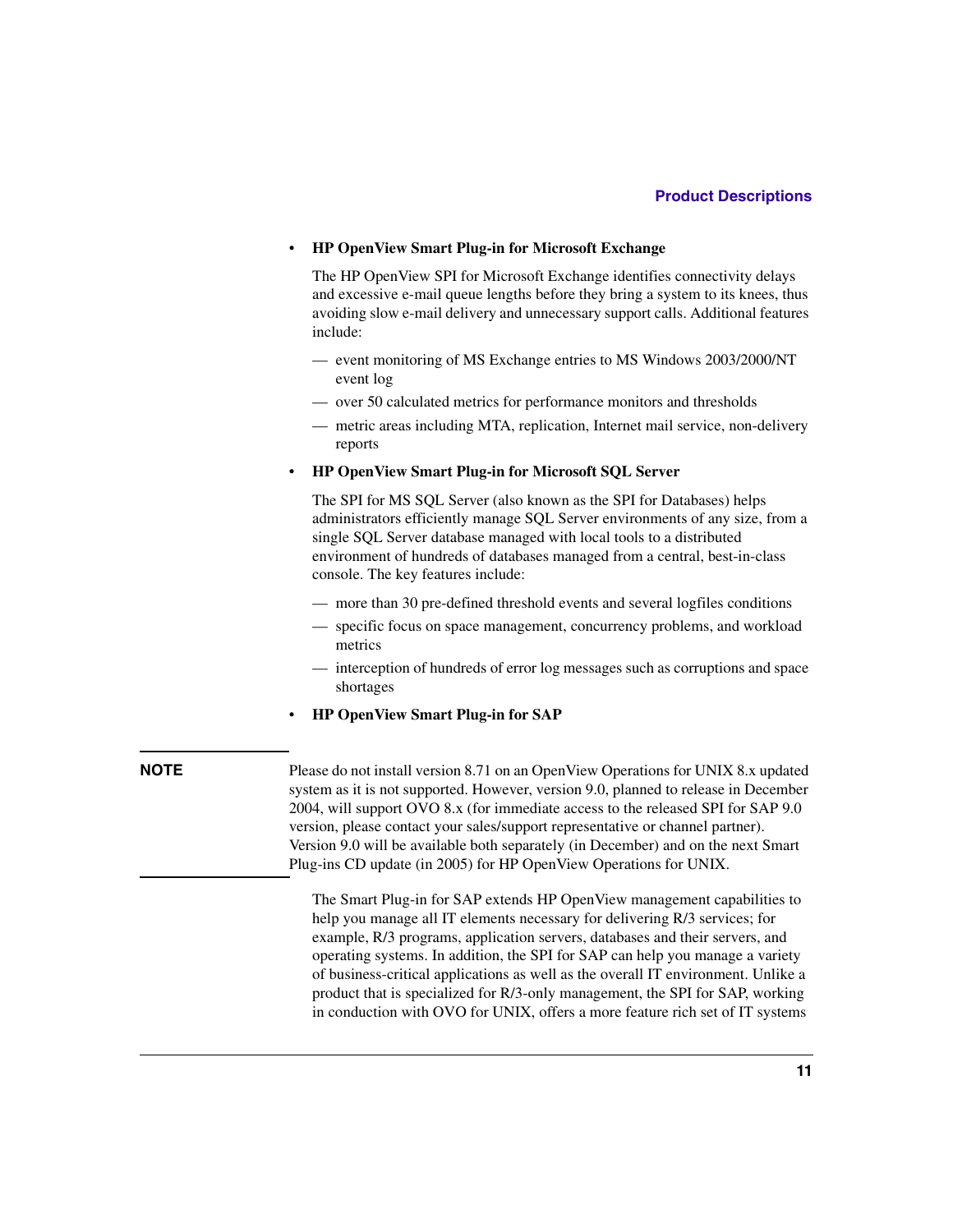management capabilities that include:

- Availability Management: monitors alerts from CCMS, Syslogs, Batch jobs, Processes, files, R/3 status, etc.
- Performance Management: a consolidated view of SAP R/3 performance information and overall system-resource characteristics, including: frequency, response, and wait time for Dialog, Update, Batch, and Spool processes
- Remote Monitoring: ability to monitor SAP Systems running in unsupported environments.
- SAP ITS (Internet Transaction Server) Monitor: check the status and availability of the various components of the ITS server, including; AGate, WGate, and Web Server.
- Service Reports: reports that correlate and display long-term data about your IT environment, allowing you to analyze trends.

### • **HP OpenView Smart Plug-in for Oracle**

The HP OpenView SPI for Oracle Database Servers (also known as the SPI for Databases) helps administrators efficiently monitor distributed enterprise-wide Oracle environments from a central, best-in-class console. The key features include:

- more than 80 pre-defined threshold events and over than 90 logfile conditions
- specific areas of focus on space management, table/index performance, and rollback segments
- snapshot reports of database environments when alerts occur
- thresholds based on ratios and percentages rather than raw data
- continuos availability monitoring of the Oracle listener a single point of failure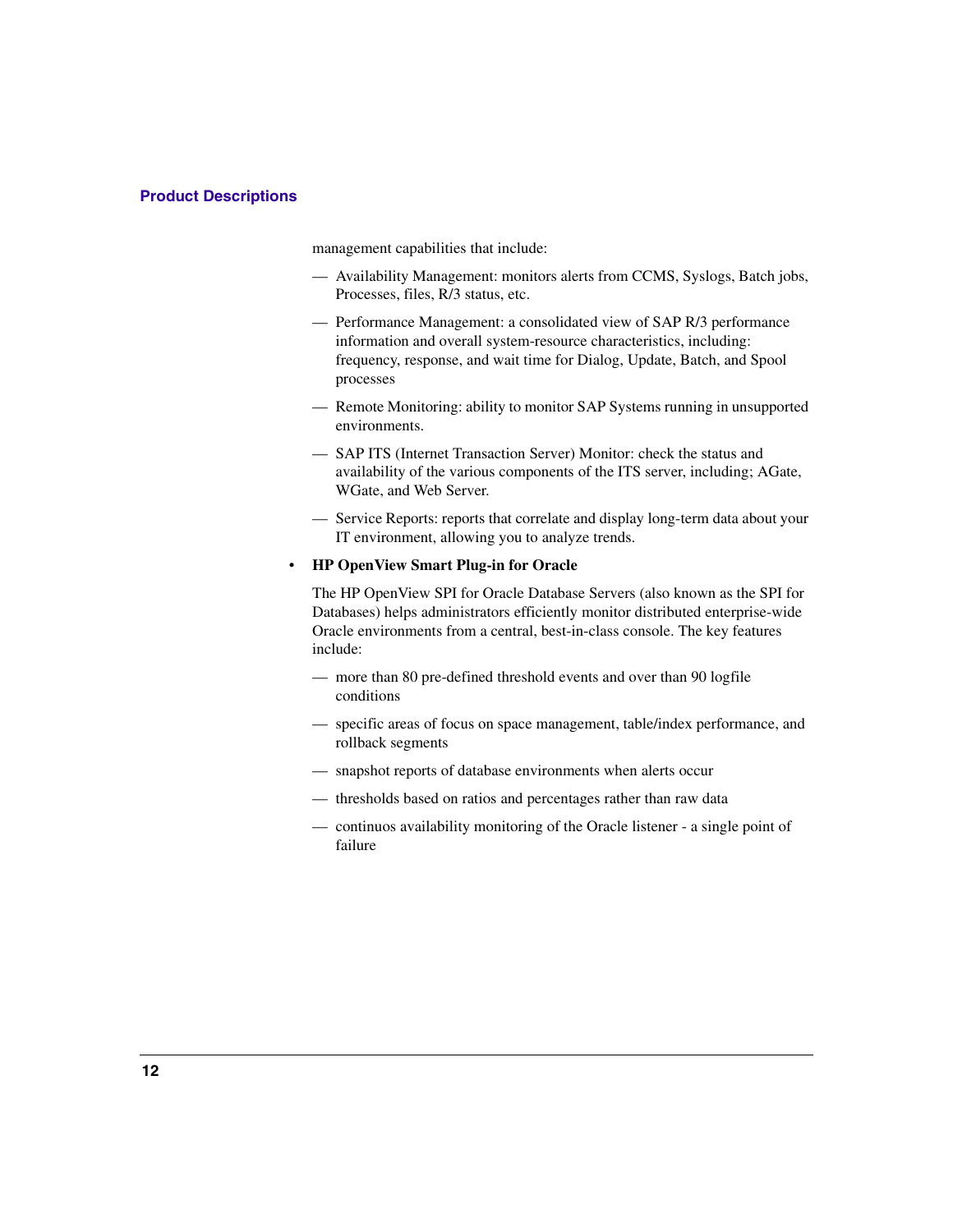### • **HP OpenView Smart Plug-in for PeopleSoft**

**NOTE** Please do not install version 2.05 on an OpenView Operations for UNIX 8.x updated system as it is not supported. However, version 2.20, planned to release in December 2004, will support OVO 8.x (for immediate access to the released SPI for PeopleSoft A.02.20 version, please contact your sales/support representative or channel partner). Version 2.20 will be available both separately (in December) and on the next Smart Plug-ins CD update (in 2005) for HP OpenView Operations for UNIX.

> The HP OpenView SPI for PeopleSoft is based on standard HP OpenView processes and is an extension of the OpenView platform. It helps IT organizations with PeopleSoft environments to efficiently manage database availability and performance impact of PeopleSoft environments. The key features include:

- encompassing of PeopleSoft, BEA Tuxedo, database and process scheduler
- dynamic monitoring of logfiles for the complete environment
- batch job status information includes failures or delays
- manages database availability and performance impact on PeopleSoft

### • **HP OpenView Smart Plug-in for Sybase**

The HP OpenView SPI for Sybase Adaptive Server (also known as the SPI for Databases) helps administrators efficiently manage Sybase environments of any size, from a single Sybase database managed with local tools to a distributed environment of hundreds of databases managed from a central, best-in-class console. The key features include:

- more than 65 predefined threshold events and more than 15 log file conditions
- focus on replication, index tuning, resource hogs
- interception of over 1,000 error log messages such as corruptions and space shortages

### • **HP OpenView Smart Plug-in for TIBCO**

The Smart Plug-in for TIBCO extends HP OpenView management capabilities to the TIBCO environment. By integrating with TIBCO Enterprise Management Advisor software and using the Web Services Management Framework (WSMF—a Web services-based management standard), the TIBCO SPI allows IT and applications managers to optimize their infrastructure and keep business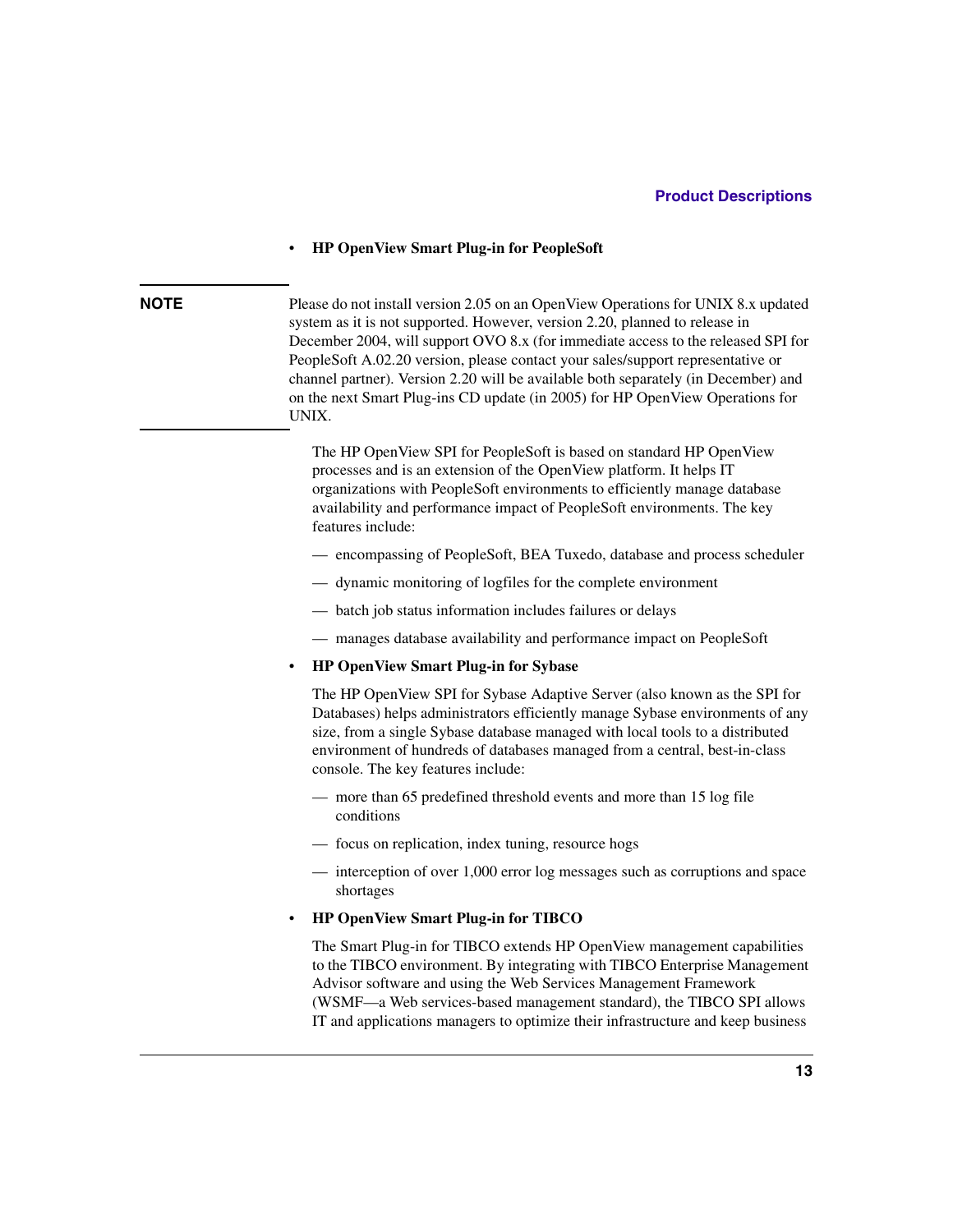applications running efficiently. With the TIBCO SPI, managers can distinguish between routine infrastructure events and events that impact business processes and applications, and respond appropriately.

Key features include:

- Common Resource View: A consolidated resource view of the discovered TIBCO environment, which is automatically updated at run time. The view can be customized to show only managed resources that are of interest.
- Service Management: Manages the dynamic, distributed TIBCO application environment with its multiple software infrastructure components, including packaged and home-grown business applications. The OVO service discovery populates a service map automatically, which thereafter is kept in sync with deployment changes that occur in a typical dynamic enterprise. Service nodes allow detailed management of the represented resource through use of the Resource Explorer™ plug-in to the OV Service Navigator<sup>™</sup>. Detailed management includes browsing the service hierarchy, service relationships, attributes, metrics and invocation of methods exposed by the resource.
- Event Management: Monitors availability and status of TIBCO applications as well as providing the ability to invoke applications manually or automatically when events are received through both an OpenView template, as well as a WSDM channel.
- Performance Monitoring: Monitors runtime performance by setting thresholds against its performance metrics. For example, a process engine should not take X amount of time to execute a particular type of business process instance. Alerts are generated when performance thresholds are violated. Default performance monitoring templates are provided, which allow threshold setting not only against single metrics but also against tabular data sets.
- Reports: Historical and current reports for important TIBCO software resource metrics, such as Rendezvous packet statistics and BW business processes. Over 25 metrics are collected for historical reporting, performance monitoring, and near real-time graphing. Out of the box Crystal reports are provided for 10 of these metrics.
- Service Effect Analysis: Enables TIBCO and homegrown applications to subscribe and receive relevant, context-sensitive notifications regarding the application and/or infrastructure through a WSDM channel. With this solution, administrators can define composite events that can consist of granular events from a variety of infrastructure components managed by OVO. The customer or administrator can then receive alerts of those events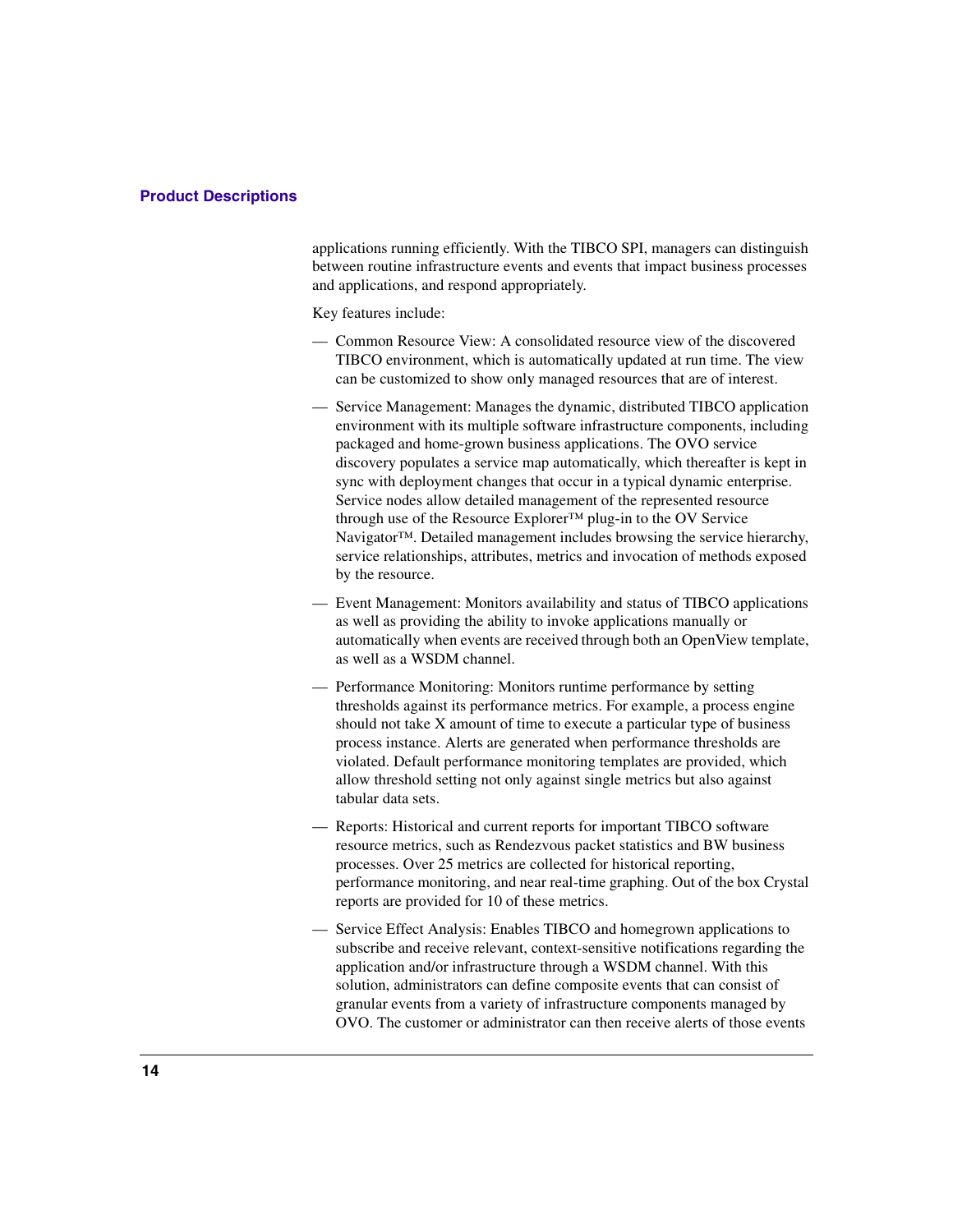along with their root cause or impact path, enabling corrective action at the appropriate infrastructure level.

### • **HP OpenView Smart Plug-in for UNIX OS**

The HP OpenView SPI for UNIX Operating systems has capabilities that include:

- monitoring system health for HP-UX, Sun Solaris, IBM AIX, and Linux (Red Hat, Suse, Debian, TurboLinux), and Tru64 environments
- providing out-of- the-box monitoring of operating system, services, and performance monitoring (also supports Veritas Volume Manager and Solstice Disk Suite and Sun Cluster)
- the ability to configure performance agents with OpenView Operations templates

### • **HP OpenView Smart Plug-in for Web Servers**

The HP OpenView Web Server SPI provides templates and applications specifically designed to integrate with OpenView Operations by providing the capability to monitor processes and log files of the following Web servers:

- Apache, HP Apache
- iPlanet Web Server FastTrack Edition
- iPlanet Web Server Enterprise Edition
- SunONE Web Server HP OpenView Smart Plug-in for Microsoft Windows OS

The HP OpenView SPI for Microsoft Windows OS (Windows OS SPI) helps administrators efficiently manage Windows machines on the network and is the OVO extension for a number of Microsoft DNA-based business applications services. It adds value by providing out-of-the-box solutions including:

- monitoring of events and processes for key Microsoft back office applications (Certificate Server, Cluster Server, Index Server, Message Queue Server, Proxy Server, SNA Server, SQL Server, System Management Server, and Transaction Server)
- monitoring of events, processes and performance for Microsoft Windows core components (Active Directory Server, Terminal Server, Network Infrastructure and Operating System health)
- event forwarding from Insight Manager, HP Systems Insight Manager, and Dell OpenManage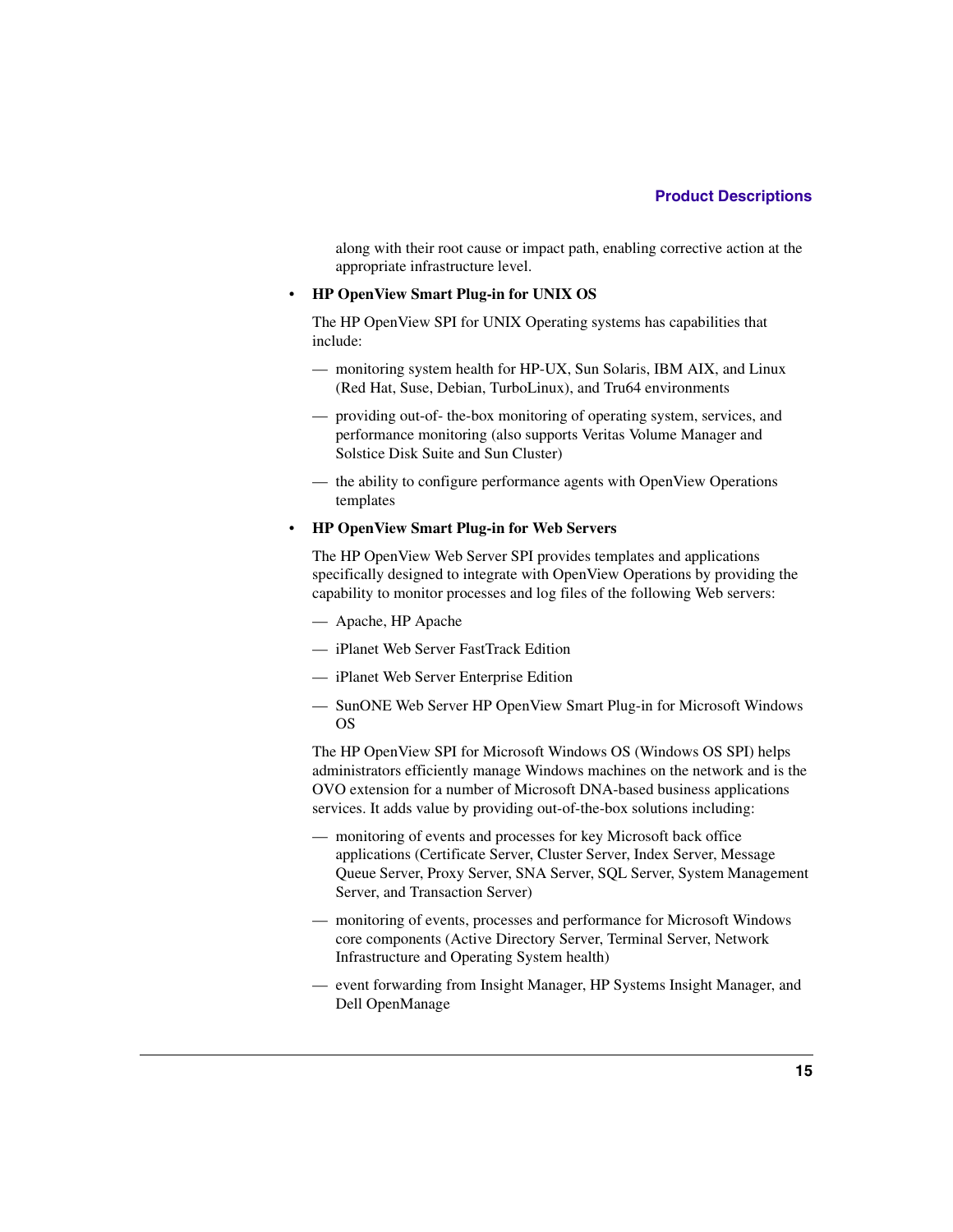- monitoring of events, processes and performance for Microsoft Internet Information Server and Microsoft Site Server
- monitoring events for antivirus applications from McAfee and Norton
- monitoring events for backup and storage applications from Veritas

The OVO for UNIX Smart Plug-ins CD contains the following OVO for UNIX Add-on Modules:

• **HP OpenView Storage Data Protector Integration**

The HP OpenView Storage Data Protector Integration product is provided on the Data Protector product CD as a complimentary product. The Data Protector Integration product monitors and verifies Data Protector Cell Manager health and performance. The Data Protector product works with the following:

- OVO 6.0 Management Server and Service Navigator 6.0 on HP-UX 11.00, HP-UX 11.11, Solaris 7 and Solaris 8
- OVO 7.x Management Server and Service Navigator 7.x on HP-UX 11.00, HP-UX 11.11, Solaris 7 and Solaris 8

The Data Protector Integration interfaces with the Data Protector on the following Systems.

- Windows 2000 and Windows NT
- HP-UX 11.00 and HP-UX 11.11
- Solaris 7 and Solaris 8

Data Protector builds upon the capabilities of its predecessor, HP OpenView Omniback II, and is fully compatible with existing Omniback II tapes, scripts and procedures.

### • **HP OpenView Omniback 4.1 Integration for OVO**

The HP OpenView Omniback II Integration product is provided on the Omniback II 4.1 product CD as a complimentary product. The Omniback II Integration product monitors and verifies Omniback 4.1 Cell Manager health and performance. The Omniback 4.1 product works with the following:

- OVO 6.0 Management Server and Service Navigator 6.0 on HP-UX 10.20 and HP-UX 11.00
- OVO 7.x Management Server and Service Navigator 7.x on HP-UX 11.00; 11.11

The OmniBack 4.1 Integration interfaces with OmniBack 4.1 Cell Managers on the following operating systems: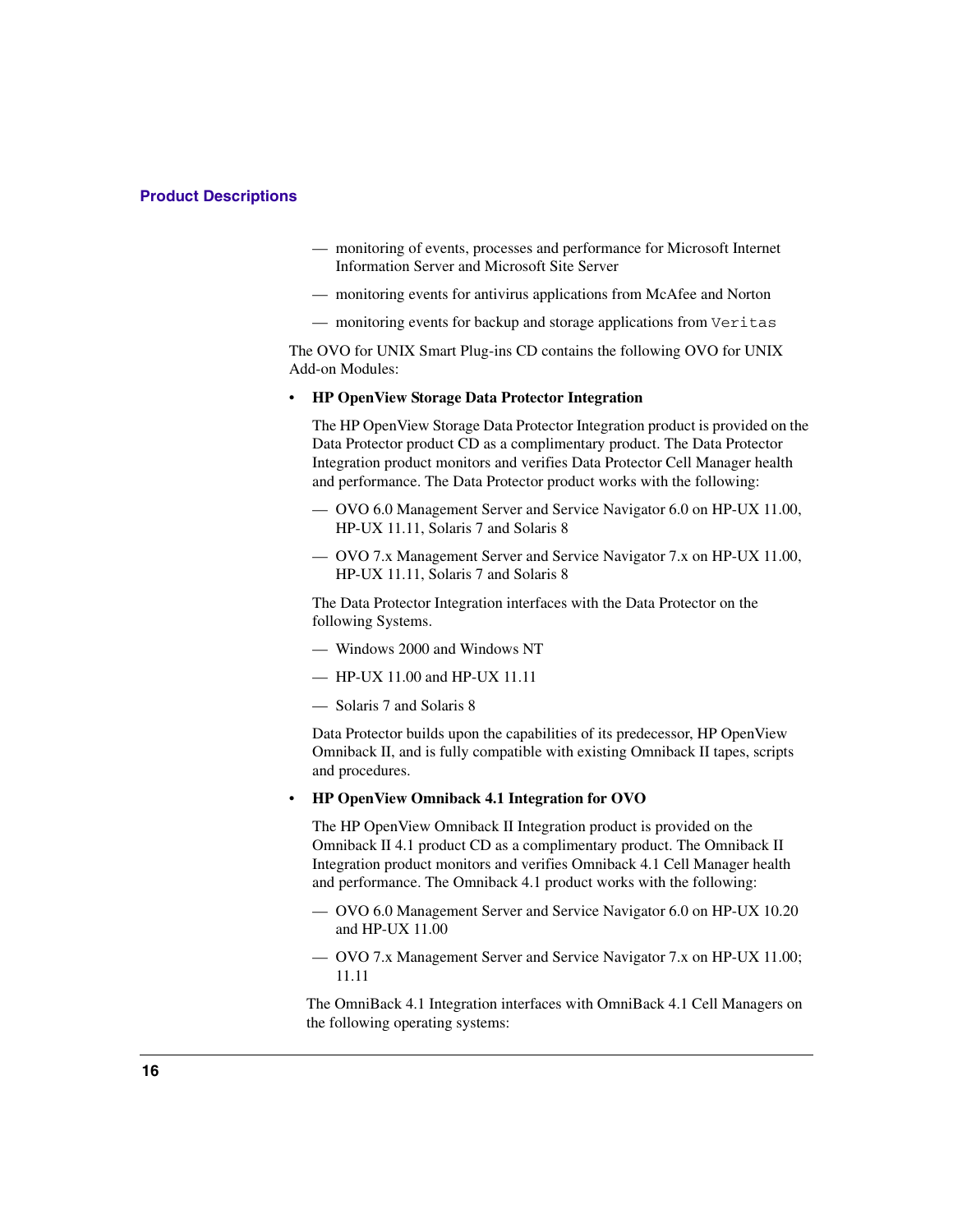- Windows 2000 and Windows NT
- HP-UX 10.20; 11.00; and 11.11
- **HP OpenView Smart Plug-in for Remedy Action Request System Integration**

The HP OpenView SPI for Remedy Action Request System (ARS) provides IT organizations with a pre-configured smart link between OpenView Operations and Remedy ARS service desk. Additional SPI for Remedy ARS features include:

- the ability to automatically create and track Remedy Action Requests from HP OpenView Operations
- dynamic updates of HP OpenView Operations events based on Action Request status changes.
- **HP OpenView Smart Plug-in for Storage Area Manager**

The Storage Area Manager SPI monitors storage area events, processes, and services and provides features that include the following:

- monitoring of HostAgent and OpenDial services on Windows and UNIX nodes
- service mapping integration with the HP OpenView Service Navigator
- applications to start/stop the management server, show HostAgent status, and back up the database, all of which provide quick and easy means to complete common Storage Area Manager operating tasks
- integration with the separately purchased HP OpenView Reporter to automatically collect, sort, consolidate, and display storage network related data in management-ready reports
- event forwarding to the separately purchased HP OpenView Service Desk, where the eventual closures result in automatic acknowledgements in Storage Area Manager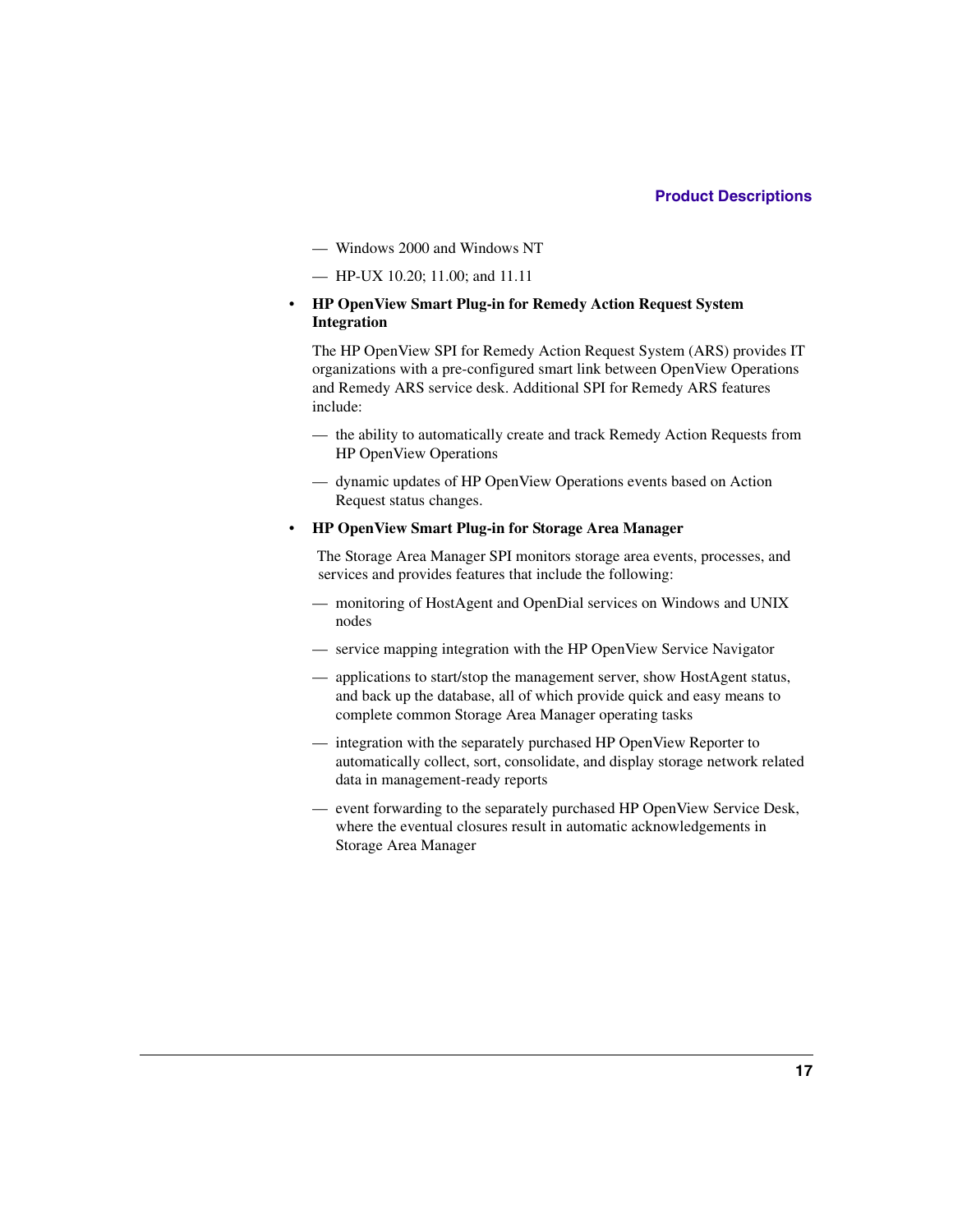<span id="page-17-0"></span>**Preliminary setup:** Please ensure that you have all the latest patches if you use version 7.1 or earlier of the OVO/UNIX management server and the OV agent. The latest OVO/UNIX consolidated server and intermediate patches are required for new/added platforms and also to correct a timeout issue with Service Discovery. Patches are located on the following URL:

http://openview.hp.com/sso/ecare/getsupportdoc?docid=OVO-PATCHES

| <b>OS: Management Server</b> | Patch               | <b>Version</b> | <b>Date Released</b> |
|------------------------------|---------------------|----------------|----------------------|
| Solaris                      | ITOSOL_00320        | A.07.22        | 7/2004               |
| <b>OS: Managed Nodes</b>     | Patch               | <b>Version</b> | <b>Date Released</b> |
| <b>AIX</b>                   | <b>ITOSOL 00297</b> | A.07.23        | 3/11/2004            |
| $HP-UX$ 11 IA                | <b>ITOSOL 00300</b> | A.07.23        | 3/4/2004             |
| HP-UX 11 PA                  | <b>ITOSOL_00273</b> | A.07.23        | 3/24/2004            |
| Linux                        | ITOSOL_00303        | A.07.23.1      | 3/19/2004            |
| Solaris                      | <b>ITOSOL 00312</b> | A.07.23.1      | 4/8/2004             |
| Tru <sub>64</sub>            | <b>ITOSOL 00276</b> | A.07.23        | 3/11/2004            |
| Windows                      | <b>ITOSOL_00298</b> | A.07.24        | 3/4/2004             |

### **Table 2 Solaris Management Server & Managed Node**

### **Table 3 HP-UX Management Server & Managed Nodes**

| <b>OS: Management Server</b> | Patch             | <b>Version</b> | Date Released |
|------------------------------|-------------------|----------------|---------------|
| <b>HP-UX</b>                 | <b>PHSS 30979</b> | A.07.22        | 7/2004        |

| <b>OS: Managed Nodes</b> | Patch             | <b>Version</b> | Date Released |
|--------------------------|-------------------|----------------|---------------|
| AIX.                     | PHSS 30466        | A.07.23        | 3/11/2004     |
| $HP-UX 11 IA$            | <b>PHSS 30169</b> | A.07.23        | 3/4/2004      |
| $HP-UX$ 11 $PA$          | PHSS 30124        | A.07.23        | 3/24/2004     |
| Linux                    | <b>PHSS 30548</b> | A.07.23.1      | 3/19/2004     |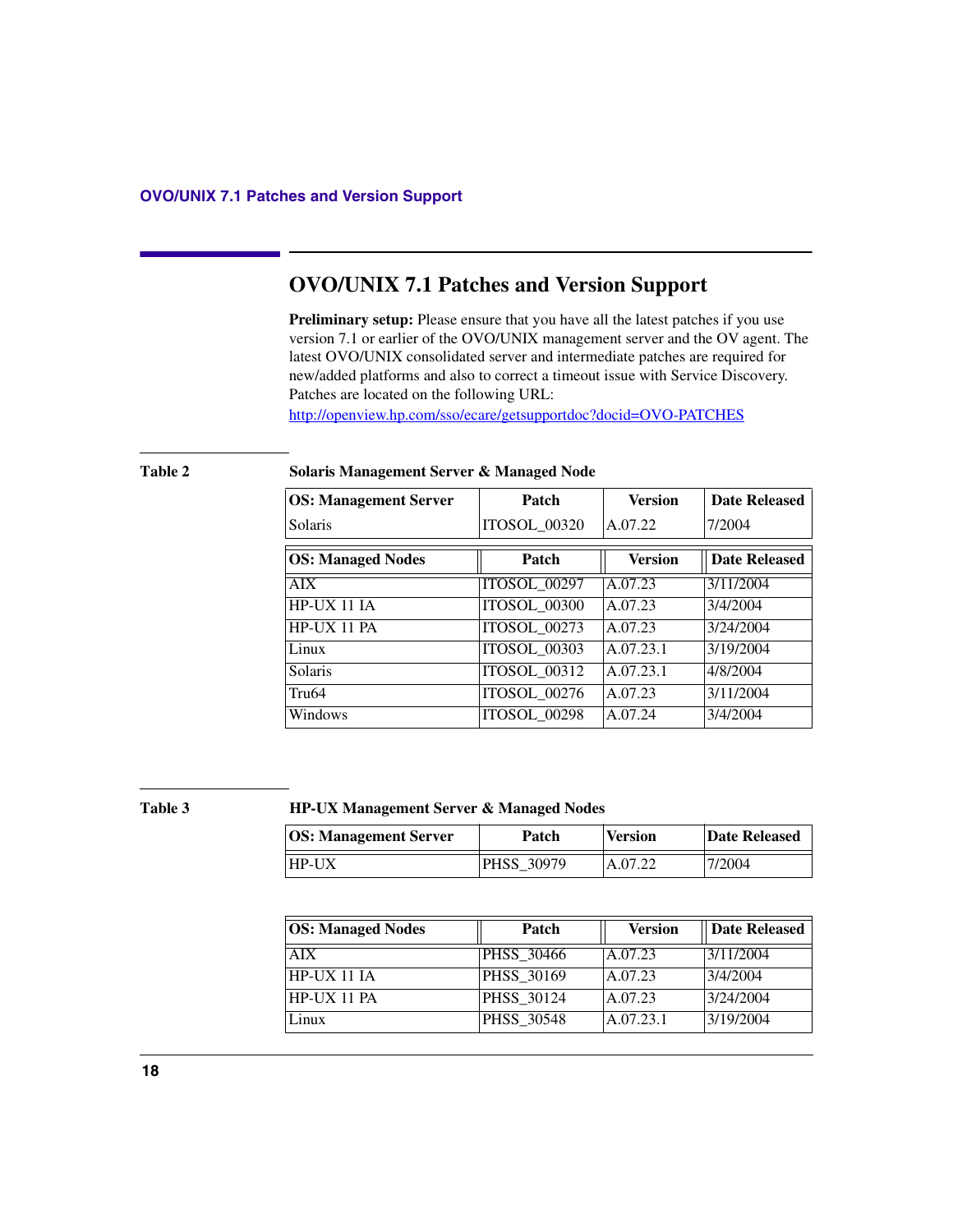| <b>OS: Managed Nodes</b> | Patch             | <b>Version</b> | Date Released |
|--------------------------|-------------------|----------------|---------------|
| Solaris                  | <b>PHSS 30673</b> | A.07.23.1      | 14/8/2004     |
| Tru <sub>64</sub>        | PHSS 30203        | A.07.23        | 3/12/2004     |
| Windows                  | PHSS 30202        | A.07.24        | 2/12/2004     |

The following table identifies the OVO SPI products and the supported management server versions.

### **Table 4 Supported OVO for UNIX Management Server Versions**

| <b>OVO Product Name</b>                           | 7.1            | <b>8.0 DCE</b><br>& HTTPS | 8.1 DCE &<br><b>HTTPS</b> |
|---------------------------------------------------|----------------|---------------------------|---------------------------|
| HP OpenView Integration for Sun Management Center | $\overline{X}$ | $\overline{X}$            | $\overline{X}$            |
| <b>HP OpenView Internet Services</b>              | $\overline{X}$ | $\overline{X}$            | $\overline{X}$            |
| HP OpenView Network Diagnosis Add-On Module       | X              | X                         | X                         |
| HP OpenView Omniback 4.1 Integration for OVO      | $\mathbf{X}$   |                           | $\mathbf{X}$              |
| HP OpenView Service Navigator Report Package      | X              | X                         | X                         |
| HP OpenView SPI for BEA Tuxedo                    | $\overline{X}$ | $\overline{X}$            | $\overline{\mathbf{x}}$   |
| HP OpenView SPI for BEA WebLogic                  | $\mathbf{X}$   | X                         | X                         |
| HP OpenView SPI for BEA WebLogic Integration      | $\overline{X}$ |                           | X                         |
| HP OpenView SPI for Data Network Devices          | X              | X                         |                           |
| HP OpenView SPI for IBM DB2                       | $\mathbf{X}$   | X                         | X                         |
| HP OpenView SPI for IBM WebSphere Application     | X              | X                         | X                         |
| Server                                            |                |                           |                           |
| HP OpenView SPI for Informix                      | X              |                           | X                         |
| HP OpenView SPI for Microsoft Exchange            | X              |                           | X                         |
| HP OpenView SPI for Microsoft SQL Server          | X              |                           | X                         |
| HP OpenView SPI for Microsoft Windows OS          | X              | X                         | X                         |
| HP OpenView SPI for Oracle                        | X              |                           | X                         |
| HP OpenView SPI for PeopleSoft                    | X              |                           |                           |
| HP OpenView SPI for Remedy ARS Integration        | X              | X                         | X                         |
| HP OpenView SPI for SAP                           | X              | $\ast$                    | $\ast$                    |
| HP OpenView SPI for Storage Area Manager          | X              |                           | X                         |
| HP OpenView SPI for Sybase                        | X              |                           | X                         |
| HP OpenView SPI for TIBCO                         | X              | X                         | X                         |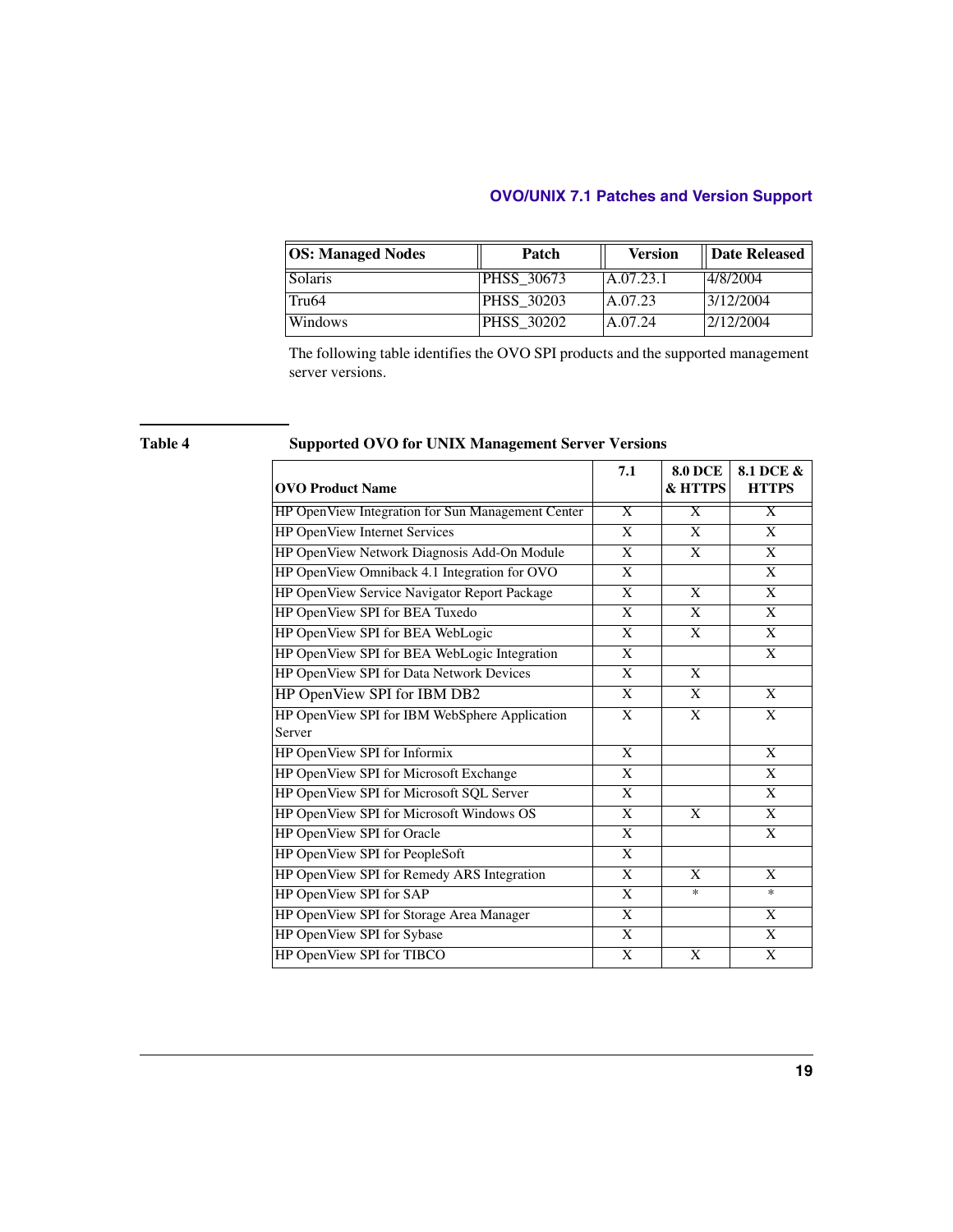### **Table 4 Supported OVO for UNIX Management Server Versions**

| <b>OVO Product Name</b>                               | 7.1 | $\&$ HTTPS | 8.0 DCE   8.1 DCE &<br><b>HTTPS</b> |
|-------------------------------------------------------|-----|------------|-------------------------------------|
| HP OpenView SPI for UNIX OS                           |     |            |                                     |
| <b>HP OpenView SPI for Web Servers</b>                |     |            |                                     |
| <b>HP OpenView Storage Data Protector Integration</b> |     |            |                                     |

\*Please see note for SPI for SAP, version 9.0, planned OVO 8.x support, [page 11](#page-10-0).

### <span id="page-19-0"></span>**Licenses for the Software on the CD-ROMs**

The following table indicates additional licenses required for SPIs and applications included on the Smart Plug-in CD set.

| <b>HP OpenView Product:</b>                        | License<br><b>Number</b> | <b>License Description</b>       |
|----------------------------------------------------|--------------------------|----------------------------------|
| HP OpenView Smart Plug-in for BEA WebLogic         | <b>B9155AA</b>           | OV SPI BEA Weblogic Tier 4, LTU  |
|                                                    | <b>B9141AA</b>           | OV SPI BEA Weblogic Tier 3, LTU  |
|                                                    | <b>B9142AA</b>           | OV SPI BEA Weblogic Tier 2, LTU  |
|                                                    | <b>B9143AA</b>           | OV SPI BEA Weblogic Tier 1, LTU  |
|                                                    | <b>B9144AA</b>           | OV SPI BEA Weblogic Tier 0, LTU  |
| HP OpenView Smart Plug-in for BEA WebLogic         | <b>BA160AA</b>           | OV SPI BEA WLI Tier 4            |
| Integration                                        | <b>BA161AA</b>           | OV SPI BEA WLI Tier 3            |
|                                                    | BA162AA                  | OV SPI BEA WLI Tier 2            |
|                                                    | BA163AA                  | OV SPI BEA WLI Tier 1            |
|                                                    | BA164AA                  | OV SPI BEA WLI Tier 0            |
| HP OpenView Smart Plug-in for BEA Tuxedo           | <b>B9152AA</b>           | OV SPI BEA Tuxedo Tier 4, LTU    |
|                                                    | <b>B7467AA</b>           | OV SPI BEA Tuxedo Tier 3, LTU    |
|                                                    | <b>B7477AA</b>           | OV SPI BEA Tuxedo Tier 2, LTU    |
|                                                    | <b>B7478AA</b>           | OV SPI BEA Tuxedo Tier 1, LTU    |
| HP OpenView Smart Plug-in for Data Network Devices | <b>B9159AA</b>           | OV SPI Data Network Devices, LTU |
| HP OpenView Smart Plug-in for IBM WebSphere        | <b>B9173AA</b>           | OV SPI IBM WebSphere Tier 4, LTU |
| <b>Application Server</b>                          | <b>B9174AA</b>           | OV SPI IBM WebSphere Tier 3, LTU |
|                                                    | <b>B9175AA</b>           | OV SPI IBM WebSphere Tier 2, LTU |
|                                                    | <b>B9176AA</b>           | OV SPI IBM WebSphere Tier 1, LTU |
|                                                    | <b>B9177AA</b>           | OV SPI IBM WebSphere Tier 0, LTU |

### **Table 5 License Requirements for OVO for UNIX Smart Plug-ins**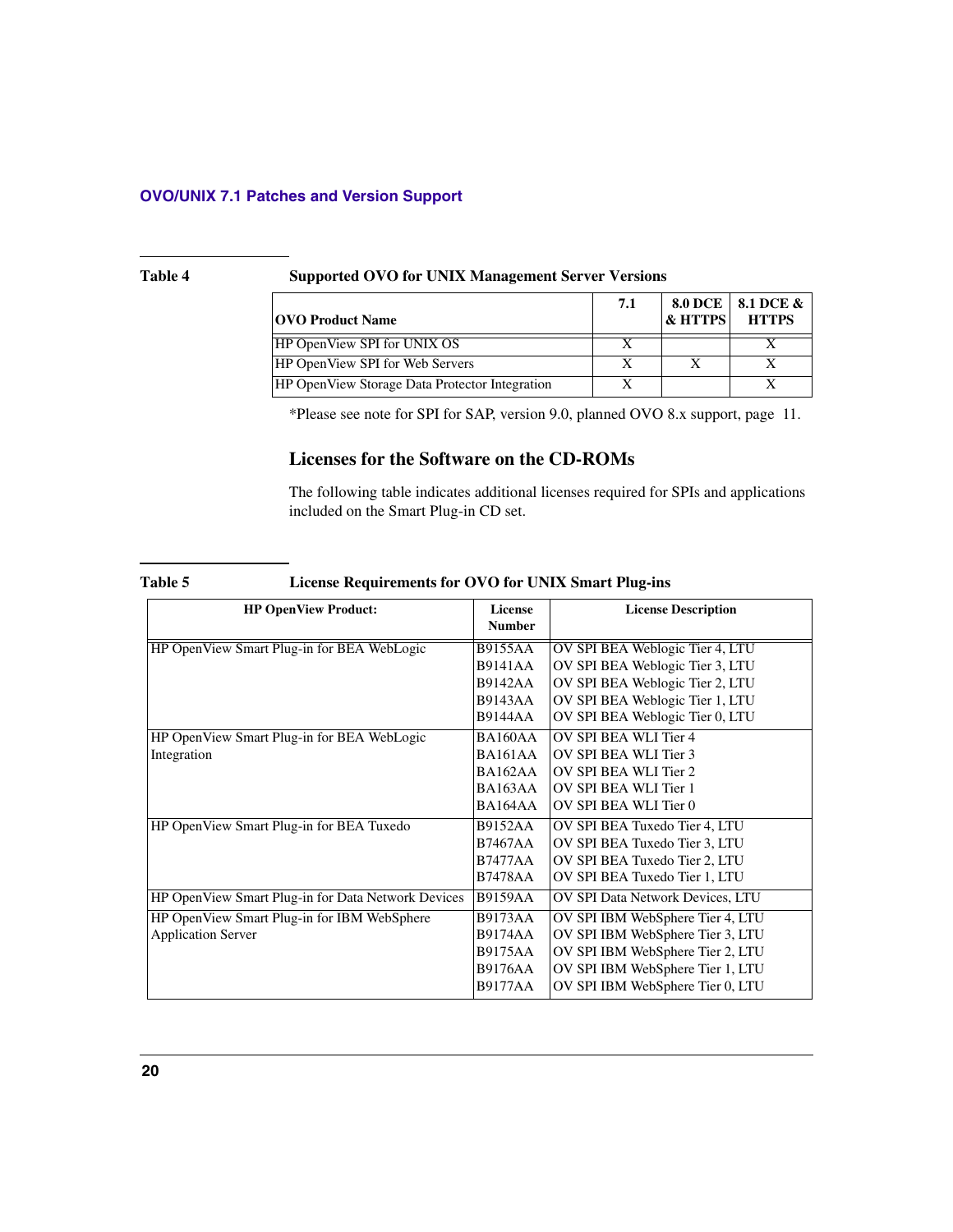| <b>HP OpenView Product:</b>                        | License<br><b>Number</b> | <b>License Description</b>                |
|----------------------------------------------------|--------------------------|-------------------------------------------|
| HP OpenView Smart Plug-in for IBM DB2              | BA180AA                  | OV SPI IBM DB2 Tier 4, LTU                |
|                                                    | BA181AA                  | OV SPI IBM DB2 Tier 3, LTU                |
|                                                    | BA182AA                  | OV SPI IBM DB2 Tier 2, LTU                |
|                                                    | BA183AA                  | OV SPI IBM DB2 Tier 1, LTU                |
|                                                    | BA184AA                  | OV SPI IBM DB2 Tier 0, LTU                |
| HP OpenView Smart Plug-in for Informix             | <b>B9149AA</b>           | OV SPI Informix Tier 4, LTU               |
|                                                    | <b>B7460AA</b>           | OV SPI Informix Tier 3, LTU               |
|                                                    | <b>B7461AA</b>           | OV SPI Informix Tier 2, LTU               |
|                                                    | <b>B7462AA</b>           | OV SPI Informix Tier 1, LTU               |
| HP OpenView Smart Plug-in for Microsoft Exchange   | <b>B7449AA</b>           | OV SPI MS Exchange Tier 2, LTU            |
| Server                                             | <b>B7450AA</b>           | OV SPI MS Exchange Tier 1, LTU            |
|                                                    | <b>B7451AA</b>           | OV SPI MS Exchange Tier 0, LTU            |
| HP OpenView Smart Plug-in for Microsoft Windows OS | N/A                      | Licensed with OVO agents                  |
| HP OpenView Smart Plug-in for SAP                  | <b>B9148AA</b>           | OV SPI SAP Tier 4, LTU                    |
|                                                    | <b>B7456AA</b>           | OV SPI SAP Tier 3, LTU                    |
|                                                    | <b>B7457AA</b>           | OV SPI SAP Tier 2, LTU                    |
|                                                    | <b>B7458AA</b>           | OV SPI SAP Tier 1, LTU                    |
|                                                    | <b>B7459AA</b>           | OV SPI SAP Tier 0, LTU                    |
| HP OpenView Smart Plug-in for Microsoft SQL Server | <b>B7473AA</b>           | OV SPI MS SQL Server Tier 2, LTU          |
|                                                    | <b>B7474AA</b>           | OV SPI MS SQL Server Tier 1, LTU          |
|                                                    | <b>B7475AA</b>           | OV SPI MS SQL Server Tier 0, LTU          |
| HP OpenView Storage Data Protector Integration for |                          | Provided out-of-the-box with the Data     |
| <b>OVO</b>                                         | N/A                      | Protector starter packs:                  |
|                                                    |                          | Cell Manager on Windows B6961AA/BA        |
|                                                    |                          | Cell Manager on Solaris B6951DA/CA        |
|                                                    |                          | Cell Manager on HP-UX B6951AA/BA          |
| HP OpenView Omniback 4.1 Integration for OVO for   | N/A                      | Provided out-of-the-box with the Omniback |
| UNIX                                               |                          | cell manager starter packs.               |
| HP OpenView Smart Plug-in for Oracle               | <b>B9150AA</b>           | OV SPI Oracle Tier 4, LTU                 |
|                                                    | <b>B7464AA</b>           | OV SPI Oracle Tier 3, LTU                 |
|                                                    | <b>B7465AA</b>           | OV SPI Oracle Tier 2, LTU                 |
|                                                    | <b>B7466AA</b>           | OV SPI Oracle Tier 1, LTU                 |
|                                                    | <b>B7467AA</b>           | OV SPI Oracle Tier 0, LTU                 |
| HP OpenView Smart Plug-in for PeopleSoft           | <b>B9147AA</b>           | OV SPI PeopleSoft Tier 4, LTU             |
|                                                    | <b>B7452AA</b>           | OV SPI PeopleSoft Tier 3, LTU             |
|                                                    | <b>B7452AA</b>           | OV SPI PeopleSoft Tier 2, LTU             |
|                                                    | <b>B7452AA</b>           | OV SPI PeopleSoft Tier 1, LTU             |

### **Table 5 License Requirements for OVO for UNIX Smart Plug-ins**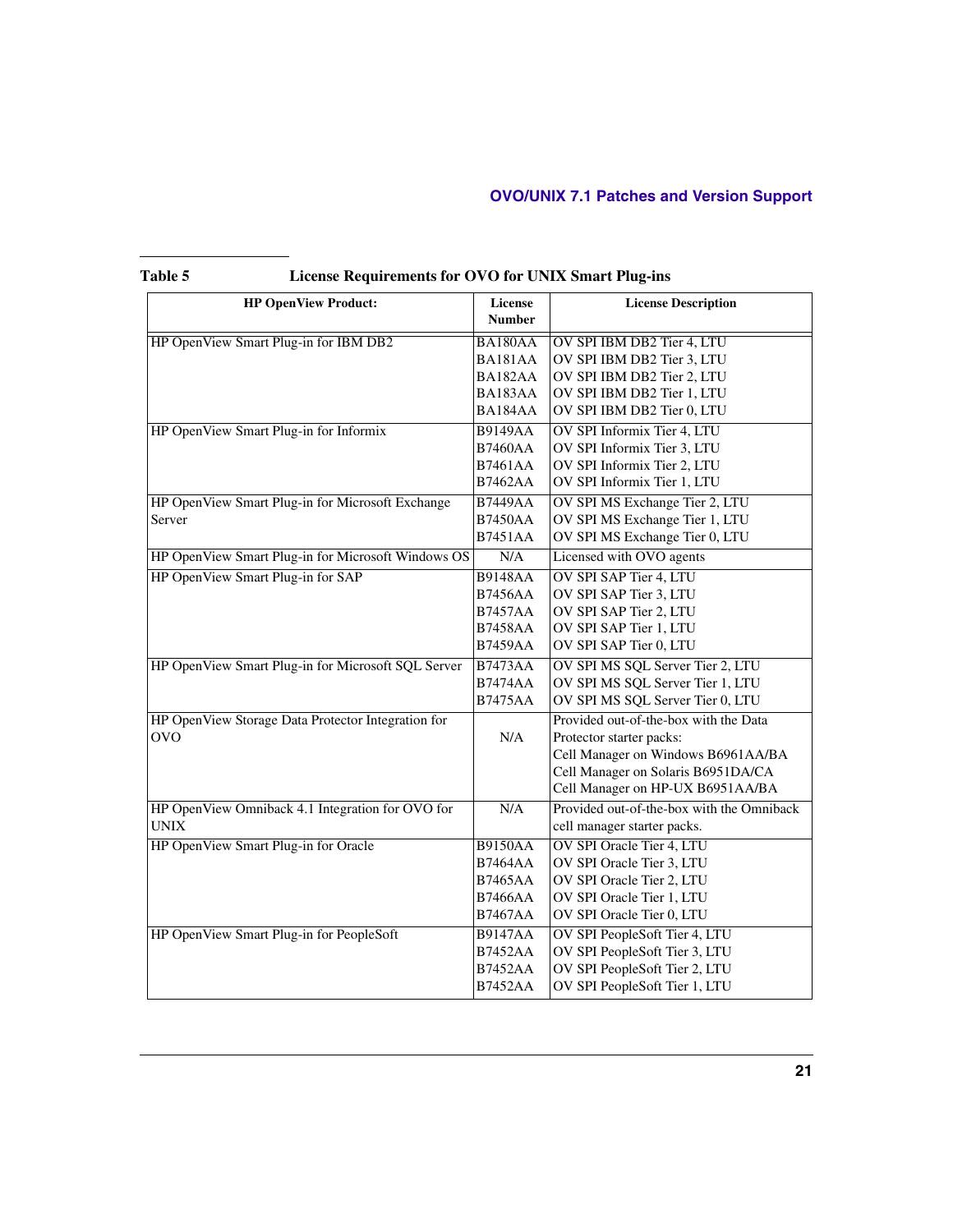| Table 5 | License Requirements for OVO for UNIX Smart Plug-ins |
|---------|------------------------------------------------------|
|---------|------------------------------------------------------|

| <b>HP OpenView Product:</b>                             | License<br><b>Number</b>                                             | <b>License Description</b>                                                                                       |
|---------------------------------------------------------|----------------------------------------------------------------------|------------------------------------------------------------------------------------------------------------------|
| HP OpenView Smart Plug-in for Remedy ARS<br>Integration | <b>B7480AA</b>                                                       | OV SPI Remedy, LTU                                                                                               |
| HP OpenView Smart Plug-in for Storage Area Manager      | N/A                                                                  | Provided out-of-the-box with Storage Area<br>Manager.                                                            |
| HP OpenView Smart Plug-in for Sybase                    | <b>B9451AA</b><br><b>B7468AA</b><br><b>B7469AA</b><br><b>B7470AA</b> | OV SPI Sybase Tier 4, LTU<br>OV SPI Sybase Tier 3, LTU<br>OV SPI Sybase Tier 2, LTU<br>OV SPI Sybase Tier 1, LTU |
| HP OpenView Smart Plug-in for TIBCO                     | BA194AA                                                              | N/A                                                                                                              |
| HP OpenView Smart Plug-in for UNIX OS                   | N/A                                                                  | Licensed with OVO agents                                                                                         |
| HP OpenView Smart Plug-in for Web Servers               | N/A                                                                  | Licensed with OVO agents                                                                                         |
| <b>HP OpenView Add-on Modules:</b>                      |                                                                      |                                                                                                                  |
| HP OpenView Network Diagnosis Add-On Module             | N/A                                                                  | PD Component is licensed with NNM AE.                                                                            |
| HP OpenView Service Navigator Report Package            | N/A                                                                  | License included with purchase of Reporter.                                                                      |

### **CD-ROM Packaging Information**

### **Orders placed for HP-UX Management Server will receive CD-ROMs (2 volumes) containing:**

- HP-UX depots and documentation
- OV Reporter integrations and documentation
- OpenView Internet Services product and documentation

### **Orders placed for SOLARIS Management Server will receive CD-ROMs (2 volumes) containing:**

- SOLARIS depots and documentation
- OV Reporter integrations and documentation
- OpenView Internet Services product and documentation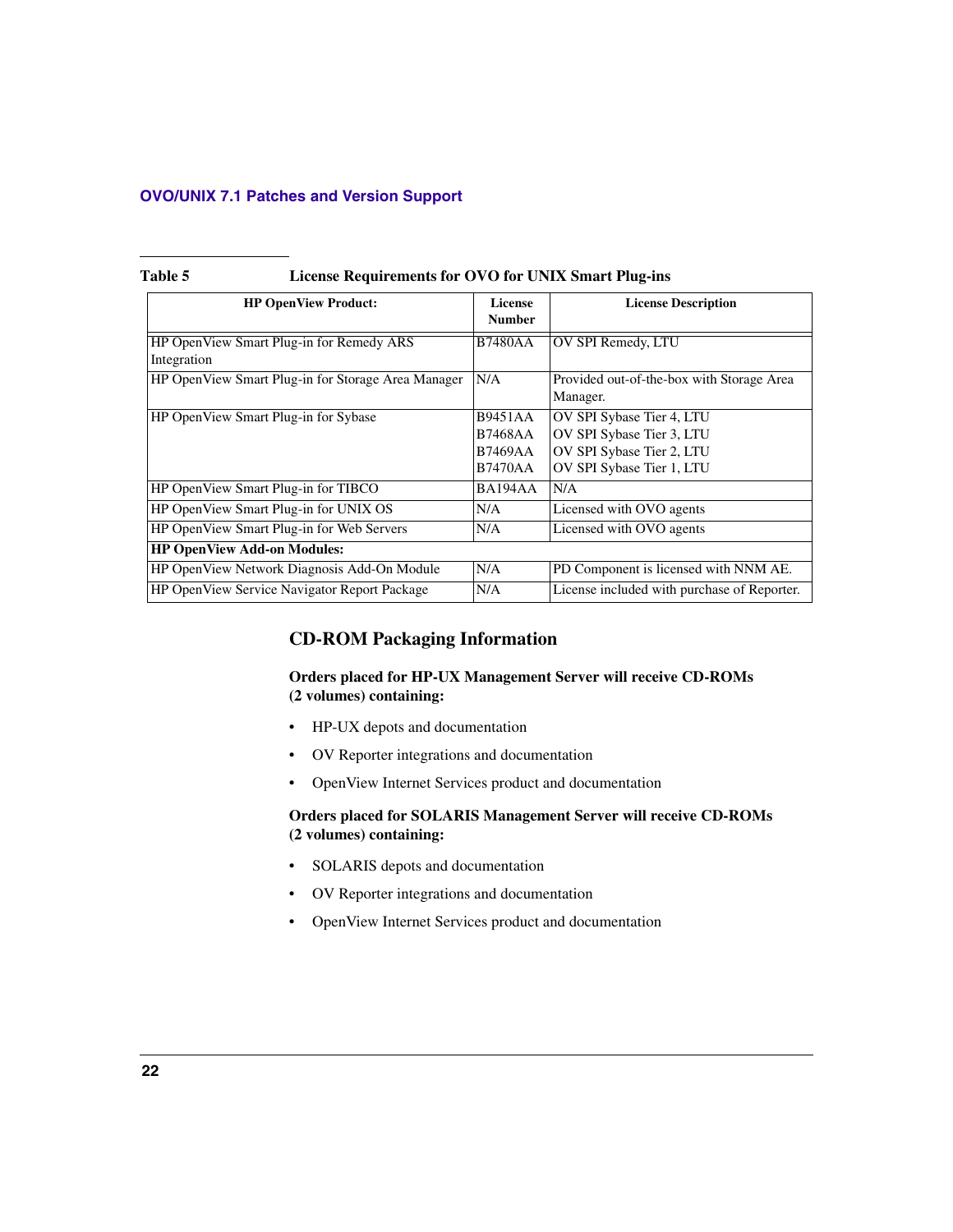|             | <b>Smart Plug-ins CD-ROM Set Contents and Use</b>                                                                                                                                                                                                                                                                                                   |
|-------------|-----------------------------------------------------------------------------------------------------------------------------------------------------------------------------------------------------------------------------------------------------------------------------------------------------------------------------------------------------|
|             | The Smart Plug-in CD-ROM set contents are as follows:                                                                                                                                                                                                                                                                                               |
|             | Two contain the Smart Plug-ins and application management products, which<br>(with license[s]) you can install on the OVO management server.                                                                                                                                                                                                        |
|             | Another contains the products' reporting/graphing packages for use with<br>OpenView Reporter and OpenView Performance Manager.                                                                                                                                                                                                                      |
|             | All CDs contain copies of the documentation.                                                                                                                                                                                                                                                                                                        |
| <b>NOTE</b> | An additional CD-ROM contains the Internet Services product, which you can<br>install on a Windows system for a 60-day trial evaluation. See "OpenView Internet<br>Services CD-ROM Contents and Use," on page 34, for details.                                                                                                                      |
|             | The instructions contained in this document apply to all applications and are<br>therefore general. For more exact instructions pertaining to the specific product(s)<br>you plan to install, print a copy of the product's installation instructions. For the<br>name/location of the document(s) you need, see Table 6 on page 26.                |
| <b>NOTE</b> | While the CDs contain the complete software for each of the listed products, install<br>only those for which licenses have been obtained.                                                                                                                                                                                                           |
|             | Smart Plug-in Installation: Follow the instructions for the individual product. At<br>the point in the instructions where you run the swinstall command to install the<br>product software, use the software depot file listed in Table 7 on page 28. When the<br>swinstall is complete, continue with the instructions for the individual product. |
|             | Reporting/Graphing Packages Installation: Some products have OpenView<br>Reporter and OpenView Performance Manager integration. If your product                                                                                                                                                                                                     |

integrates with either OV Reporter or OV Performance Manager, follow the specific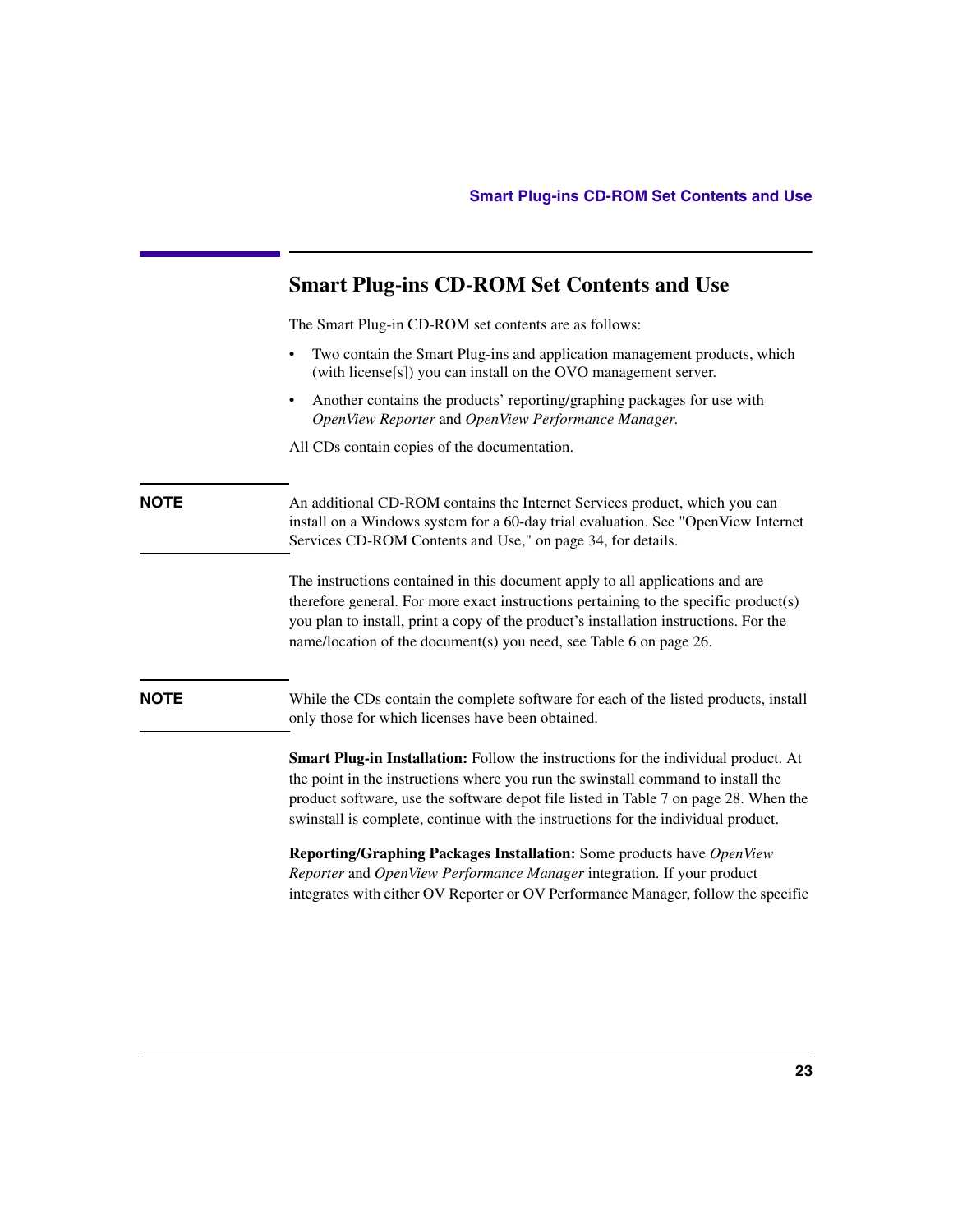### **Smart Plug-ins CD-ROM Set Contents and Use**

installation instructions in the product's documentation. When you need to run the reporting/graphing programs, mount the OV Reporter Packages CD. You will find the programs in the directories shown in [Table 8](#page-29-0) below.

**WARNING** It is important that you follow the product's specific instructions as they contain unique steps that must be completed before and after swinstall. These steps enable a successful installation.

### **Steps for installing from the Smart Plug-ins CD-ROMs**

| Step 1:   | Mount the Smart Plug-ins CD-ROM.                                                                                                        |
|-----------|-----------------------------------------------------------------------------------------------------------------------------------------|
| Step $2:$ | Print the product's installation instructions.                                                                                          |
| Step 3:   | Follow product installation instructions ensuring that the installer<br>depot in the swinstall command is the correct one from Table 7. |

# **Steps for installing from the OpenView Reporter and OpenView Performance Manager Packages CD-ROMs**

| Step 1: | Mount the OV Reporter Packages CD-ROM.                                                                                   |
|---------|--------------------------------------------------------------------------------------------------------------------------|
| Step 2: | If you have not already done so, print the product's installation<br>instructions.                                       |
| Step 3: | Follow Reporter Packages installation instructions using the files<br>from the directories listed in Table 8 on page 30. |

### **To Mount the CD-ROM on HP-UX**

- 1. Log on as user root.
- 2. Set the user root's umask by entering:

### **umask 027**

3. Create a directory to mount the CD-ROM:

**mkdir /<mount\_point>**

For example: **mkdir /cdrom**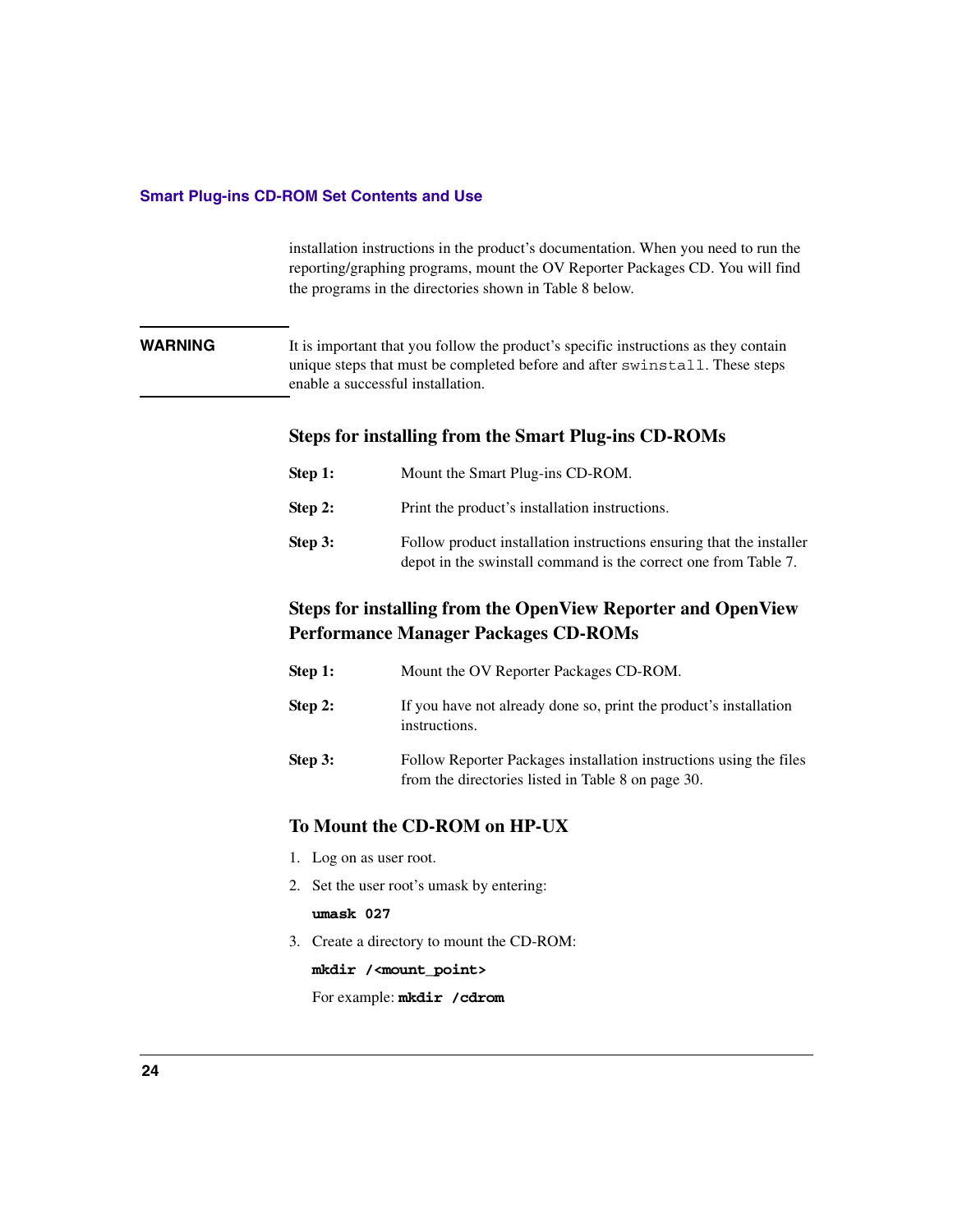### **Smart Plug-ins CD-ROM Set Contents and Use**

4. Insert the CD-ROM containing the SPI you want to install into the disk drive and mount it as user root by entering:

**mount -r -F cdfs /dev/<cdrom\_drive\_name> /<mount\_point>**

For example, for a local CD-ROM, you might enter:

**mount -r -F cdfs /dev/dsk/c0t2d0 /cdrom**

You can also run SAM and mount the CD-ROM to a specific path in the Disks and File Systems window.

### **To Mount the CD-ROM on Solaris**

Insert the CD-ROM containing the SPI you want to install into the CD-ROM drive. The CD-ROM is automatically mounted (and unmounted) on Sun Solaris systems.

### **To Mount the CD-ROM on Windows NT/2000**

Insert the OVO for UNIX Smart Plug-in CD into the CD-ROM drive. The CD will automatically mount.

### **Product Documentation Locations on the CD-ROM**

Each product on the Smart Plug-ins CD-ROM has its own procedures that must be followed for a successful installation. View or print the installation documentation and release notes for each product you plan to install.

**NOTE** Support for OVO UNIX Management Server on HP-UX 10.20 has been dropped; HP-UX 11.x and Solaris are still supported. Some SPI documentation may not yet reflect this change.

> The installation instructions and any applicable release notes for each product on the Smart Plug-ins CD are in the files listed below.

- File names are relative to: /<*mount\_point*>/OV\_DOC
	- where

<*mount\_point*> is the directory where the Smart Plug-ins CD was mounted.

— Most document files are in Adobe Acrobat (pdf) format. Use Adobe Acrobat to view or print the appropriate files.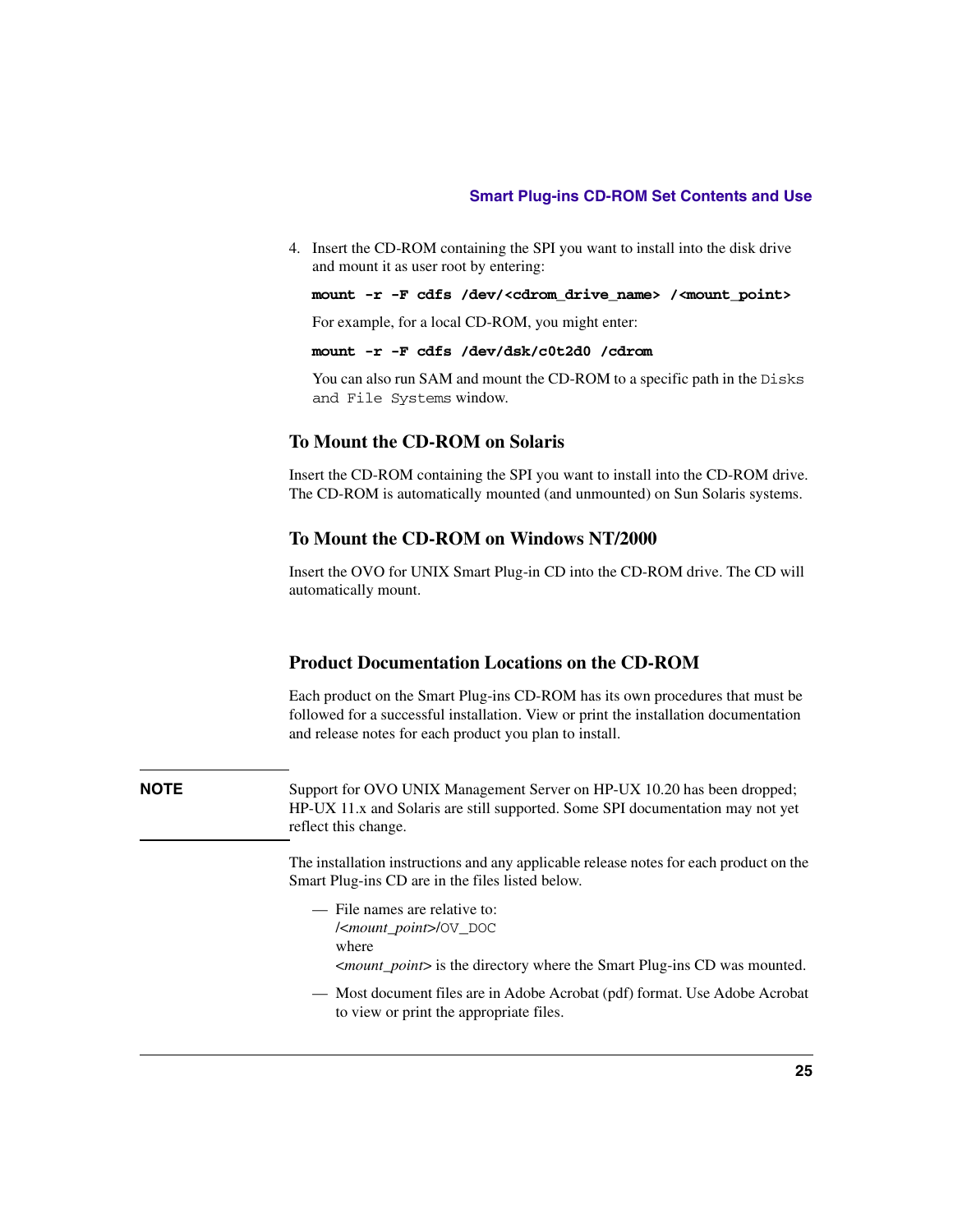| <b>Product Name/</b>                         | <b>Installation Instructions</b>                                        |
|----------------------------------------------|-------------------------------------------------------------------------|
| <b>HP OpenView:</b>                          | Relative to / <mount point="">/0V DOC</mount>                           |
| <b>Integration for Sun Management Center</b> | /SunMC_A.03.50/UsersGuide.pdf                                           |
|                                              | /SunMC_A.03.50/ReleaseNotes.pdf                                         |
| Network Diagnosis Add-On Module              | /NDAOM_A.02.00/usersguide.pdf                                           |
|                                              | /NDAOM_A.02.00/Release_notes.pdf                                        |
| OmniBack 4.1 Integration for OVO for         | /OmniBack4.1_Integration/OBSPIAdminGuide.pdf                            |
| <b>UNIX</b>                                  | /OmniBack4.1_Integration/OBSPIRelNotes.pdf                              |
| Service Navigator Report Package             | /ServNav_A.03.50/ov_servnav_report_pkg.pdf                              |
| <b>SPI</b> for <b>BEA</b> Tuxedo             | /TUXEDO_SPI_A.02.52/TUXSPI_InstallGuide.pdf                             |
|                                              | /TUXEDO_SPI_A.02.52/TUXSPI_UserGuide.pdf                                |
|                                              | /TUXEDO_SPI_A.02.52/TUXSPI_ReleaseNotes.txt                             |
| SPI for BEA WebLogic                         | /WEBLOGIC_SPI_A.03.50/ConfigGuide.pdf                                   |
|                                              | /WEBLOGIC_SPI_A.03.50/ReleaseNotes.pdf                                  |
| SPI for BEA WebLogic Integration             | /WLISPI_A.01.00/userquide.pdf                                           |
|                                              | /WLISPI_A.01.00/release_notes.pdf                                       |
|                                              | /WLIOSPI A.01.00/License/                                               |
| <b>SPI</b> for Data Network Devices          | /NET_SPI_A.02.00/NETSPIAdminGuide.pdf                                   |
| <b>SPI</b> for Databases                     | /DB_SPI_A.08.10/users_guide.pdf                                         |
|                                              | /DB_SPI_A.08.10/release_notes.pdf                                       |
| SPI for IBM WebSphere Application            | /WEBSPHERE_SPI_A.03.50/ConfigGuide.pdf                                  |
| Server                                       | /WEBSPHERE_SPI_A.03.50/ReleaseNotes.pdf                                 |
| SPI for IBM DB2                              | /DB2_SPI_A.02.08/UserGuide.pdf                                          |
|                                              | /DB2_SPI_A.02.08/ReleaseNotes.pdf                                       |
| <b>SPI</b> for Microsoft Exchange            | /EXCHANGE SPI A.08.10/exspi users quide.pdf                             |
|                                              | /EXCHANGE_SPI_A.08.10/exspi_ref_guide.pdf                               |
|                                              | /EXCHANGE_SPI_A.08.10/release_notes.txt                                 |
| SPI for Microsoft Windows OS                 | /WINOSSPI_A_08.50/WinOSSPI.pdf                                          |
|                                              | /WINOSSPI_A_08.50/ReleaseNotes.txt                                      |
| SPI for SAP                                  | /SAPSPI_A.08.71/sapspi_install.pdf<br>/SAPSPI_A.08.71/release_notes.pdf |
| SPI for PeopleSoft                           | /PS_SPI_A.02.05/PSoft_admref.pdf                                        |
|                                              | /PS_SPI_A.02.05/relnotes.pdf                                            |
| SPI for Remedy ARS Integration               | /REMEDY_SPI_A.02.50/admin.pdf                                           |
|                                              | /REMEDY_SPI_A.02.50/relnotes.pdf                                        |

### <span id="page-25-0"></span>**Table 6 Product Installation Instructions and Release Notes**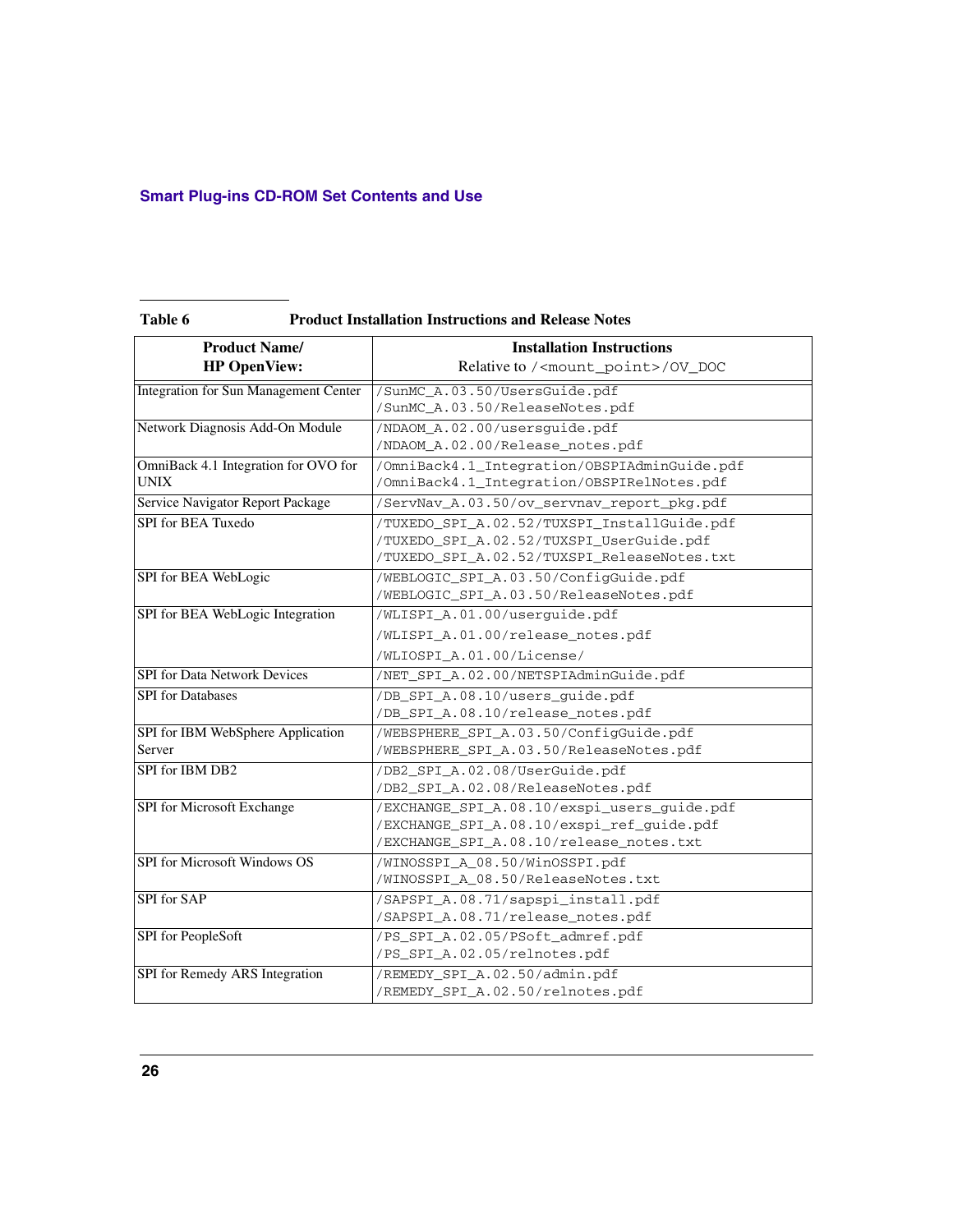### **Smart Plug-ins CD-ROM Set Contents and Use**

| <b>Product Name/</b>               | <b>Installation Instructions</b>                   |  |  |
|------------------------------------|----------------------------------------------------|--|--|
| <b>HP OpenView:</b>                | Relative to / <mount point="">/0V DOC</mount>      |  |  |
| SPI for Storage Area Manager       | /OVSAMSPI_03.20.10/ovsamspidoc_unix.pdf            |  |  |
|                                    | /OVSAMSPI_03.20.10/ovsam_servicedeskdoc.pdf        |  |  |
|                                    | /OVSAMSPI_03.20.10/ovsam_reporterdoc.pdf           |  |  |
|                                    | /OVSAMSPI 03.20.10/releasenotes.txt                |  |  |
| <b>SPI</b> for TIBCO               | /TIBCOSPI A.01.03/userquide.pdf                    |  |  |
|                                    | /TIBCOSPI_A.01.03/release_notes.pdf                |  |  |
|                                    | /TIBCOSPI A.01.03/License/                         |  |  |
| SPI for UNIX OS                    | /UNIXOS SPI A.03.10/OS-SPI InstallGuide.pdf        |  |  |
|                                    | /UNIXOS_SPI_A.03.10/OS-SPI_AdminRef.pdf            |  |  |
|                                    | /UNIXOS_SPI_A.03.10/OS-SPI_ReleasesNotes.txt       |  |  |
| <b>SPI</b> for Web Servers         | /WEBSERVER SPI A.04.22/WSSPI UserGuide.pdf         |  |  |
|                                    | /WEBSERVER SPI A.04.22/WSSPI ReleaseNotes.txt      |  |  |
| Storage Data Protector Integration | DataProtector_Integration/DP_Reporter_Integ.pdf    |  |  |
|                                    | DataProtector_Integration/DP_ServiceDesk_Integ.pdf |  |  |
|                                    | DataProtector_Integration/DP_SIP_Integ.pdf         |  |  |
|                                    | DataProtector_Integration/OVO_UNIX_Integ_Guide.pdf |  |  |
|                                    | DataProtector_Integration                          |  |  |
|                                    | /OVO_UNIX_Integ_Release_Notes.pdf                  |  |  |

### **Table 6 Product Installation Instructions and Release Notes**

### **Product Locations on the CD-ROM**

The table that follows indicates where on the Smart Plug-ins CD-ROM you can find the depot file for the product you want to install. Depot files differ according to the supported management server platform, which include HP-UX 11 and Solaris.

Substitute management server platform for <*platform*> as:

- $-11.0$ HPUX
- SOLARIS

Use the file to construct the swinstall command. The exact syntax you must use is specified in the individual product's configuration guide, replacing the sdtape file from below. For example, the swinstall command for installing the WebLogic SPI, on an HP-UX 11.0 Management Server, where the CD is mounted on /cdrom would be:

**swinstall -s /cdrom/OV\_DEPOT/11.0HPUX.sdtape WLSSPI**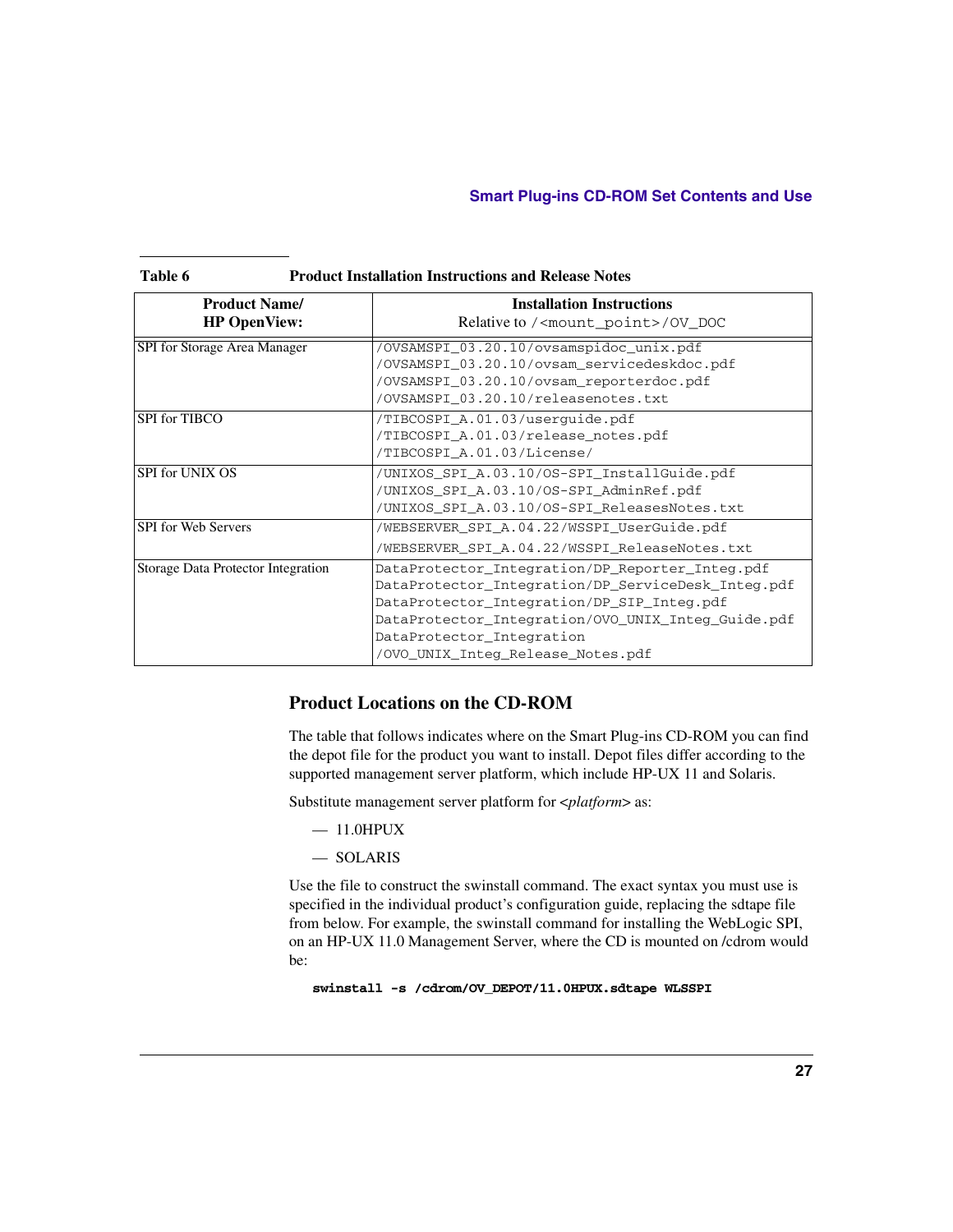### <span id="page-27-0"></span>Table 7 **Product locations**

| <b>Product Name/</b><br><b>HP OpenView:</b>        | Depot file and CD<br>Relative to<br>/ <mount_point>/OV_DEPOT/</mount_point> | <b>SD Install Name</b>                                                                                                    |
|----------------------------------------------------|-----------------------------------------------------------------------------|---------------------------------------------------------------------------------------------------------------------------|
| Network Diagnosis Add-On<br>Module                 | <platform>.sdtape</platform>                                                | AOM-ND-OVO-HP (HP-UX)<br>AOM-ND-OVO-SOL (Solaris)                                                                         |
| Omniback 4.1 Integration for OVO<br>for UNIX       | 11.0HPUX.sdtape                                                             | SPI-OMNIBACK-OVO                                                                                                          |
| Service Navigator Report Package                   | None: Uploaded from Windows system to<br><b>UNIX</b> system                 | None                                                                                                                      |
| <b>Integration for Sun Management</b><br>Center    | <platform>.sdtape</platform>                                                | OVOSymInt                                                                                                                 |
| SPI for BEA Tuxedo                                 | <platform>.sdtape</platform>                                                | <b>BEASPI</b>                                                                                                             |
| SPI for BEA WebLogic                               | <platform>.sdtape</platform>                                                | WLSSPI                                                                                                                    |
| SPI for BEA WebLogic Integration                   | <platform>.sdtape</platform>                                                | SPIWLI                                                                                                                    |
| <b>SPI</b> for Data Network Devices                | <platform>.sdtape</platform>                                                | <b>B9159AA</b>                                                                                                            |
| <b>SPI</b> for Databases                           | <platform>.sdtape</platform>                                                | DBSPI (see product documentation<br>to select specific database files; for<br>example, Oracle, MS SQL Server,<br>$etc.$ ) |
| SPI for IBM DB2                                    | 11_DB2_SPI_A.02.08.sdtape                                                   | DB2SPI                                                                                                                    |
| SPI for IBM WebSphere<br><b>Application Server</b> | <platform>.sdtape</platform>                                                | WBSSPI                                                                                                                    |
| SPI for Microsoft Exchange                         | <platform>.sdtape</platform>                                                | SPI-EXCHANGE-OVO                                                                                                          |
| SPI for Microsoft Windows OS                       | <platform>.sdtape</platform>                                                | SPI-WIN-OVO                                                                                                               |
| SPI for SAP                                        | <platform>.sdtape</platform>                                                | SPI-SAP-ITO                                                                                                               |
| SPI for PeopleSoft                                 | <platform>.sdtape</platform>                                                | SPI-PSoft-HPORA5<br>SPI-PSoft-SuORA5                                                                                      |
| SPI for Remedy ARS Integration                     | <platform>.sdtape</platform>                                                | SPI-Remedy<br>SPI-RemedyDoc                                                                                               |
| SPI for Storage Area Manager                       | <platform>.sdtape</platform>                                                | HPOVSAMSPI                                                                                                                |
| <b>SPI</b> for TIBCO                               | <platform>.sdtape</platform>                                                | SPITIBCO                                                                                                                  |
| <b>SPI</b> for UNIX OS                             | <platform>.sdtape</platform>                                                | SPI-OSUX-OVO-HP (HP-UX)<br>SPI-OSUX-OVO-SOL<br>(Solaris)                                                                  |
| <b>SPI</b> for Web Servers                         | <platform>.sdtape</platform>                                                | SPI-WS                                                                                                                    |
| Storage Data Protector Integration                 | <platform>.sdtape</platform>                                                | SPI-DATAPROTECTOR-OVO                                                                                                     |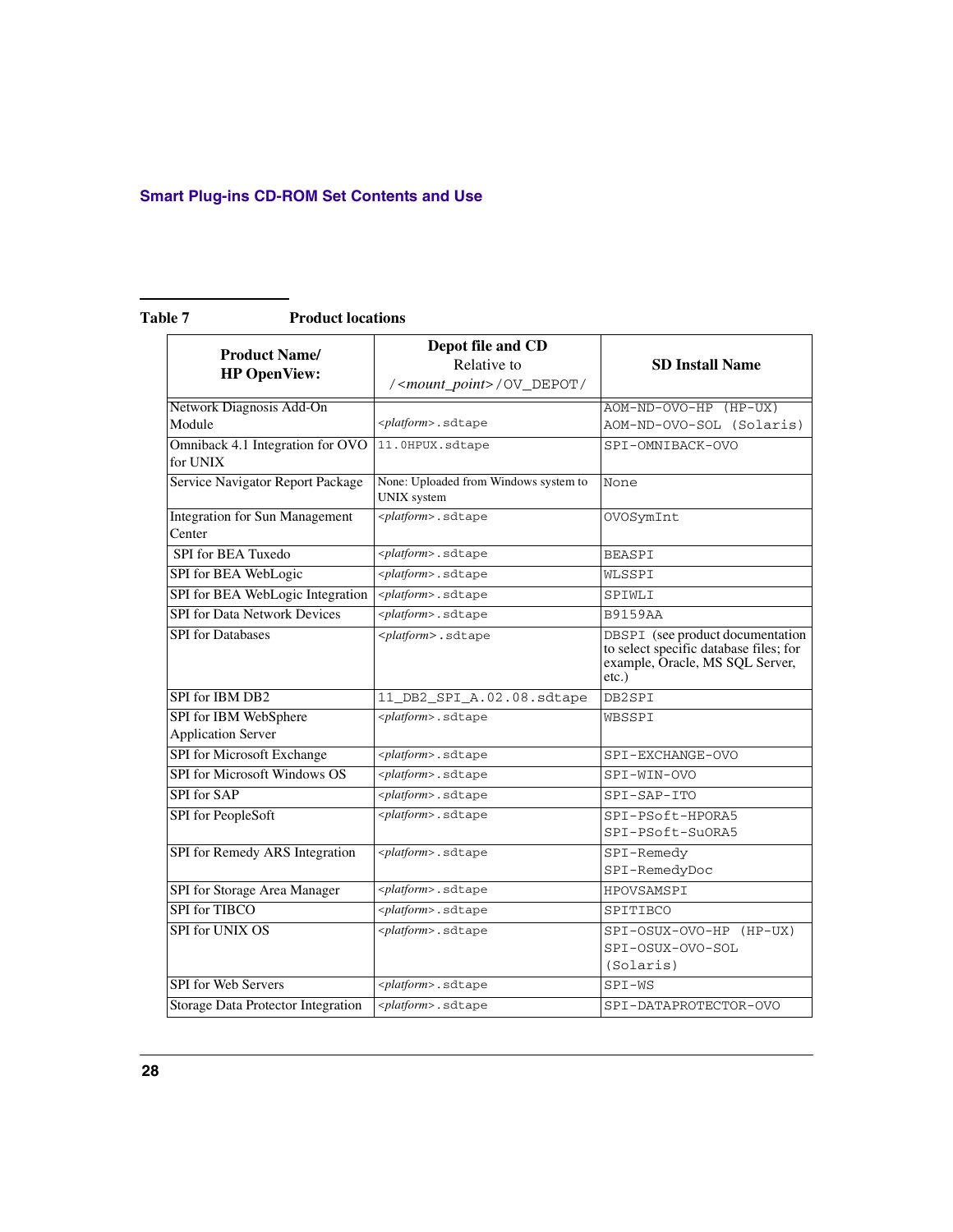**NOTE** Please *do not* install the entire depot, but only the components for which you are licensed. Also, be sure to read the individual Release Notes of each component before installing.

### **Reporting/Graphing Package Locations on the CD-ROM**

*OpenView Reporter* and *OpenView Performance Manager* reporting and graphing packages are installed on the Windows server where the Reporter or Performance Manager server software is installed according to the individual product's documentation.

### **NOTE** If at any point you configure Oracle as the database for Reporter data, be sure to use one of the supported versions of the Oracle ODBC driver, which include: **8.1.66** or **8.1.76** or **9.0.13**.

[Table 7](#page-27-0) indicates where on the Reporting/Graphing Packages CD you can find the program files for installing the packages.

**NOTE Non-English Report packages** (reports): For systems running under other language environments, the following SPIs include special packages: (1) MS SQL Server, (2) Oracle, and (3) Exchange.

> In the OV\_REPORTER directory, you can identify the file language compatibility according to suffix as follows:

- \_zh\_CN (Simple Chinese)
- \_jp (Japanese)
- \_ko (Korean)

Please see the table at the end of this document for more information, and install the report package file according to desired language.

**Japanese OVPM packages** (graphs): For systems running in Japanese environments, the following SPIs have included OVPM packages: (1) MS SQL Server (2) Oracle, (3) Sybase, and (4) Informix. In the OV\_PM directory, you can identify Japanese packages by the \_jp suffix.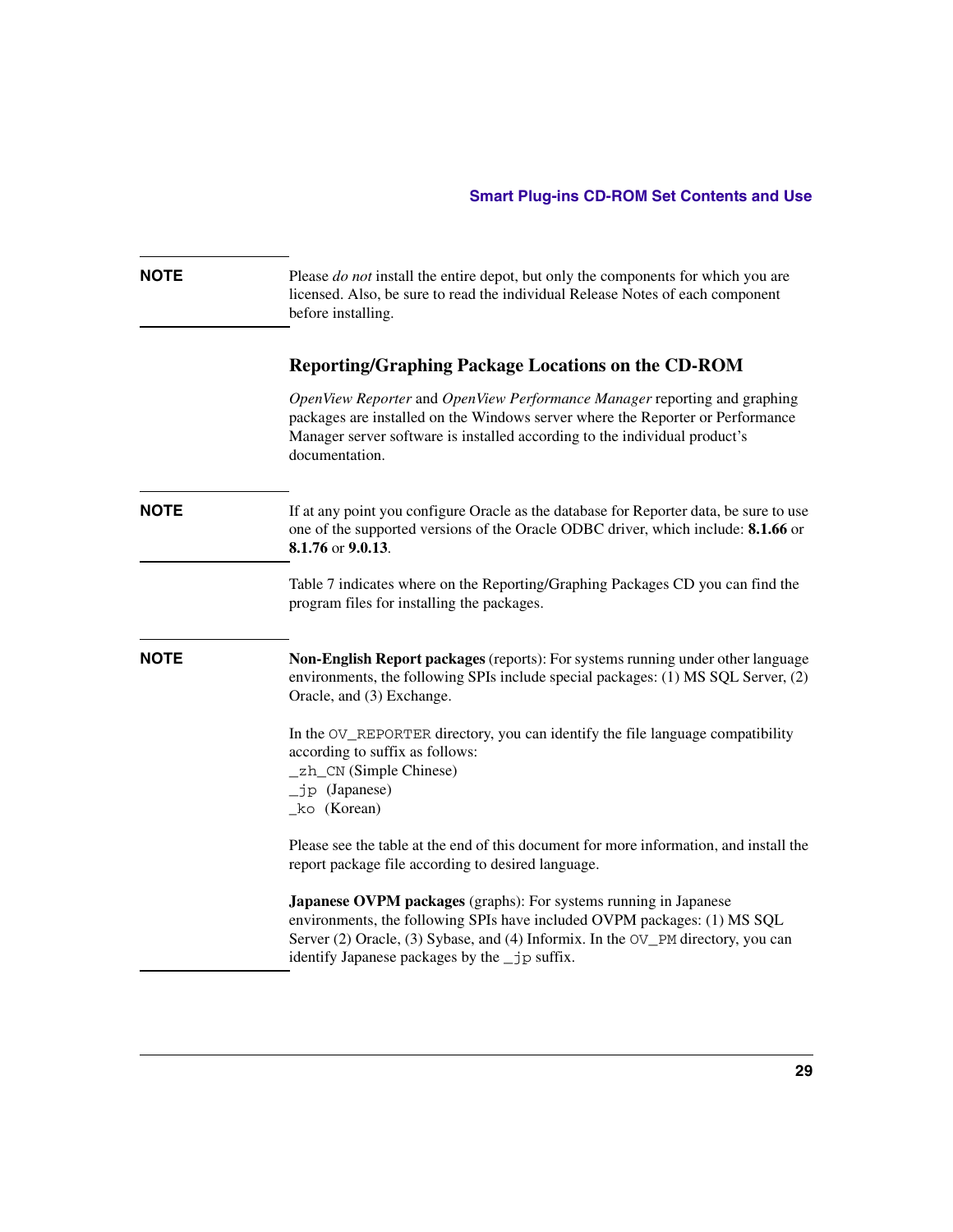### **Smart Plug-ins CD-ROM Set Contents and Use**

### <span id="page-29-0"></span>**Table 8 OpenView Reporting & Graphing Package locations**

| <b>Product Name/</b><br><b>HP</b> OpenView:                                            | Directory on CD<br>Relative to:<br>\ <cd-rom drive="">\OV_REPORTER\</cd-rom> |
|----------------------------------------------------------------------------------------|------------------------------------------------------------------------------|
| Service Navigator Report Package                                                       | $ServNav_A.03.50\backslash$                                                  |
| SPI for BEA WebLogic                                                                   | WEBLOGIC_SPI_A.03.50\                                                        |
| SPI for BEA WebLogic Integration                                                       | WLISPI A.01.00\                                                              |
| <b>SPI</b> for Databases                                                               | DB_SPI_A.08.10\                                                              |
| SPI for IBM DB2                                                                        | DB2 SPI A.02.08\                                                             |
| SPI for IBM WebSphere Application<br>Server                                            | WEBSPHERE SPI A.03.50\                                                       |
| SPI for Microsoft Exchange                                                             | EXCHANGE_SPI_A.08.10\                                                        |
| SPI for SAP                                                                            | SAPSPI A.08.71\                                                              |
| SPI for Storage Area Manager<br>(reporting/graphing and Service Desk)<br>integrations) | OVSAMSPI_03.20.10\                                                           |
| SPI for TIBCO                                                                          | TIBSPI A.01.03\                                                              |
| Storage Data Protector Integration for<br><b>OVO</b>                                   | Data Protector_Integration\                                                  |

**NOTE** Please *do not* install the entire depot, but only the components for which you are licensed. Also, be sure to read the individual Release Notes of each component before installing.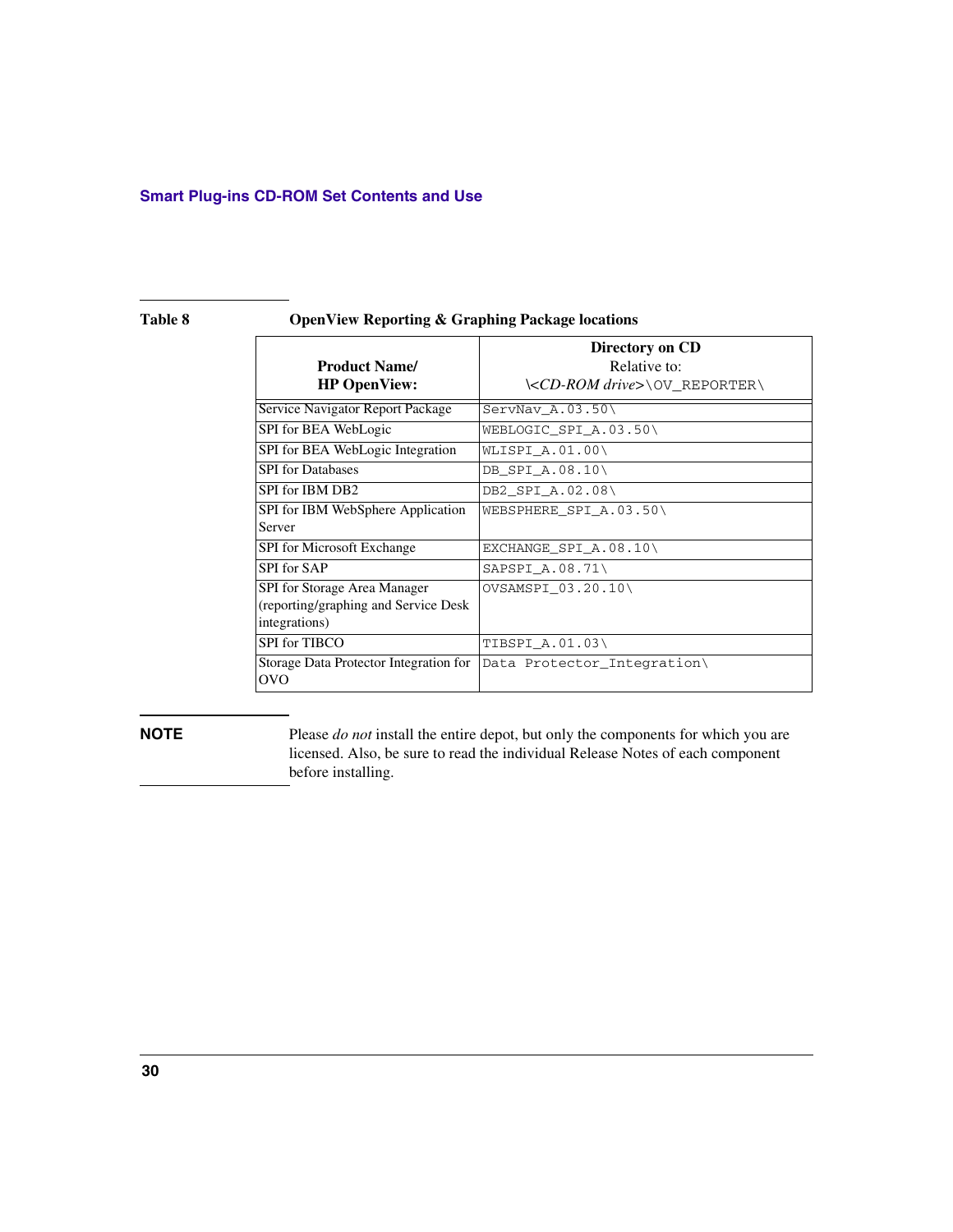### **HP-UX Smart Plug-in CD-ROM Contents**

Both OVOU November 2004 SPI CDs, Volume 1 and Volume 2 CDs contain all product documentation (OV\_DOC). For contents of Volume 1 and Volume 2 (OV\_DEPOT), please see [Table 1,](#page-4-0) [page 5.](#page-4-0) The following diagram shows the locations of the directories on the HP-UX CD-ROM:



\*This directory contains language-specific files for the Database SPI; see ["Software](#page-41-0)  [Support for Non-English Environments"on page 42](#page-41-0) for more information.

\*\*These directories contain special installation programs for the UNIX OS and Windows OS Smart Plug-ins. See the individual product documentation for details.

The depot 11.0HPUX.sdtape contains the software bundles and products to install.

**NOTE** Please *do not* install the entire depot, but only the components for which you are licensed. Also, please read the Release Notes of each component before installing.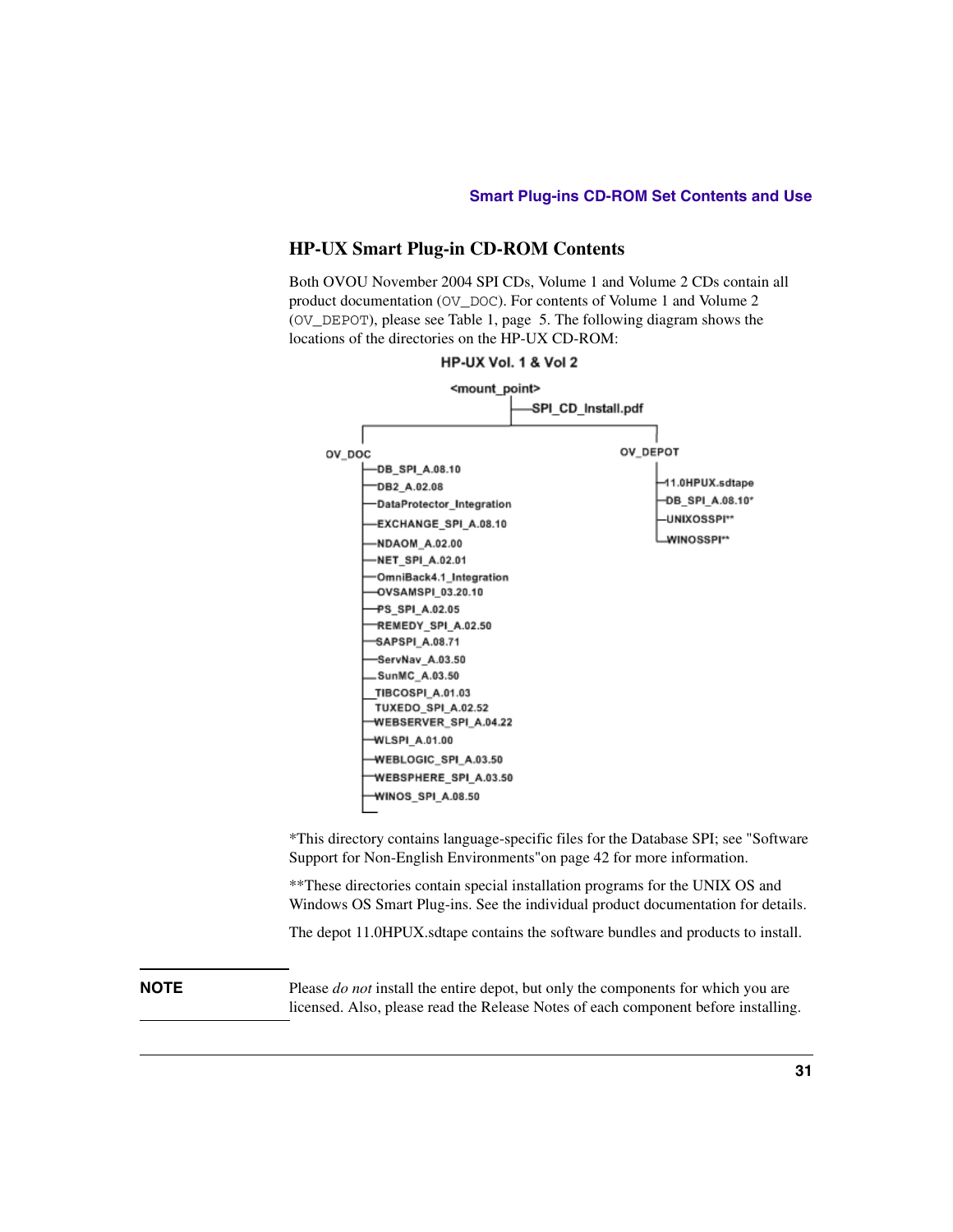### **SOLARIS Smart Plug-in CD-ROM Contents**

Both OVOU November 2004 SPI CDs, Volume 1 and Volume 2 CDs contain all product documentation (OV\_DOC). For contents of Volume 1 and Volume 2 (OV\_DEPOT), please see [Table 1,](#page-4-0) [page 5.](#page-4-0)

The following files and directories are on the SOLARIS CD-ROM:

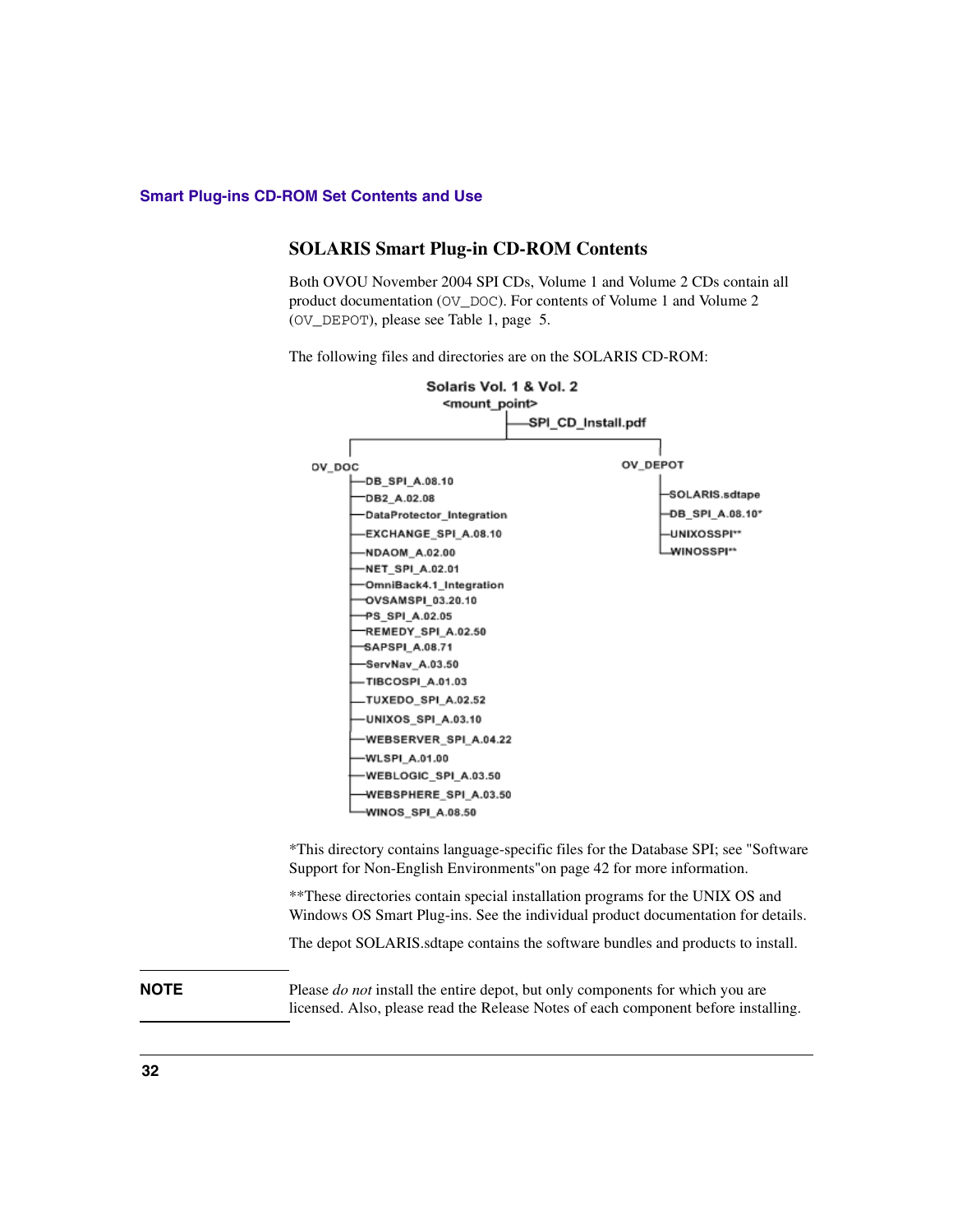### **OV Reporting/Graphing Packages CD-ROM Contents**

The following files and directories are on the CD-ROM:

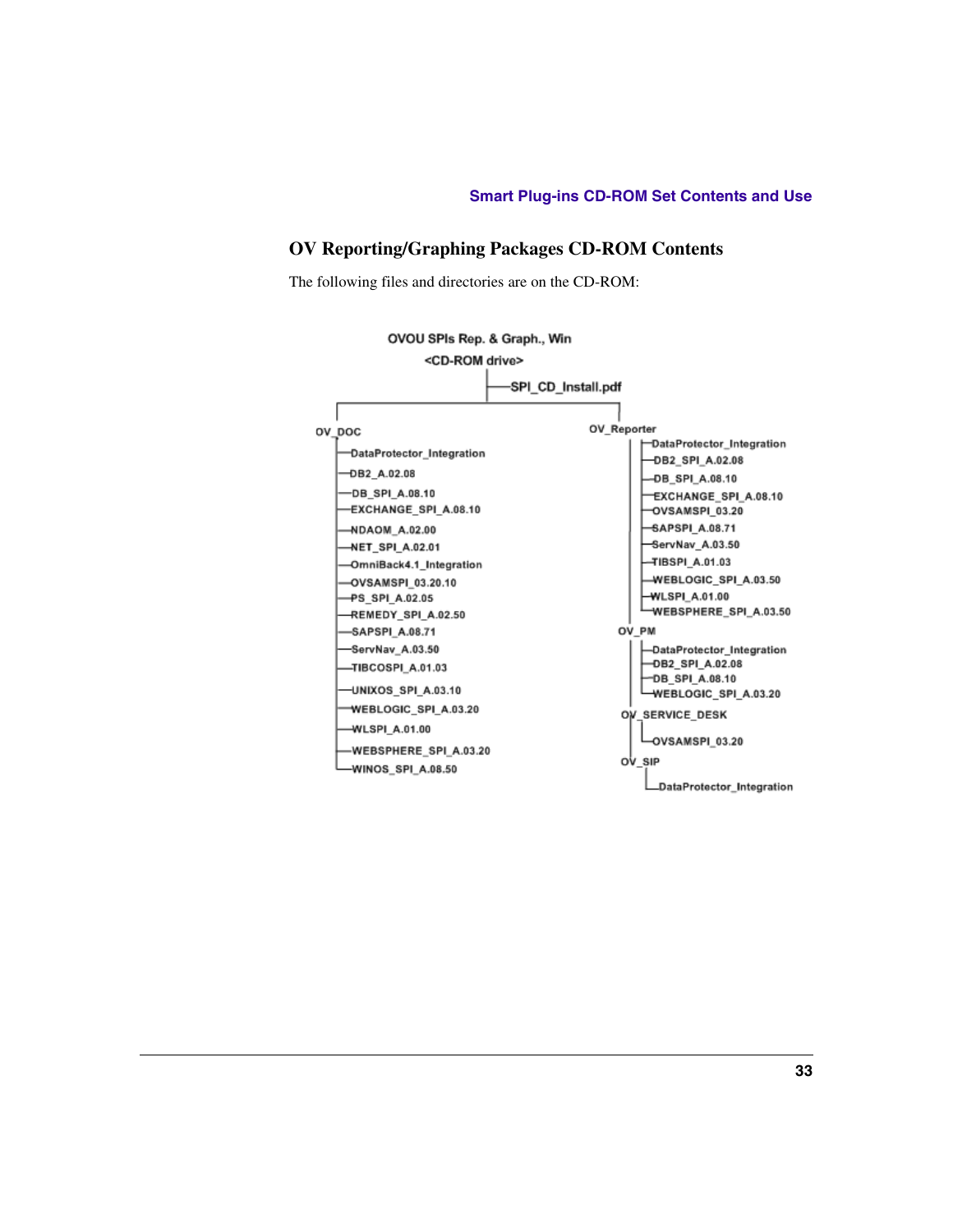# <span id="page-33-0"></span>**OpenView Internet Services CD-ROM Contents and Use**

The OpenView Internet Services (OVIS) 60-day trial CD is included with the current release of OpenView Operations (OVO) for UNIX. While OVO and its Smart Plug-ins (SPIs) look at performance/availability from a back-end (or infrastructure) perspective, OVIS investigates those same issues from the front end. Adding OVIS to OVO and the SPIs, IT operators/administrators get the complete picture, relying on OVIS to detect up-front customer experience issues and OVO and the Smart Plug-ins to drill down to the root cause.

For simulating and measuring the end-user experience, OVIS contains programs known as "probes." These probes can be deployed to systems accessing services and applications. Once deployed, probes measure the transaction times occurring through the use of protocols like HTTP, FTP, DNS, WAP, as well as application use efficiency for products like Microsoft Exchange Server and SAP. Using a specified probe, OVIS can evaluate the incoming data and generate an alarm when a violation to a service level objective occurs or when conformance to a service level agreement does not.

**NOTE** OVIS must be installed on a Windows system, but its probes can run on a variety of operating systems: HP-UX, Sun, Linux, and remote Windows systems.

### **OVIS Integration**

OVIS integration with OVO enables OVIS to send alarms to the OVO console. Integration at this level is basic and requires only that you install the product on a Windows system and a template on the OVO management server. The OVIS integration with Service Navigator enables OVIS to send service alerts that appear in the service map. Please see the *HP OpenView Internet Services User's Guide* for configuring the OVIS integration with OVO and Service Navigator.

### **OVIS Installation**

**NOTE** For prerequisites and configuration instructions, print and read the OVIS Release Notes and *User's Guide* located on the HP OpenView Internet Services CD in: \documents\iopsrefleasenotes.pdf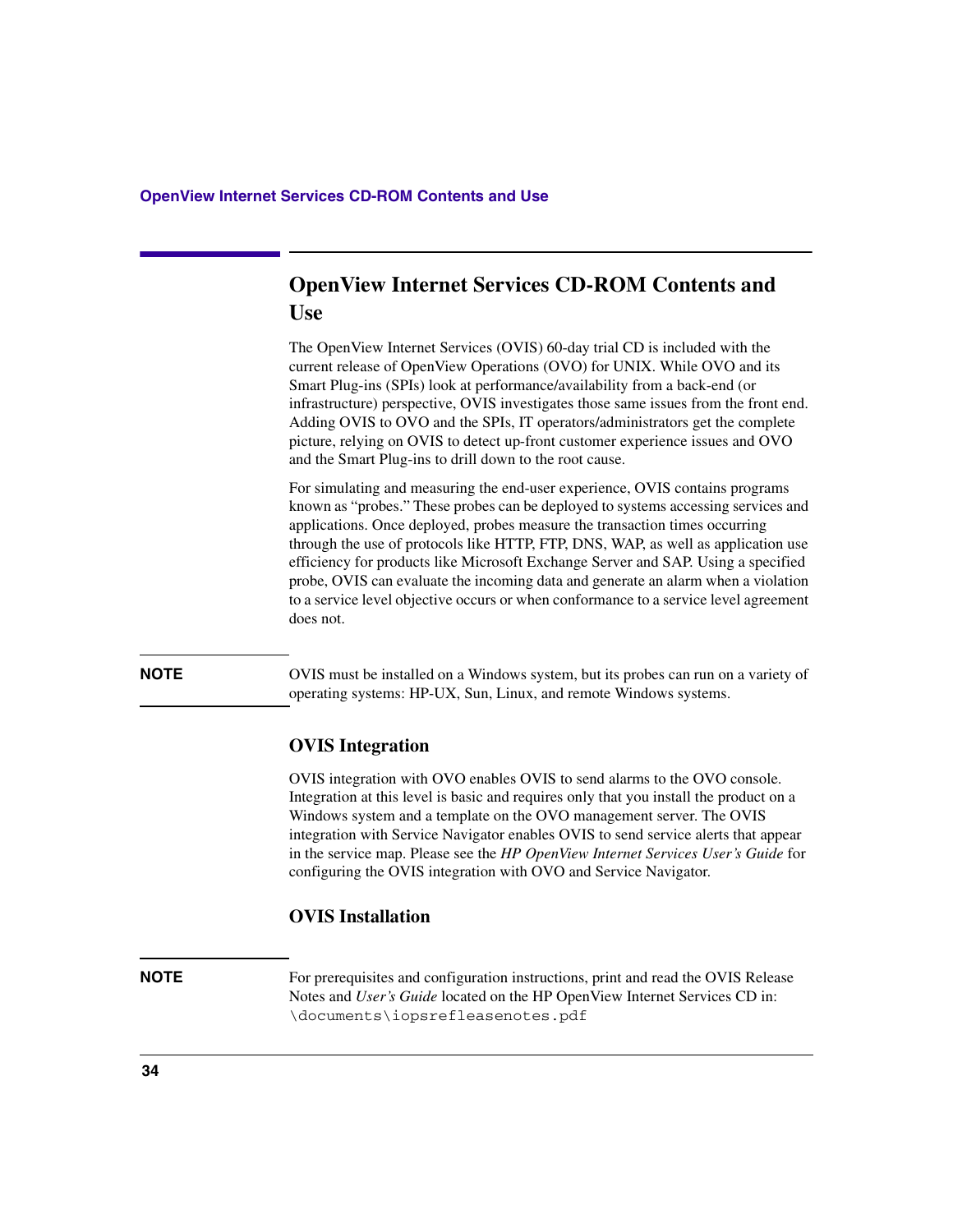### **OpenView Internet Services CD-ROM Contents and Use**

\documents\IS\_User\_Ref\_Guide.pdf In addition, please see the HP OpenView Web site for updates and other current information at http://www.openview.hp.com/products/ovis/index.html .

### To install OVIS:

- 1. At a Windows system, insert the OpenView Internet Services CD in the CD-ROM drive.
- 2. Follow the instructions as they appear online. (Be prepared to reboot your system after installation completes.)

| Table 9 |  | <b>License Requirements</b> |
|---------|--|-----------------------------|
|---------|--|-----------------------------|

| <b>HP OpenView Product:</b>          | License<br><b>Number</b>                                                             | <b>License Description</b>                                                                                                                                                                                                                                           |
|--------------------------------------|--------------------------------------------------------------------------------------|----------------------------------------------------------------------------------------------------------------------------------------------------------------------------------------------------------------------------------------------------------------------|
| <b>HP OpenView Internet Services</b> | J4512AA<br>J4513AA<br>J4515AA<br>J4516AA<br>J4512AJ<br>J4513AJ<br>J4515AJ<br>J4516AJ | Base license, 5 pack (English)<br>Additional 5 pack (English)<br>Additional 25 pack (English)<br>Additional 250 pack (English)<br>Base license, 5 pack (Japanese)<br>Additional 5 pack (Japanese)<br>Additional 25 pack (Japanese)<br>Additional 250 pack (Japanese) |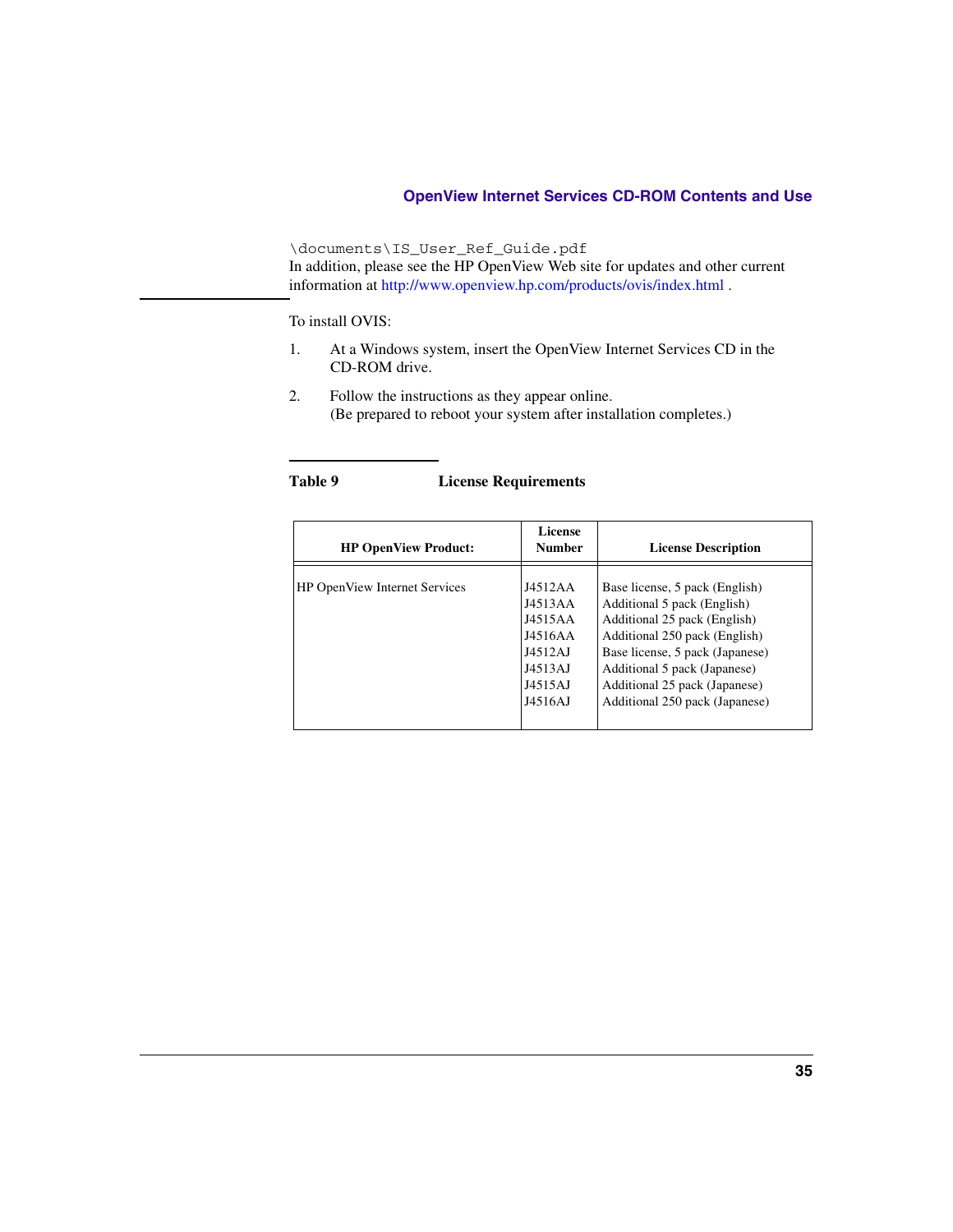# **Self-Healing Information for Increased Troubleshooting Capabilities**

The following Smart Plug-ins and the add-on module now have access to improved SPI troubleshooting capabilities:

- Smart Plug-in for UNIX (complimentary core SPI)
- Smart Plug-in for Webservers (complimentary core SPI)
- Smart Plug-in for BEA Tuxedo
- Smart Plug-in for BEA WebLogic Application Server
- Smart Plug-in for IBM WebSphere
- Smart Plug-in for Databases
- Smart Plug-in for Microsoft Exchange Server
- Network Diagnosis Add-on Module (NDAOM)

Troubleshooting information can be obtained through two separate methods:

- **Self-Healing Services** software and online support: This client software can be downloaded from the HP Software Support Online web site and is included as part of your support contract. The software and its web-linked capabilities allow you to gather relevant troubleshooting data that you can use to independently investigate the problem or submit to the HP secure web site. This web site contains a wealth of information, potentially leading to a quick solution. The Self-Healing Services client software supports managed nodes running on HP-UX, Solaris, and Windows (check the web site in the section that follows for specific, current operating system support).
- **Self-Healing Info** application: This application can be run on any managed node supported by the Smart Plug-in. When run, the application gathers data that you can send to HP support to diagnose the SPI problem.

### **The Self-Healing Services Client Software**

The above-listed SPIs easily integrate with HP OpenView Self-Healing Services client software, an added benefit of your support contract. Self-Healing Services speeds up problem resolution by allowing you to quickly open an incident and send the data straight to a secure HP support site, where it is assimilated into an incident and, if you choose, an incident report. The support site organizes troubleshooting information and makes this information available so that problem resolution can potentially occur faster than was ever before possible.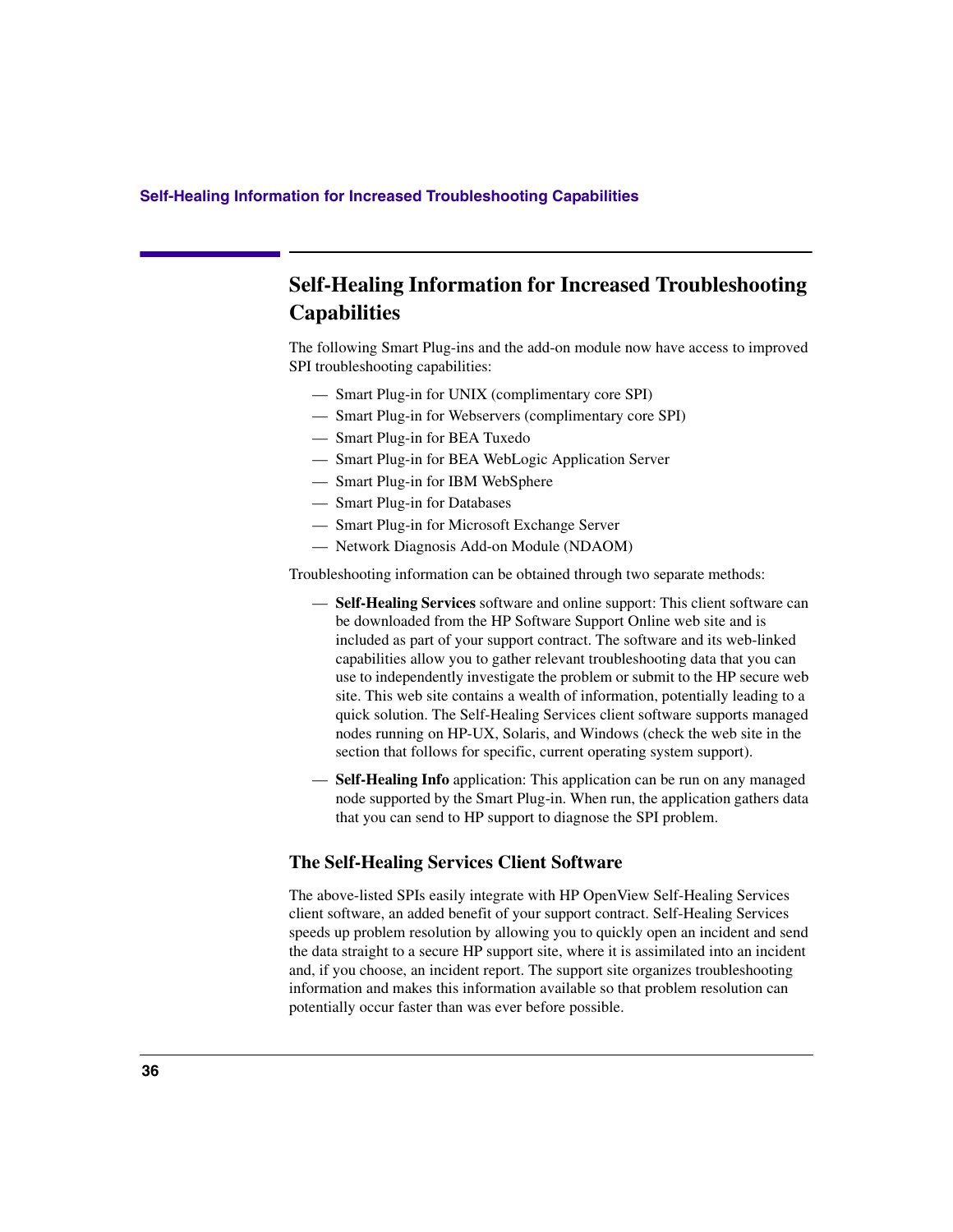### **Self-Healing Information for Increased Troubleshooting Capabilities Download the Self-Healing Services Software**

To prepare to use Self-Healing Services, complete the following steps:

1 Install Self-healing Services on all managed nodes running on supported operating systems (as of November 2004, they are HP-UX, Solaris, and Windows).

For downloading the software, see HP Openview Software Support Online web site at: http://support.openview.hp.com/self\_healing.jsp

2 Install all SPI software and configure the SPI according to the individual SPI documentation.

(When you finish, you will have pushed out Actions/Monitors/Commands, which includes a file set that allows the SPI to integrate with Self-Healing Services.)

### **Register with Self-Healing Services; Restart the Service**

After installing/configuring your SPI software and Self-Healing Services software on each managed node, you must register the SPI for its use:

- 1 At the management server, from the Window menu select **Application Bank**.
- 2 Open the **Self-Healing** group to display the **Self-Healing Reg** application.
- 3 From the Window menu select **Node Bank**, locate the node you want, and drag and drop it onto the **Self-Healing Reg** application. (*The Smart Plug-in is now registered with Self-Healing Services*).
- 4 At the OVO management server, from the Window menu select **Message Source Templates** and select the **Self-Healing** template group.
- 5 Deploy the **Self-Healing Reg** template on each managed node (for nightly registration with Self-Healing Services).
- 6 At each managed node, restart Self-Healing Services so that the current SPI is detected and integrated with Self-Healing Services.

### **Use Self-Healing Services**

Whenever you see a problem with the operation of your Smart Plug-in, you can now go to the Self-Healing Services web site and open an incident. To open an incident, you open the Manual Submission page and choose your Smart Plug-in from the drop-down list. Self-Healing Services automatically gathers error-related data for the selected SPI. Please see the Self-Healing Services manuals/online Help for details on its use.

The list below shows how the SPI name appears (in bold) for selection in the Self-Healing Services web page: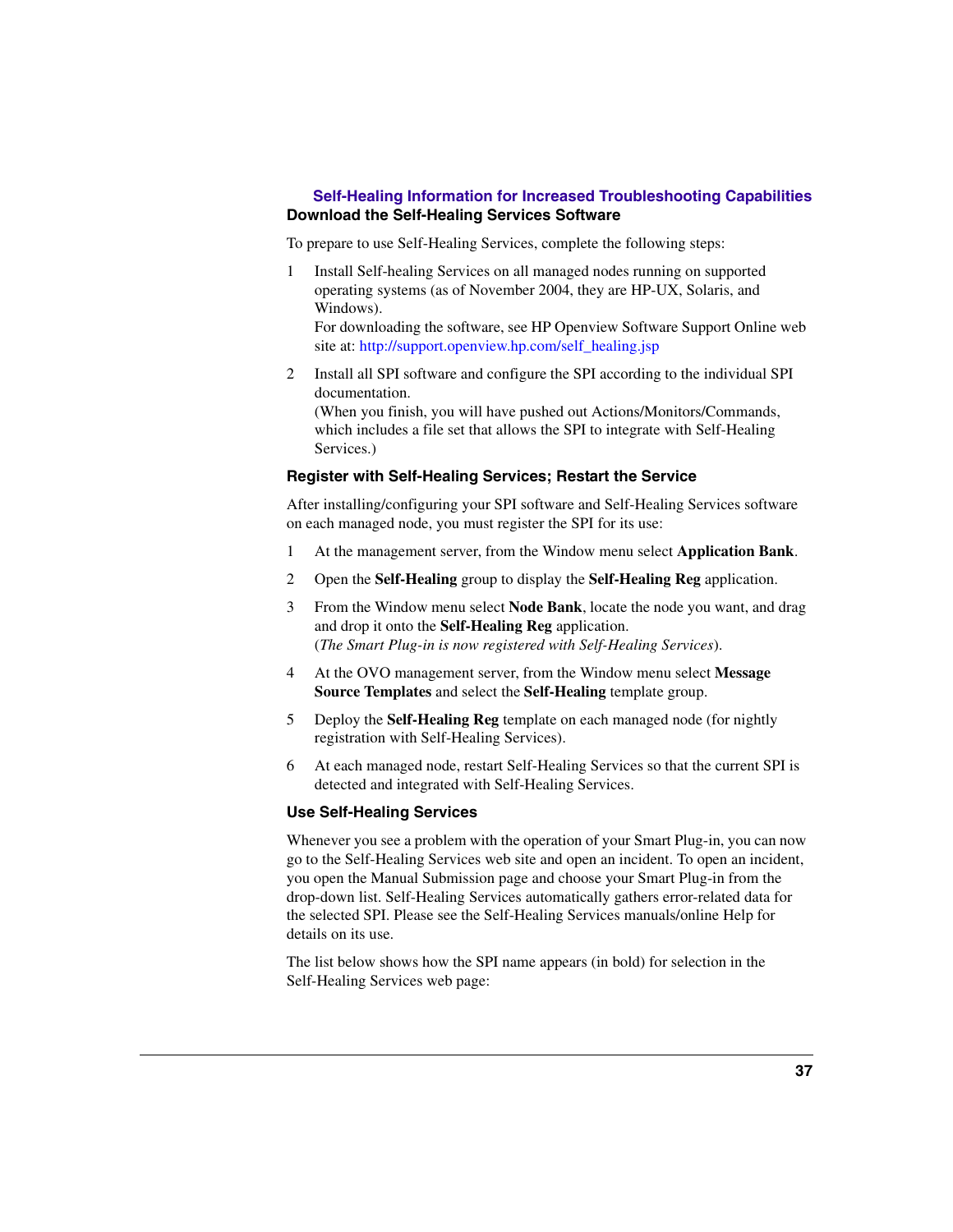### **Self-Healing Information for Increased Troubleshooting Capabilities**

- Smart Plug-in for UNIX (complimentary core SPI) **smart plug-in for UNIX os**
- Smart Plug-in for Webservers (complimentary core SPI) **smart plug-in for webservers**
- Smart Plug-in for BEA WebLogic Application Server| **smart plug-in for BEA weblogic application server**
- Smart Plug-in for BEA Tuxedo **smart plug-in for BEA tuxedo**
- Smart Plug-in for IBM WebSphere **smart plug-in for Websphere**
- Smart Plug-in for Databases **smart plug-in for databases**
- Smart Plug-in for Microsoft Exchange Server **smart plug-in for ms exchange**
- Network Diagnosis Add-on Module **network diagnosis add-on module**

*You can choose Manual submission to open an incident in Self-Healing Services*.

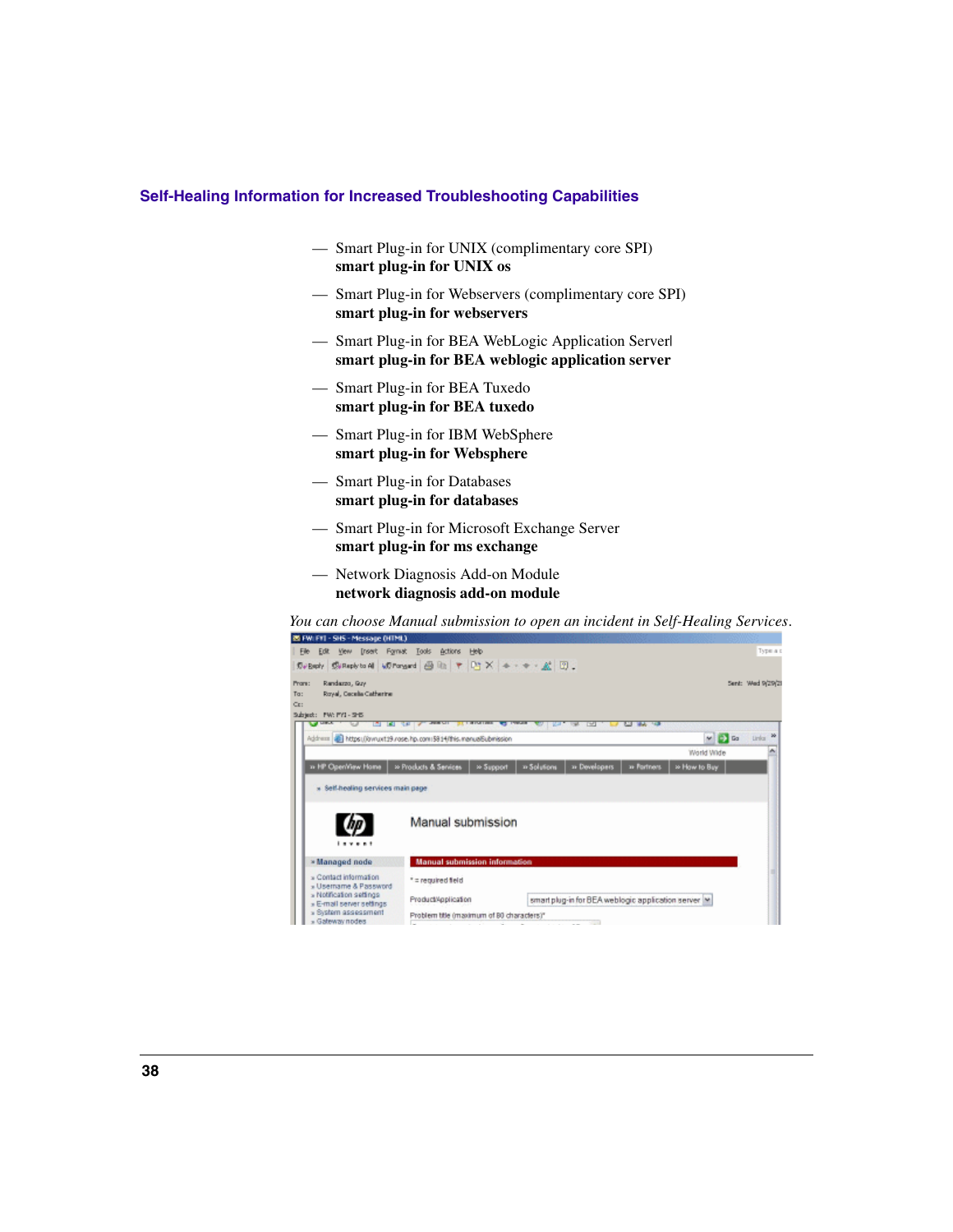### **Self-Healing Information for Increased Troubleshooting Capabilities**

### **(As desired) To remove the Self-Healing Services Software:**

- 1 At the management server in a terminal window enter the following to remove the Self-Healing Services application: swremove SPI-SHS-OVO
- 2 Change to the customer directory by entering: cd /var/opt/OV/share/databases/OpC/mgd\_node/customer
- 3 To find and remove all Self-Healing Services programs enter: find . -name "shs\*" -exec rm  $\{\} \setminus$ ;
- 4 At the OVO console from the Window menu choose **Application Bank**.
- 5 Right-click the **Self-Healing** application group and select **Delete**.
- 6 To remove the template and template group, from the Window menu select **Message Source Templates**.
- 7 From the groups displayed, select the **Self-Healing** group.
- 8 In the right pane, highlight the **Self-Healing Reg** template and press the **Delete from all...** button.
- 9 In the left pane, highlight the **Self-Healing** template group and press the **Delete from all...** button.

### **The Self-Healing Info Application (individual SPI application)**

The Self-Healing Info application included with each Smart Plug-in can be run on the managed node to gather error message-specific and other relevant data. This data is stored in a compressed file that you can send to HP support for assistance. Please see the documentation specific to your Smart Plug-in for the **Self-Healing Info** application location and use.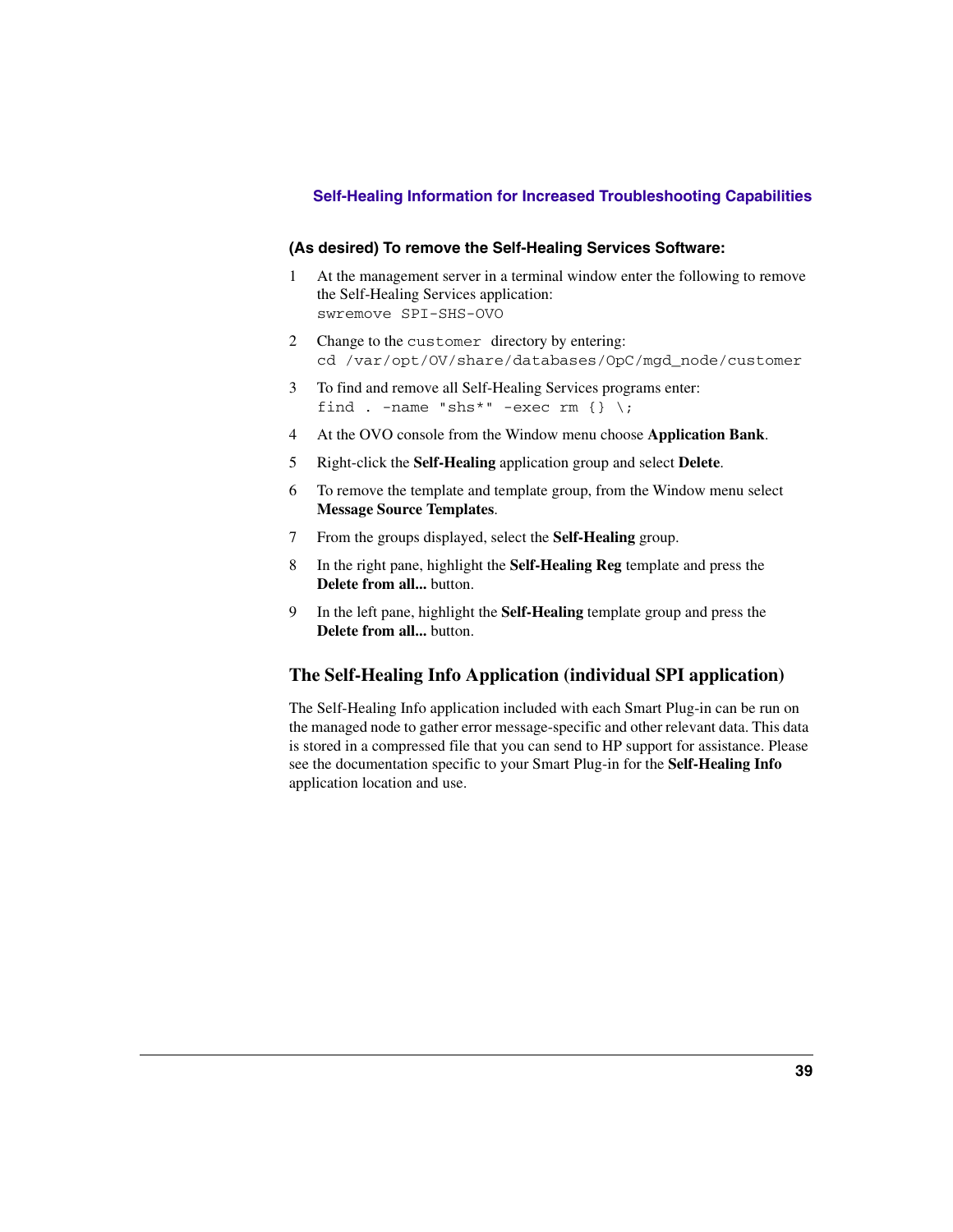# **Known Problems and Workarounds**

- **Service Navigator/service discovery settings/potential issues:** 
	- **Configuration variable:** During the installation of OpenView Operations 8.0, the OPC SVCM\_ADD\_WARN\_IF\_EXISTS config variable is set to FALSE and is expected to remain that way for any smart plug-in service discovery to work as expected.
	- **Service discovery timeout:** Service discovery for any smart plug-in is dependent on the **OVDEPLOY** utility, which is provided with OVO 8.0. For this utility the service discovery timeout setting is 10 minutes, stated in *milliseconds* as 60000. As a result, discovery fails if the process takes longer than 10 minutes to complete. If your smart plug-in service discovery process takes longer to complete, increase the timeout by running the following command on the management server:

ovconfchg -ns depl -set CMD\_TIMEOUT <*new\_value*> as in ovconfchg -ns depl -set CMD\_TIMEOUT 120000

**Note:** You can view the current timeout setting by running the command: ovconfget

- **Later Service Navigator installation:** Whenever Service Navigator is installed after a SPI is installed, you must manually execute the script stored in /opt/OV/SPISvcDisc/bin: svcdisc\_upload.sh
- **Common Components Remaining After De-installation:**

Any smart plug-in installation, in addition to installing the SPI, also installs programs common to other SPIs. Two such programs are **DSI2DDF** (for data collection purposes) and **SPI-SVCDISC-OVO** (for service discovery purposes).

These programs are not automatically removed whenever you deinstall a smart plug-in because they are common components for all SPIs. However, if you are deinstalling all SPIs and want to remove these components, run the following commands on the management server:

swremove DSI2DDF swremove SPI-SVCDISC-OVO

(I*f any SPI remains*, *do not remove either of the above components.*)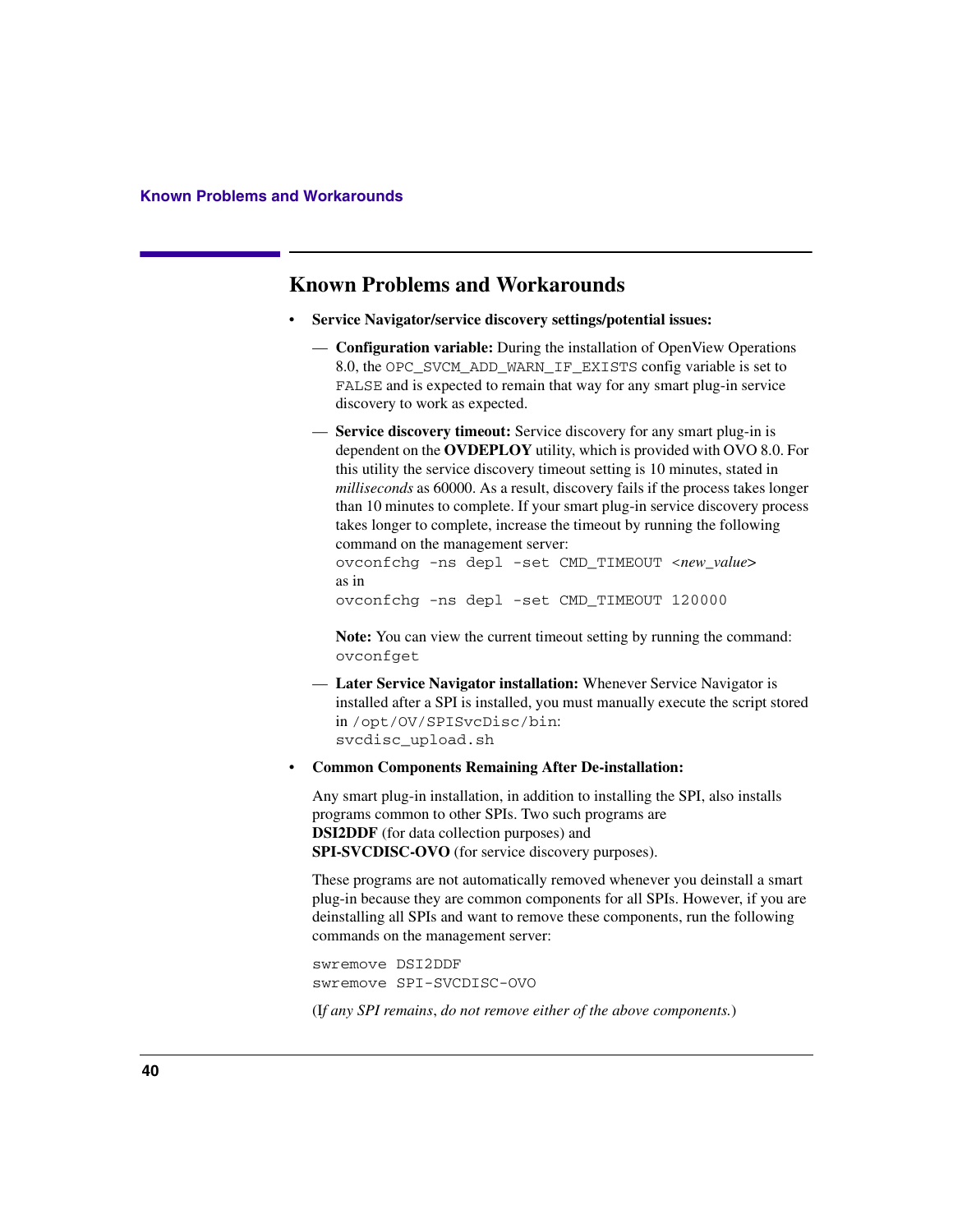### • **SPI-specific issues:**

See the individual product documentation for more information about known problems and workarounds.

# **Previous and Current HP OpenView Agents**

(no setup required)

HP OpenView Smart Plug-ins can detect whether or not you are using OpenView Performance Agent (also known as MeasureWare Agent). If you are, your new installation will automatically use it as well. As a result, if you use PerfView, your new installation also supports that configuration.

If for any reason you decide that you want to use the new HP OpenView subagent included with OVO 7.0, you can configure your smart plug-in to do so. Note that this configuration does not support PerfView.

To override the use of OpenView Performance Agent, set up an empty file named nocoda.opt and store it on the managed node in a specific location. The location will vary according to the managed node operating system as shown below.

### **Managed Node O/S File Location**

| HP-UX, Tru64, and<br>Solaris | /var/opt/OV/conf/dsi2ddf/nocoda.opt |
|------------------------------|-------------------------------------|
| AIX <sup></sup>              | /var/lpp/0V/conf/dsi2ddf/nocoda.opt |
| Windows                      | \usr\ov\conf\dsi2ddf\nocoda.opt     |

## **CREATE THE FILE, SAVE ON THE MANAGED NODE**

- (If necessary) on the managed node according to the path shown in the preceding table, create the dsi2ddf directory.
- Use a text editor to open a new file.
- Save the file as nocoda.opt in the managed node's dsi2ddf directory.

See the individual product documentation for more information about compatibility information and installation requirements.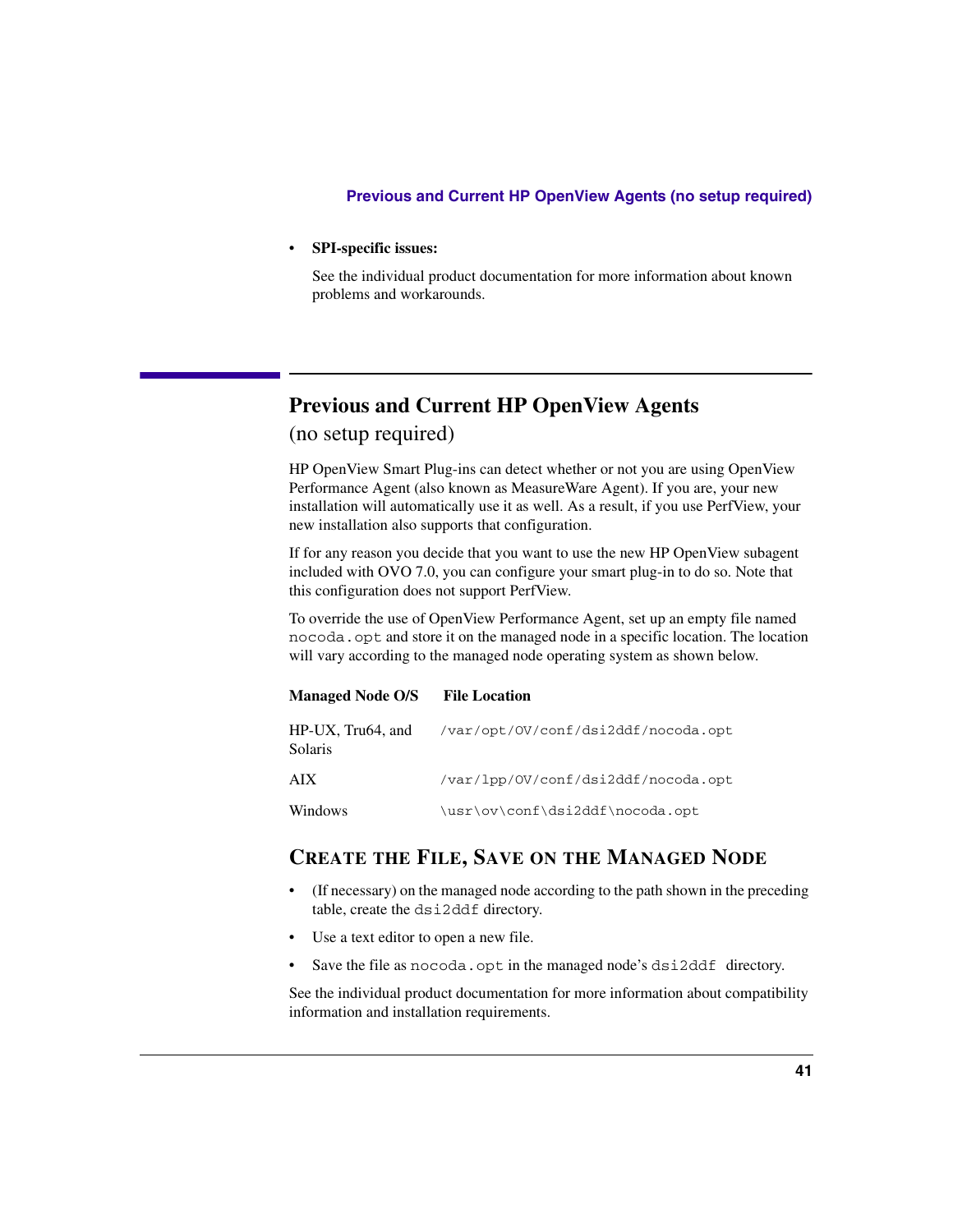# **Patches and Fixes in This Version**

Please see [page 18](#page-17-0) for important support information about the latest patches. In addition, see the individual product documentation for more information about specific patches and fixes. Patches can be downloaded from the following URL:

http://support.openview.hp.com/cpe/patches/ and http://openview.hp.com/sso/ecare/getsupportdoc?docid=OVO-PATCHES

# <span id="page-41-0"></span>**Software Support for Non-English Environments**

Smart Plug-ins for OpenView Operations for UNIX have varying internationalization support levels: Some can be installed, configured, and run on various non-English systems where OVO for UNIX is supported, while others run only under English. Please refer to the table that follows for details.

| <b>Smart Plug-in</b> | <b>Template Support</b>                                                                                                                                                                                    | <b>OV Reporter Support</b><br>(Report instructions follow<br>this table.)                                                                                                                                                                     |
|----------------------|------------------------------------------------------------------------------------------------------------------------------------------------------------------------------------------------------------|-----------------------------------------------------------------------------------------------------------------------------------------------------------------------------------------------------------------------------------------------|
| Data Protector       | Supports Japanese OVO for<br>UNIX 6.x and 7.x management<br>servers.                                                                                                                                       | English only environments                                                                                                                                                                                                                     |
| D <sub>B</sub> 2     | English and various<br>non-English environments<br>where OVO/UNIX is supported                                                                                                                             | English only environments                                                                                                                                                                                                                     |
| Exchange             | English and various<br>non-English environments<br>(Asian and European locales)<br>where OVO/UNIX is supported.<br>Version A.08.00 is<br>internaltionalized for Japanese,<br>S-Chinese and Korean locales. | With OV Reporter: for<br>Japanese systems, reports are<br>generated and fully translated;<br>for S-Chinese and Korean<br>systems, special report<br>packages allow successful<br>report generation, but reports<br>themselves are in English. |

**Table 10 Current Internationalization Support**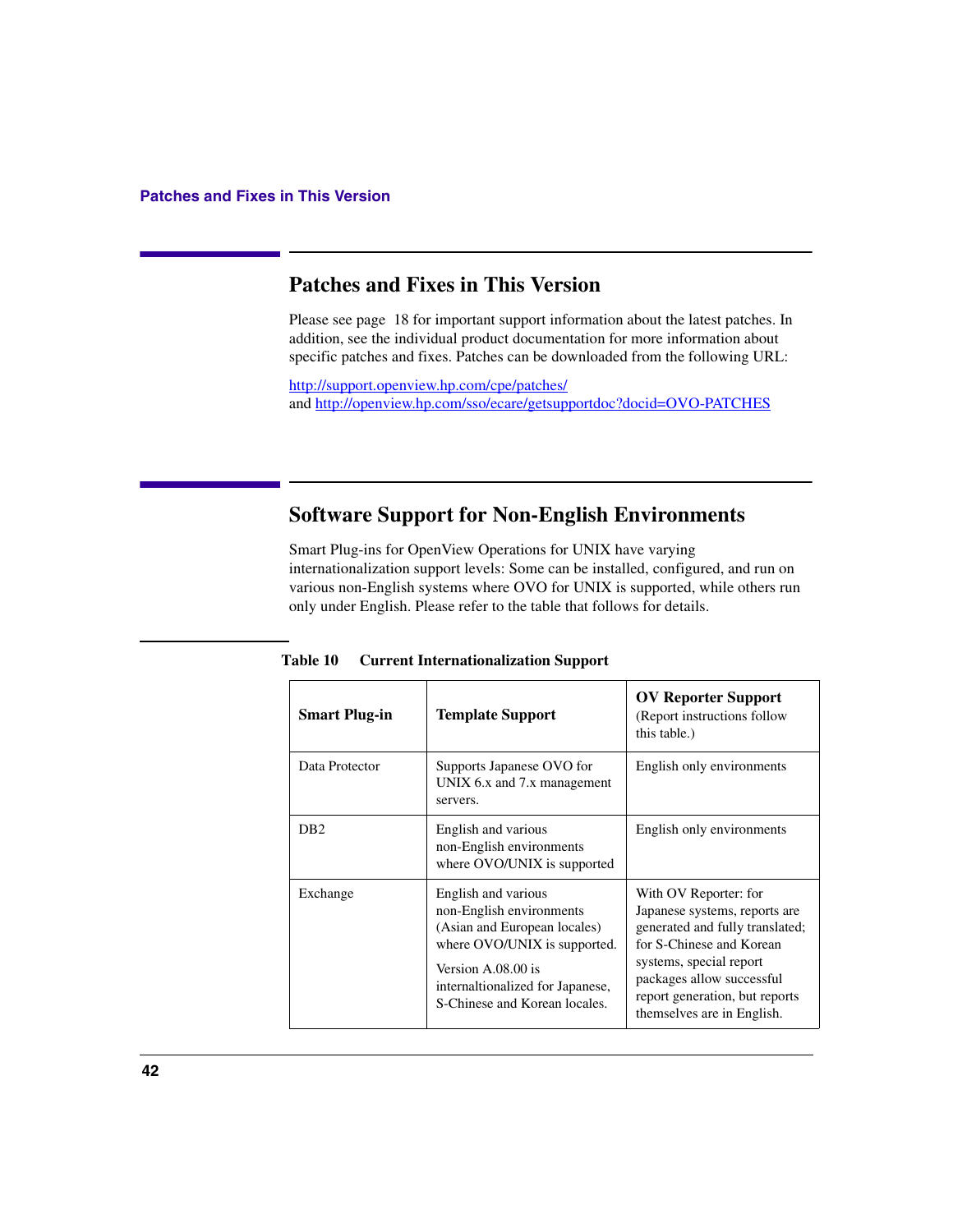| <b>Smart Plug-in</b>                                    | <b>Template Support</b>                                                                                                                                                                                                  | <b>OV Reporter Support</b><br>(Report instructions follow<br>this table.)                                                                                                                                                                     |  |
|---------------------------------------------------------|--------------------------------------------------------------------------------------------------------------------------------------------------------------------------------------------------------------------------|-----------------------------------------------------------------------------------------------------------------------------------------------------------------------------------------------------------------------------------------------|--|
| Note: Exchange SPI A.07.00 was an English only version. |                                                                                                                                                                                                                          |                                                                                                                                                                                                                                               |  |
| Informix                                                | English and various<br>non-English environments<br>(Asian and European locales)<br>where OVO/UNIX is supported.                                                                                                          | English only environments                                                                                                                                                                                                                     |  |
| <b>NDAOM</b>                                            | English and various<br>non-English environments<br>(Asian and European locales<br>where OVO/UNIX is<br>supported)                                                                                                        | English only environments                                                                                                                                                                                                                     |  |
| Omniback                                                | English only environments                                                                                                                                                                                                | $N/A$ - no reports                                                                                                                                                                                                                            |  |
| Oracle                                                  | English and various<br>non-English environments<br>(Asian and European locales<br>where OVO/UNIX is<br>supported).<br>Fully translated Japanese<br>templates, which automatically<br>upload in Japanese<br>environments. | With OV Reporter: for<br>Japanese systems, reports are<br>generated and fully translated;<br>for S-Chinese and Korean<br>systems, special report<br>packages allow successful<br>report generation, but reports<br>themselves are in English. |  |
| PeopleSoft                                              | English only environments                                                                                                                                                                                                | $N/A$ - no reports                                                                                                                                                                                                                            |  |
| Remedy                                                  | English only environments                                                                                                                                                                                                | $N/A$ - no reports                                                                                                                                                                                                                            |  |

**Table 10 Current Internationalization Support**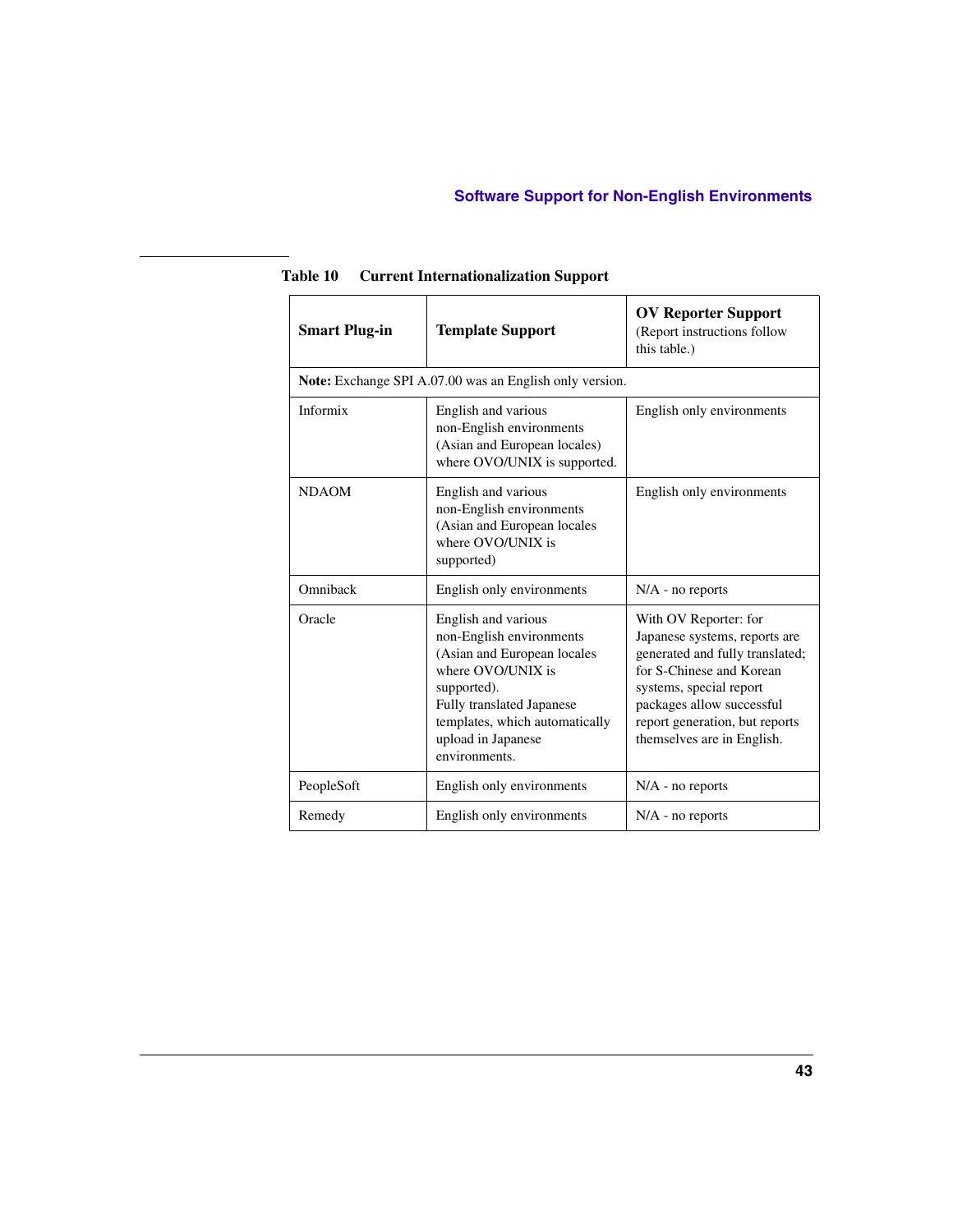| <b>Smart Plug-in</b>                                                                                                                                                                                                                | <b>Template Support</b>                                                                                                                                                                                                                                                           | <b>OV Reporter Support</b><br>(Report instructions follow<br>this table.)                                                                                                                                                                     |  |  |
|-------------------------------------------------------------------------------------------------------------------------------------------------------------------------------------------------------------------------------------|-----------------------------------------------------------------------------------------------------------------------------------------------------------------------------------------------------------------------------------------------------------------------------------|-----------------------------------------------------------------------------------------------------------------------------------------------------------------------------------------------------------------------------------------------|--|--|
| MS SQL                                                                                                                                                                                                                              | English and various<br>non-English environments<br>(Asian and European locales<br>where OVO/UNIX is<br>supported).<br>Fully translated Japanese<br>templates, which automatically<br>upload in Japanese<br>environments. For S-Chinese<br>and Korean, see Note directly<br>below. | With OV Reporter: for<br>Japanese systems, reports are<br>generated and fully translated;<br>for S-Chinese and Korean<br>systems, special report<br>packages allow successful<br>report generation, but reports<br>themselves are in English. |  |  |
| Note: For MS SQL SPI in S-Chinese and Korean environments, see the special<br>README.ko_CN, located in the \OV_DEPOT\DB_SPI_A.08.10\ directory on the<br>main CD, for instructions on uploading Korean or S-Chinese template files. |                                                                                                                                                                                                                                                                                   |                                                                                                                                                                                                                                               |  |  |
| <b>SAP</b>                                                                                                                                                                                                                          | Japanese for templates                                                                                                                                                                                                                                                            | English only environments                                                                                                                                                                                                                     |  |  |
| Note: SPI for SAP documents will be available in Japanese at a later date through an FTP<br>site.                                                                                                                                   |                                                                                                                                                                                                                                                                                   |                                                                                                                                                                                                                                               |  |  |
| Sybase                                                                                                                                                                                                                              | English and various<br>non-English environments<br>where OVO/UNIX is supported,<br>except for the reports.                                                                                                                                                                        | English only environments                                                                                                                                                                                                                     |  |  |
| Tuxedo                                                                                                                                                                                                                              | English and various<br>non-English environments<br>where OVO/UNIX is supported.                                                                                                                                                                                                   | N/A - no reports                                                                                                                                                                                                                              |  |  |
| WebLogic                                                                                                                                                                                                                            | English and various<br>non-English environments<br>where OVO/UNIX is supported                                                                                                                                                                                                    | English only environments                                                                                                                                                                                                                     |  |  |
| WebMethods                                                                                                                                                                                                                          | English only environments                                                                                                                                                                                                                                                         | English only environments                                                                                                                                                                                                                     |  |  |
| WebSphere<br><b>Application Server</b>                                                                                                                                                                                              | English and various<br>non-English environments<br>(Asian and European locales)<br>where OVO/UNIX is supported.                                                                                                                                                                   | $N/A$ - no reports                                                                                                                                                                                                                            |  |  |

**Table 10 Current Internationalization Support**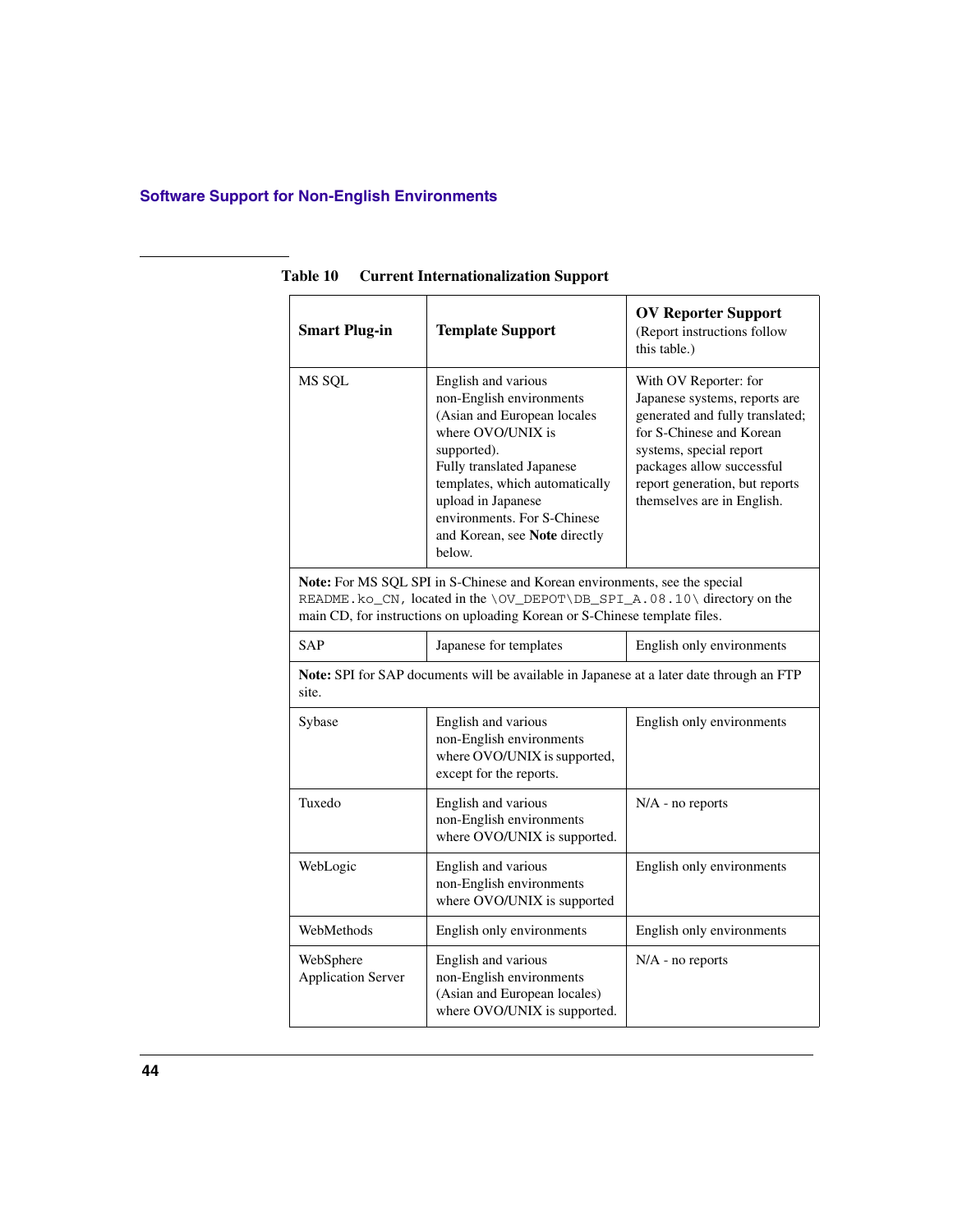| <b>Smart Plug-in</b>                                                                                                                            | <b>Template Support</b>                                                                                                                                                                | <b>OV Reporter Support</b><br>(Report instructions follow<br>this table.) |  |  |
|-------------------------------------------------------------------------------------------------------------------------------------------------|----------------------------------------------------------------------------------------------------------------------------------------------------------------------------------------|---------------------------------------------------------------------------|--|--|
| WebServer                                                                                                                                       | English and various<br>non-English environments<br>(Asian and European locales)<br>where OVO/UNIX is supported.                                                                        | $N/A$ - no reports                                                        |  |  |
| Windows OS                                                                                                                                      | English and various<br>non-English support where<br>OVO/UNIX is supported. Fully<br>translated Japanese templates,<br>which are automatically<br>uploaded in Japanese<br>environments. | $N/A$ - no reports                                                        |  |  |
| Note: Version A.03.01 of the Windows OS-SPI was released in English and localized to<br>Japanese. Version A.08.00 was released in English only. |                                                                                                                                                                                        |                                                                           |  |  |
| UNIX OS $&$<br>Linux OS                                                                                                                         | English and various<br>non-English support where<br>OVO/UNIX is supported. Fully<br>translated Japanese templates,<br>which are automatically<br>uploaded in Japanese<br>environments. | $N/A$ - no reports                                                        |  |  |

**Table 10 Current Internationalization Support**

# **Reporter Requirements/Known Problems for S-Chinese or Korean Systems**

**Reporter version requirement:** Reporter 3.5 with patch OVR\_00008 or higher Reporter version. Only the patched or newer versions of Reporter are able to gather S-Chinese or Korean data using the OpenView Performance subagent.

**Reporter database requirement:** The Reporter database must have been created on either an S-Chinese or Korean system with the system default set to the locale. When the Reporter database is created on a system with the system locale variable set to S-Chinese or Korean, these settings are detected and the database is automatically set to the correct collating sequence.